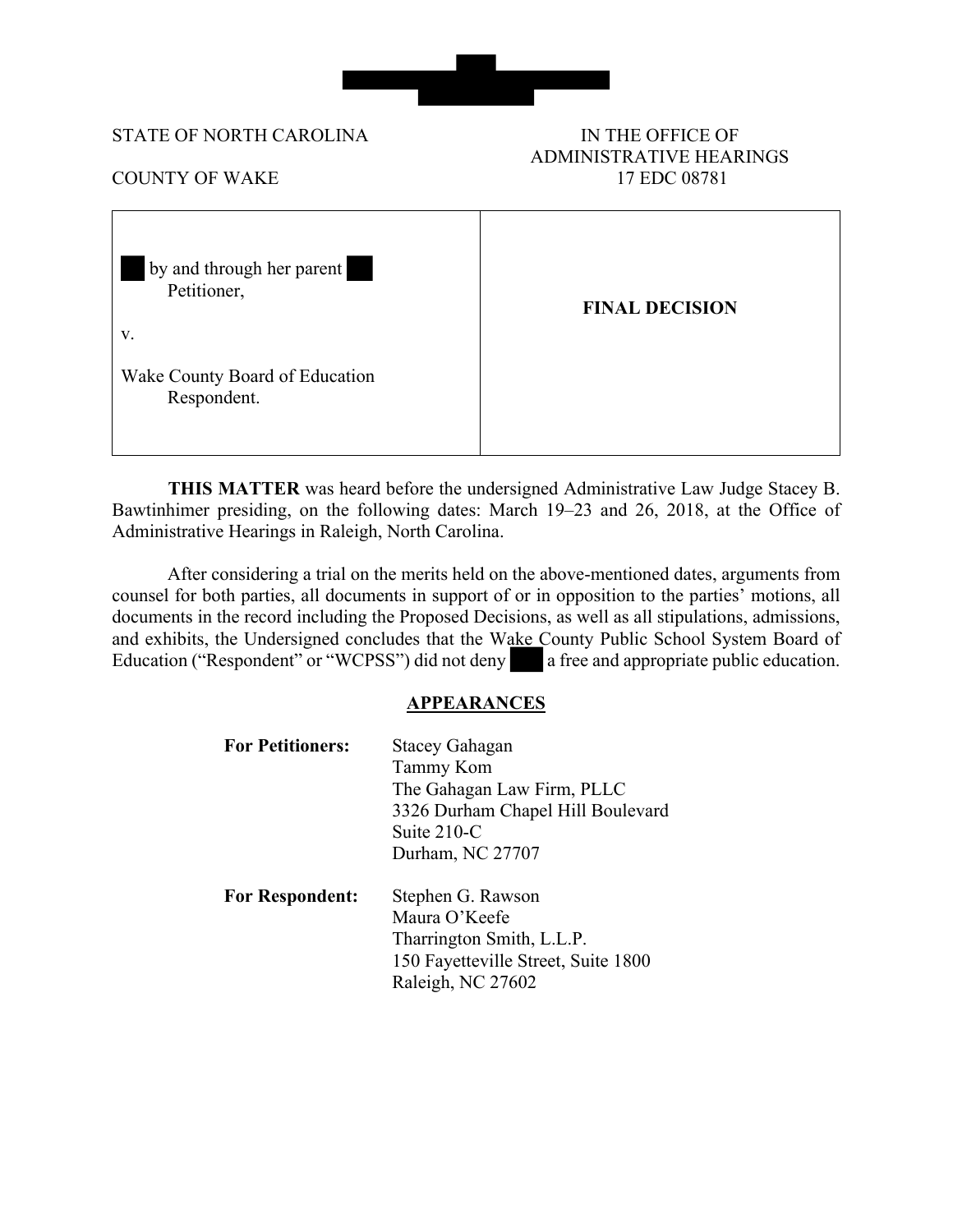#### **SUMMARY OF DECISION**

is a bright, humorous young woman. Her goal is to attend University, a goal that seemed unlikely in prior to her enrollment in Academy for Academy"), a private therapeutic boarding school. At that time, s emotional dysfunction, anxiety, autism, social skill deficits, obsessive compulsive disorder, and phobias(e.g., fear of fruit), contributed to her inability to function academically in a regular middle school placement. The question before the Undersigned is, as of May 19, 2017, could be provided a free and appropriate public education in a public high school setting?

Concerns began before s eighth grade school year, but for purposes of this case, the end of her ninth-grade year is the relevant time period. Prior to that, and approximately mid-way through s eighth grade school year, concerned for her daughter's mental health and dissatisfied with Wake County Schools' educational program, enrolled in a private therapeutic boarding school. She remained there for 16 months. By all accounts, progressed remarkably well in regards to her social and emotional deficits which, in turn, allowed her to function academically.

In February 2017, Wake County Schools ("WCPSS") and began discussion about her reentry into the public school setting. An IEP meeting was initially scheduled for April 27, 2017, then rescheduled to May 19, 2017.

Both during and prior to the development of the May 2017 IEP, the Parties were engaged in litigating another due process petition. That contested case was settled. All claims prior to May 1, 2017 were released by Petitioners, including issues pertaining to the therapeutic private school placement. Even though that first case was resolved, the backlash affected this case. Communications between WCPSS staff and were stifled. During the drafting of the IEP, did not allow school staff to communicate directly with the private therapeutic school staff. In retrospect, information obtained about s academic performance at the private program proved incomplete.

Based on information from Academy, observations of the private program, and communications with on May 19, 2017, the IEP Team adopted essentially the same educational plan developed in January 2017 by Academy. Petitioner admitted that the private plan was appropriate. The Petitioners' expert, while noting that the May 2017 IEP could have been more specific, conceded that the IEP broadly "hit the mark." Since there was no evidence that the goals had been completely mastered, using a similar plan was a reasonable transition to the public school setting.

At the IEP meeting, objected to the lack of math and reading goals and wanted the accommodation added for a capped class size. Had WCPSS completed the SLD worksheets, may have understood that simply being diagnosed with the DSM-V criterium for learning disabled in math calculation and reading accuracy was insufficient to obtain specialized instruction. would have to *need* specialized instruction for the team to develop IEP goals in math and reading. At that time, the IEP team determined that did not need special education in math and reading,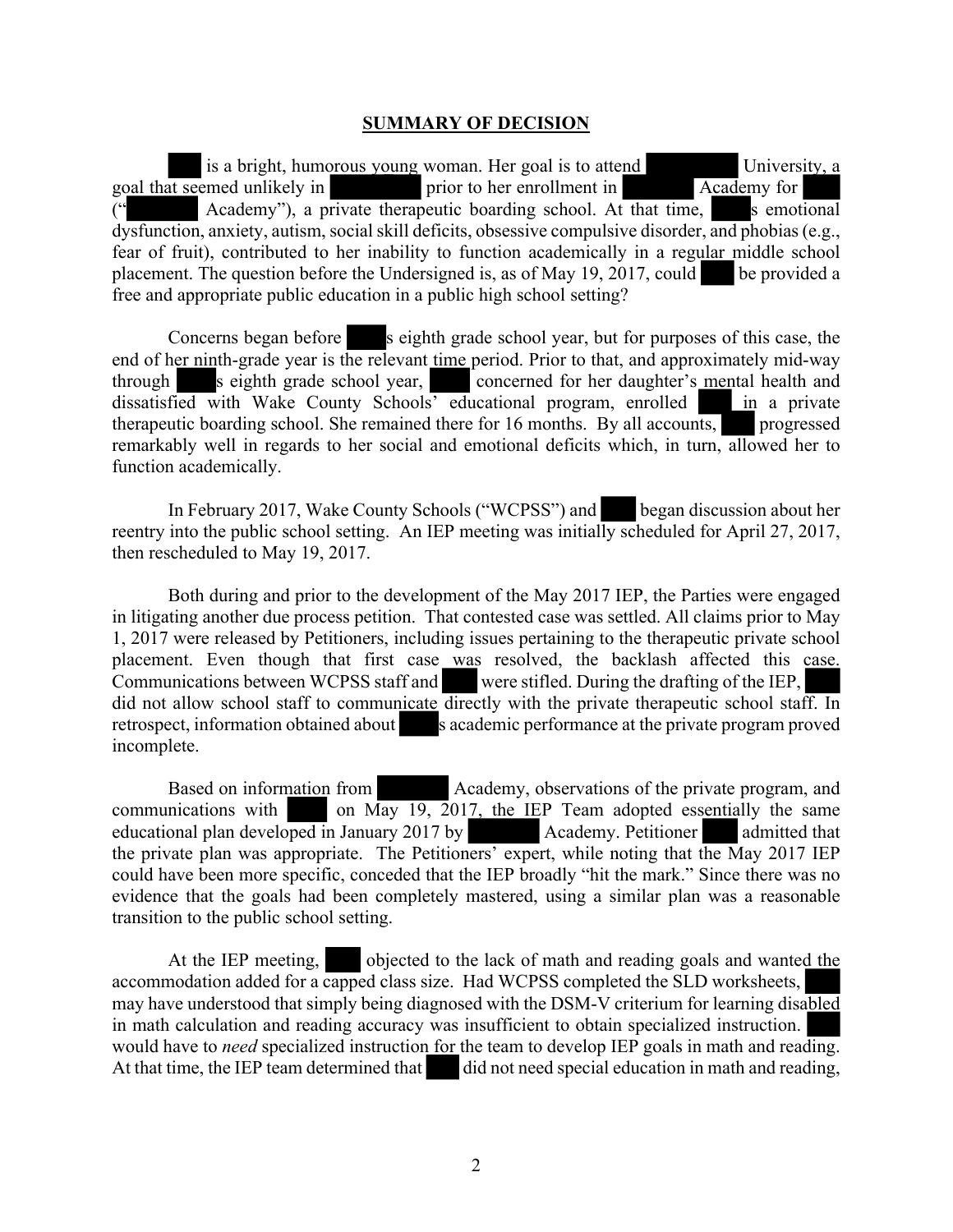she only needed academic support. To their credit, WCPSS did offer to conduct math and reading assessments at the beginning of the school year, which rejected.

Despite the IEP's appropriateness, refused to believe that WCPSS could implement the May 2017 IEP as written. Subsequently, rejected the May 2017 IEP and enrolled in another private school.

Understandably, wanted a nurturing environment for her daughter as she transitioned from the intensive therapeutic private placement to the next educational setting. however, disagreed with the IEP and, based on her testimony and actions with respect to the IEP meeting. wanted a school with small class size and compassionate teachers that could help with  $\overline{this}$  transition and insulate from the ridicule of her peers. She basically wanted another safe "bubble" environment as provided by the therapeutic private placement but with more emphasis on academics.

Based upon her disagreement to the proposed IEP, chose to enroll in a second school, Academy ("This school was small, had nurturing staff, and private school, Academy (" This school was small, had nurturing staff, and was more focused on academics. conducted academic assessments at the beginning of the school year, an option denied to WCPSS. Notably, did not have the wraparound services insisted were so important for s academic achievement, but it was a safe "bubble" for her transition educational placement.

Although Petitioners may have preferred a nurturing, small class size environment, public schools' mandate is to educate students. The IDEA requires an appropriate public education in light of the student's unique circumstances, it does not include provisions for a nurturing environment. This is not to say that public school teachers lack compassion in their instruction to students, it is only to recognize that a "warm and fuzzy" environment is not a statutory requirement or guideline for the Undersigned's consideration.

Despite the above findings, Respondent is not completely exonerated. WCPSS did make some procedural violations in this case, and the IEP could have been more specific. More importantly, WCPSS could have done more to address s fears regarding this significant transition in s education. Although not legally required, a formal transition plan may have helped.

The primary judicable issue is whether needed a cap on the number of students in her general education classes. Petitioners' expert could not opine as to the appropriate class size. Petitioners' independent evaluator refused to answer questions about the class size cap. Although may have ultimately been proven to be justified in her concerns regarding WCPSS' capacity to implement the May 2017 IEP in a public high school, her assumptions were premature.

Implementation is not before this Tribunal.

As a parent, s decision concerning the right "fit" for s transition was understandable. However, the Undersigned is bound by the requirements of federal law, State law, and jurisprudence. These requirements do not provide for the "best" fit, they only allow for what is appropriate in light of s unique circumstances to enable her to achieve academically.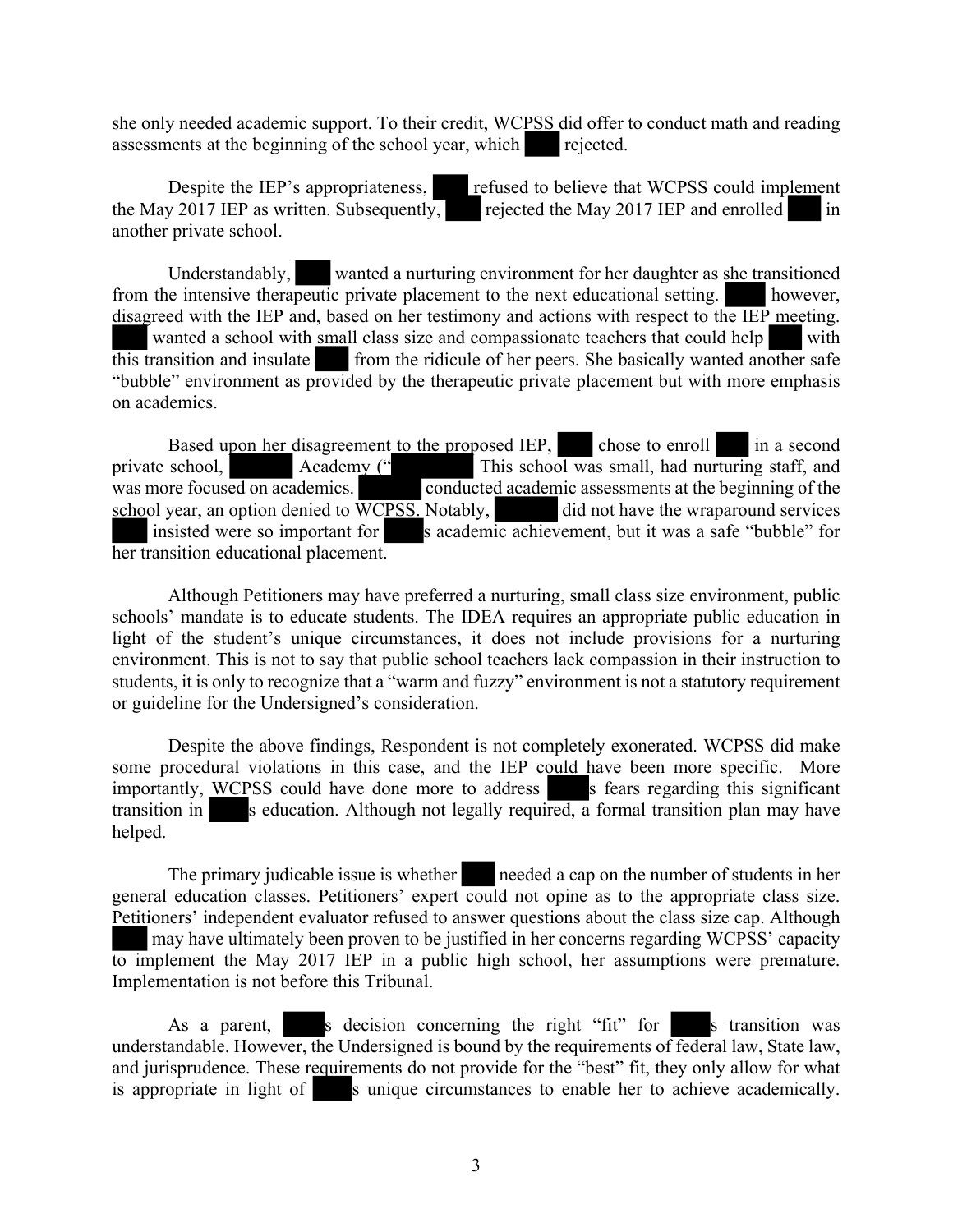Respondent made reasonable and cogent explanations for the actions of the IEP Team. Petitioners bore the burden in this case. Based primarily on their own witnesses, Petitioners did not prove by a preponderance of evidence that required a class size cap to succeed academically, or that WCPSS denied a free and appropriate public education. Judgment is rendered for the Respondent on all claims.

# **WITNESSES**



# **EXHIBITS**

The following exhibits were received into evidence during the course of the hearing. The page numbers referenced are the "Bates stamped" numbers.

Stipulated Exhibits: 1-28 (hereinafter "Stip. Ex. 1," "Stip. Ex. 2," etc.).

Petitioners' Exhibits: 1-10, 13, 15 & 17 (both for historical purposes only), 20, 21, 22 (p. 167-170), 23-25, 27-30, 32, 33, 36, 38, 39, & 43 (hereinafter "Pet. Ex. 1," "Pet. Ex. 2," etc.).

Respondent's Exhibits: 5, 6 (p. 147), 15, 16, 18, 20 (hereinafter "Resp. Ex. 1," "Resp. Ex. 6, p. 147," etc.).

Offer of Proof: Petitioners' Exhibit 16.

The exhibits have been retained as part of the official record of this contested case.

#### **Other Documents**

Transcript volumes 1 through 6 were received and have been retained in the official record of this case.

Any documents produced by the parties in discovery, including, but no limited to, IEPs, email correspondence, data sheets, and meeting notes, are self-authenticated. Stip. 91.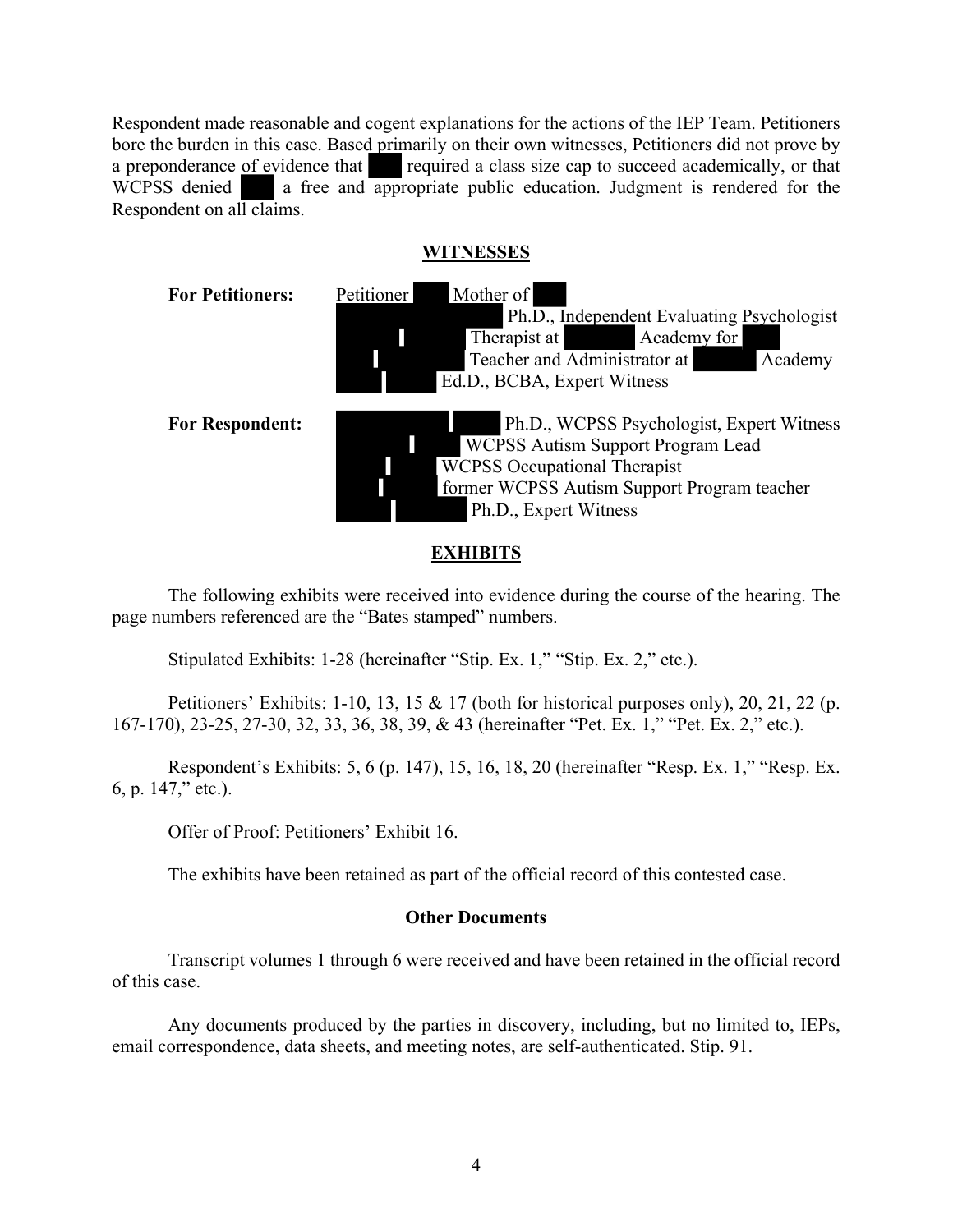All pleadings filed with the Office of Administrative Hearings on the matter associated with Docket No. 17 EDC 08781 are self-authenticated. Stip. 92.

The North Carolina Department of Instruction's *Policies Governing Services for Children with Disabilities* is self-authenticated. Stip. 93.

#### **ISSUES**

The parties identified the issues for hearing in the Pre-Trial Order. The Parties also stipulated that *all* claims, including, but not limited to, any reimbursement for the private school placement at Academy prior to May 1, 2017 had been settled and released. Stip. 8. Based on this Stipulation, this Tribunal lacks subject matter jurisdiction over any subsequent claims prior to May 1, 2017, including any compensatory education claims for math and reading remediation, which may have been raised in the prior contested case.

At the close of Petitioners' case-in-chief, Respondent moved pursuant to Rule 41(b) for dismissal of the case. In a written order following Respondent's motion for dismissal under Rule 41(b), the Undersigned dismissed all issues except those specifically articulated as remaining. The dismissed issues included the following: the need for math and/or reading goals; related services, including direct occupational therapy, family and/or individual counseling, and parent training; the appropriateness of all supplementary aids and services with the exception of the accommodation of a class size cap for general education classes; the provision of extended school year services; conducting a Functional Behavioral Assessment or developing a Behavioral Intervention Plan; failure to fully evaluate; SLD eligibility category determination; parental participation except with respect to placement; and, any procedural claims other than predetermination of placement.

The Undersigned defined the remaining issues for hearing were as follows:

- a. Whether the May 19, 2017 IEP was substantively appropriate for based on the present levels of academic and functional performance, the functional and academic goals, exclusion of the accommodation of a cap on the number of students in the regular education classes, the service delivery in the IEP, and the exclusion of a transition plan to support  $\blacksquare$  s transition from a private therapeutic boarding school to a public high school;
- b. Whether Respondent violated the procedural requirements of the IDEA by predetermining s placement in the resource setting; and
- c. If Respondent denied a free and appropriate public education, whether the unilateral private placement selected by the parent, Academy, was appropriate, and whether the equities favored private tuition and transportation reimbursement to Petitioners.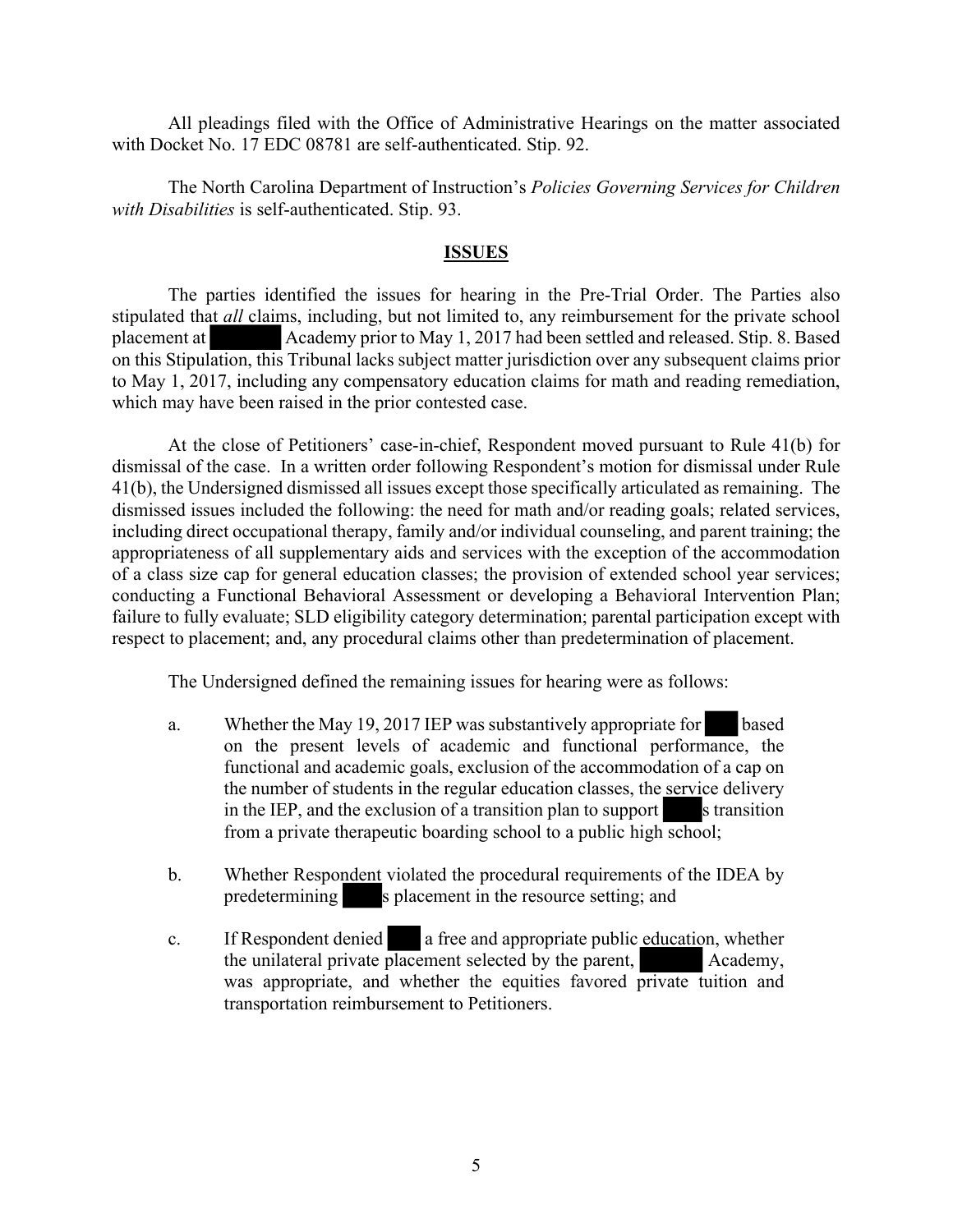#### **BURDEN OF PROOF**

Petitioners acknowledged, in the Prehearing Order entered on March 19, 2018 that they have the burden of proof in this contested case. The standard of proof is by a preponderance of the evidence. *See Schaffer ex rel. Schaffer v. Weast*, 546 U.S. 49, 62 (2005); N.C. Gen. Stat. § 150B-34(a). North Carolina provides that actions of local boards of education are presumed to be correct and "the burden of proof shall be on the complaining party to show the contrary." N.C. Gen. Stat. § 115C-44(b). The Petitioners, being the complaining party, have the burden of proof to show by a preponderance of evidence that Respondent did not provide with the opportunity for a free appropriate public education.

#### **FINDINGS OF FACTS**

#### **Stipulations of Fact**

At the start of the hearing in this matter, the parties agreed to Jurisdictional, Party, and Legal Stipulations and Factual Stipulations in a proposed Pretrial Order, which was approved and filed in the Office of Administrative Hearings on March 19, 2018. Stipulations are referenced as "Stip. 1," "Stip. 2," "Stip. 3," etc. The phrase: "It is stipulated that …" has been removed from each Stipulation. To the extent that Stipulations are not specifically stated herein, the Stipulations of Fact in the Order on Pre-Trial Conference are incorporated fully herein by reference.

#### **Prior Orders**

Unless specifically contradicted herein, this Order incorporates and reaffirms all findings of fact and conclusions of law contained in previous Orders entered in this litigation.

**BASED UPON** careful consideration of the sworn testimony of the witnesses presented at the hearing, the documents, exhibits received and admitted into evidence, and the entire record in this proceeding, the undersigned Administrative Law Judge ("ALJ") makes the following Findings of Fact. In making these Findings of Fact, the ALJ has weighed the evidence presented and has assessed the credibility of the witnesses by taking into account the appropriate factors for determining credibility, including, but not limited to, the demeanor of the witnesses, any interests, bias, or prejudice the witnesses may have, the opportunity of the witnesses to see, hear, know, and remember the facts or occurrences about which the witnesses testified, whether the testimony of the witnesses is reasonable, and whether the testimony is consistent with other believable evidence in the case and prior actions, including, but not limited to, verbal statements at IEP meetings, IEP meeting minutes, IEP documents, DEC 5/Prior Written Notices, and all other competent and admissible evidence.

Based upon the stipulations of record and the preponderance of admissible evidence, the Undersigned finds as follows: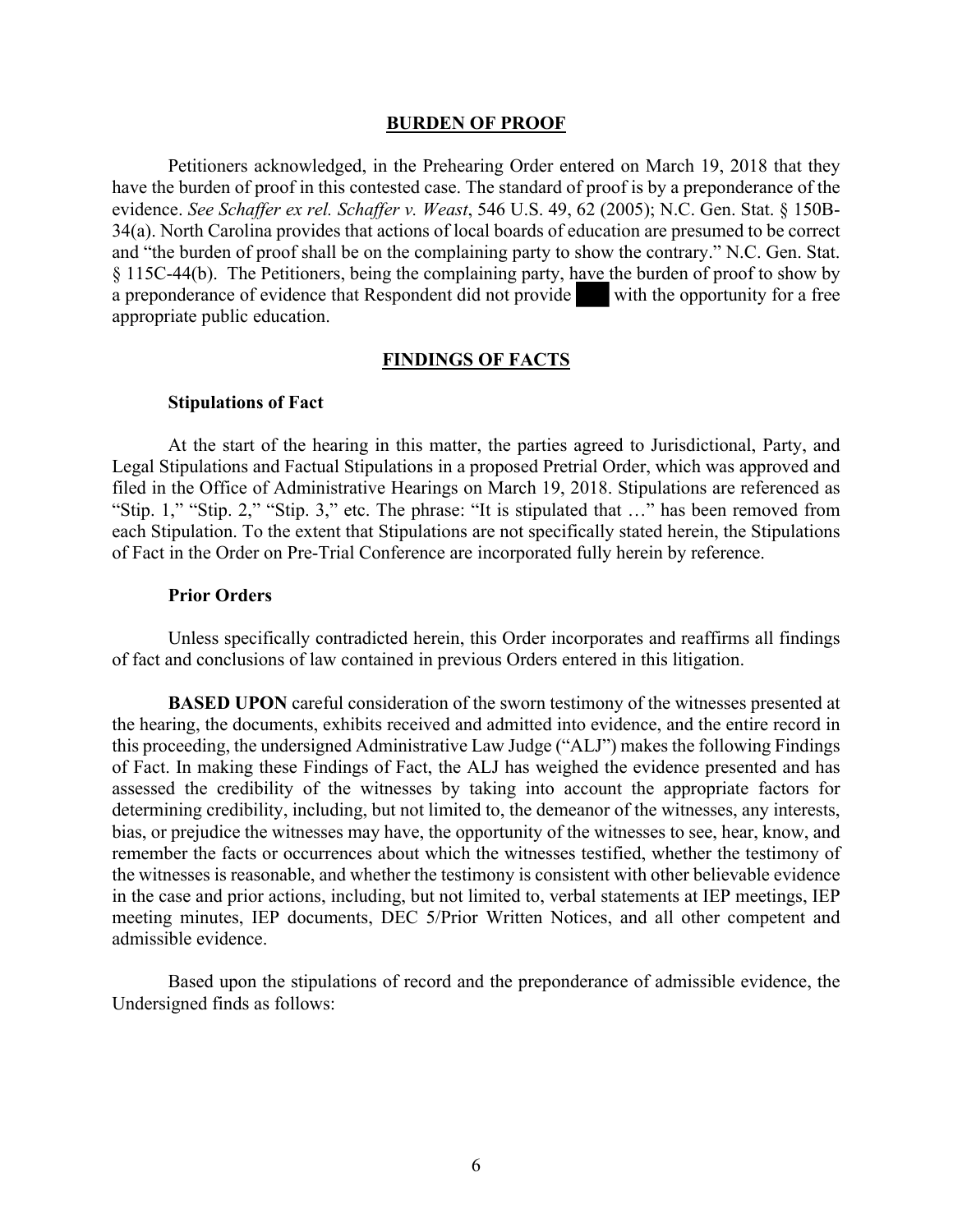#### **Procedural Background**

1. On December 29, 2017, and filed a Petition (17 EDC 8781) against the Wake County Board of Education ("Respondent," "Wake County Schools," or "WCPSS") alleging violations of the Individuals with Disabilities in Education Improvement Act ("IDEA").

2. On February 12, 2018, the matter was reassigned to the Honorable Stacey B. Bawtinhimer by Chief Administrative Judge Julian Mann, III.

3. This is the third due process petition filed by the Petitioners against Wake County Schools. The prior petitions are case file numbers 17 EDC 0953 filed February 9, 2017 ("Petition 1") and 17 EDC 3383 filed May 19, 2017 ("Petition 2").

4. With respect to any prior substantive and/or procedural violations arising prior to May 1, 2017 with prior contested cases, the Parties stipulated to the settlement and release of all claims preceding May 1, 2017. Stip. 8. The Parties also stipulated that Petitioners were not seeking reimbursement of Academy in the current case. Stip. 17. Therefore, all claims arising prior to May 1, 2017 had been released by a prior settlement agreement and are outside the jurisdiction of this Tribunal. Stip. 8.

5. On July 13, 2018, the Parties were invited to submit written arguments about the Official Notice of the comprehensive release language found in the Settlement Agreement or the modification of Stipulation 8 with respect to that release. *See* Order for Discretionary Supplemental Written Argument or Modified Stipulation 8. No other provisions of the Settlement Agreement were relevant to this case or inquired about by the Undersigned.

6. The Petitioners objected to this request as improper and, while the Respondent asked for Official Notice of that comprehensive release language, it will not be cited in this matter. However, the Undersigned does interpret the Parties' release stipulation as a comprehensive release such that any and all claims prior to May 1, 2017 that the Petitioners "knew or should have known about" have been released, including any compensatory education claims for reading and math.

7. The hearing in this matter began on March 19, 2018, and ended on March 26, 2018, encompassing six (6) days of hearing.

# **WITNESSES**

# **PETITIONERS' WITNESSES:**

# **Expert Witness**

8. Petitioners called one expert witness, E.D., BCBA.

Dr. was received as an expert in inclusive practices for students with autism spectrum disorder; positive behavior intervention supports for students with disabilities; applied behavior analysis; functional behavior assessments and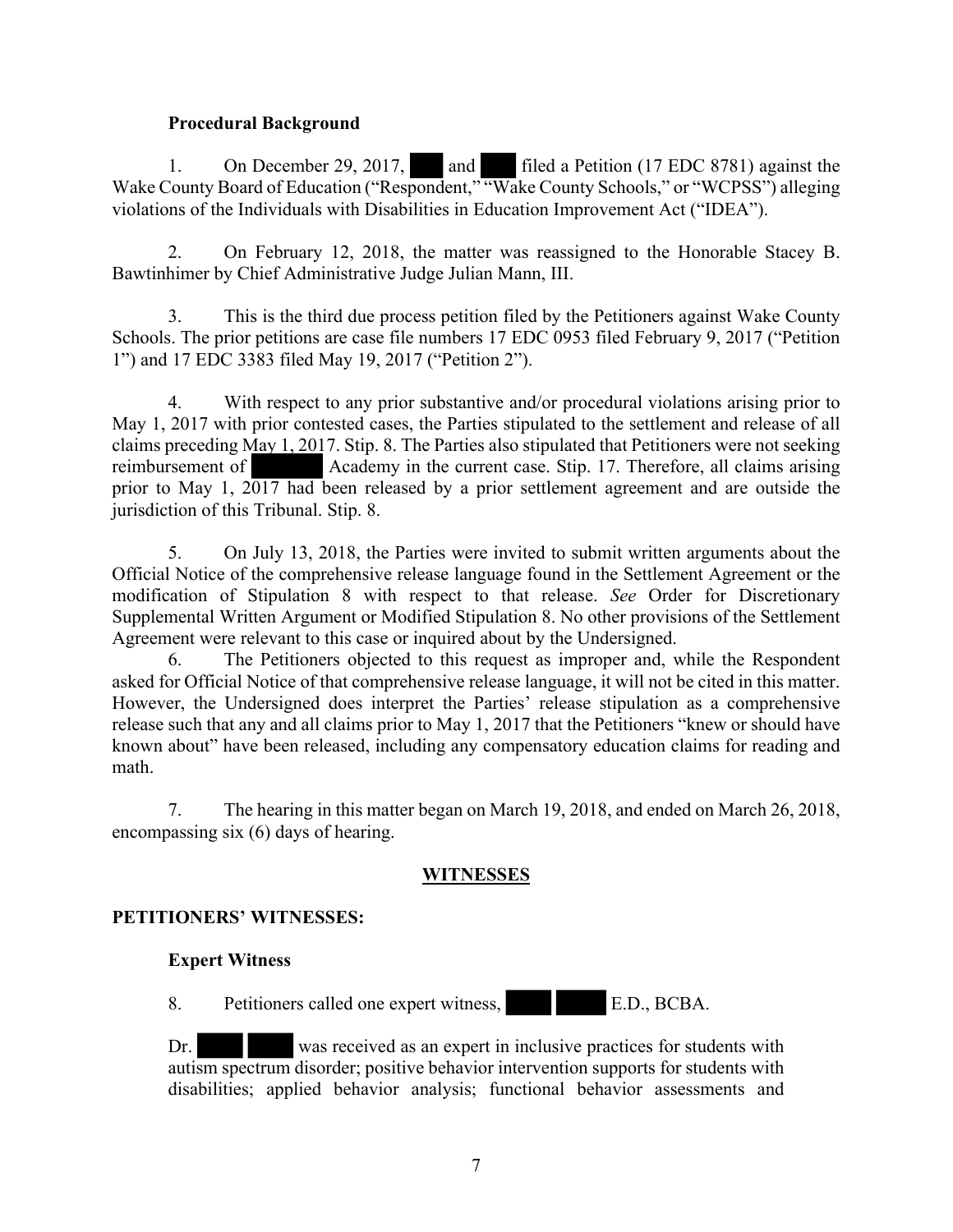behavior intervention plans; co-teaching; IEP development; progress monitoring; multi-tiered system of support for students with disabilities; and evidence-based practices for students with autism spectrum disorder. Tr. vol. 3, p. 454:4-15.

#### **Fact Witnesses**



#### **RESPONDENT'S WITNESSES:**

#### **Expert Witnesses**

10. Respondent called two expert witnesses, Ph.D. and Ph.D.

- a. Dr. was received as an expert in special education math instruction in kindergarten through twelfth grade, and academic support in math for mainstream special education students in kindergarten through the twelfth grade. Tr. vol. 6, p. 1120:14-19.
- b. Dr. Was received as an expert in educational planning for students with autism. Tr. vol. 4, p.  $751:5-8$ . Dr. also served as a fact witness, based on her involvement in s educational programming and participation in the May 19 IEP meeting.

<sup>&</sup>lt;sup>1</sup> Dr. was referred to as "Dr. throughout the Parties' Stipulations of Fact and the Transcripts.

<sup>&</sup>lt;sup>2</sup> Academy for is referenced as Academy or in the educational records and exhibits. For purposes of this decision, it will be referred to as Academy.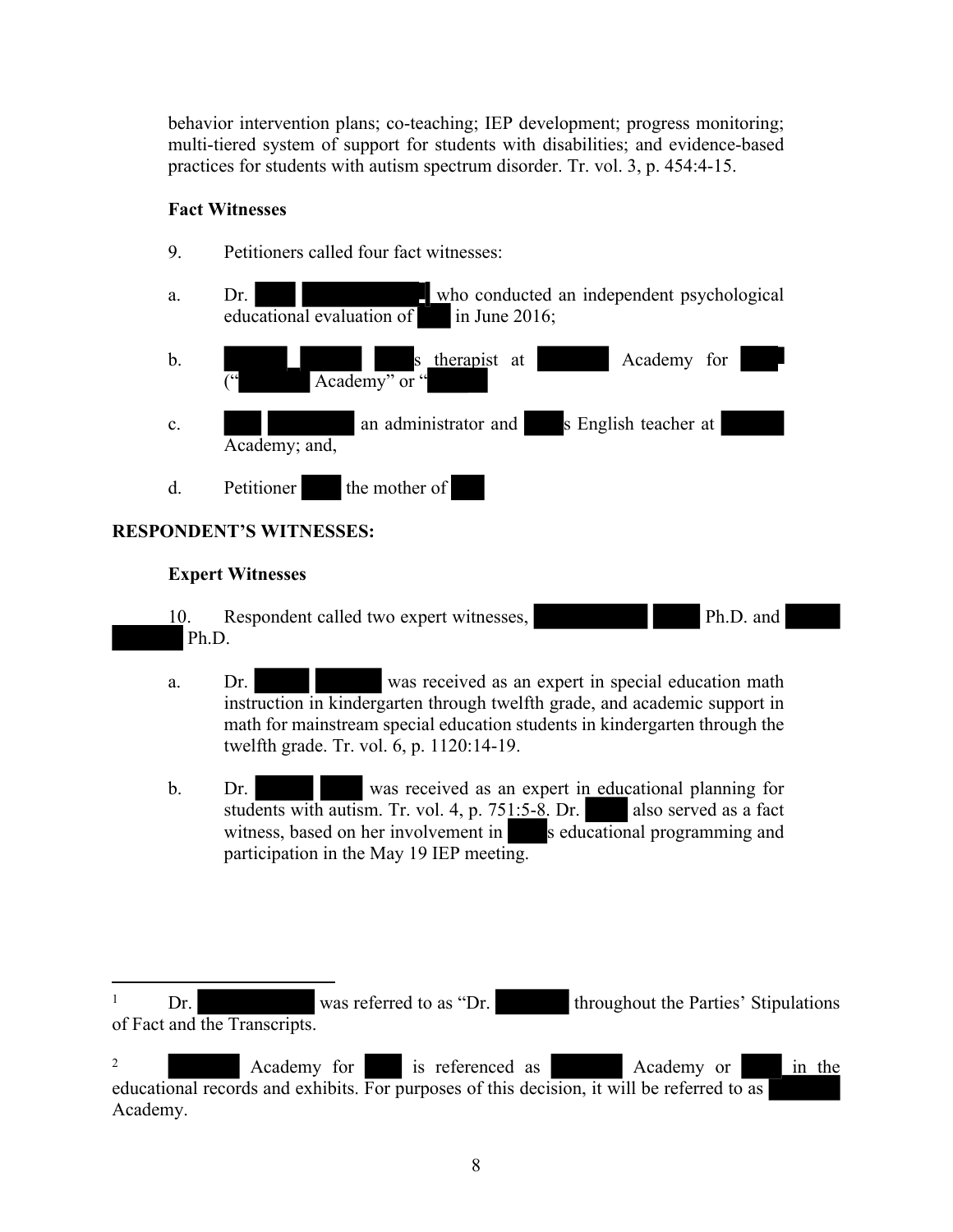#### **Fact Witnesses**

- 11. Respondent called three additional fact witnesses:
- a. an autism specialist who was involved in the development  $\overline{\text{of}}$  s educational programming and a participant in the May 19 IEP;
- b. an occupational therapist who participated in the May 19 IEP meeting; and,
- c. a former autism support program teacher at High School.

# **CREDIBILITY OF WITNESSES**

#### **PETITIONERS' WITNESSES**



12. Dr. is an assistant professor of special education at Winthrop University in South Carolina (Tr. vol. 3, p. 444:17-22) and holds a doctorate in special education, with a focus on inclusion and evidence-based practices for students with Autism Spectrum Disorder and other disabilities. Pet. Ex. 39; Tr. vol. 3, p. 444:11-16. The Undersigned found Dr. generally very knowledgeable in her areas of expertise. Dr. also had specific knowledge about from review of her records, observing at at Academy, and discussing with staff at Academy and Academy.

13. However, Dr. credibility in this hearing was diminished by several aspects of her testimony. First, Dr. repeatedly applied assumptions and perceptions that she had about public schools in general to this specific IEP without any personal knowledge or experience with the high school or IEP team members in question. *See, e.g.*, Tr. vol.3, p. 530:9-12 (testimony that "we don't have structures like [reduced student-teacher ratio and positive relationships] in place in a lot of public schools"). Dr. also was not familiar with WCPSS' Autism Support Program, but still opined that the academic supports provided through that program were inappropriate.

14. Second, Dr. opined that the entirety of the proposed IEP was inappropriate and would acknowledge only two appropriate supports: preferential seating and extended time. Tr. vol. 3, pp. 608:5-609:3. When questioned by the Undersigned, Dr. admitted that the IEP was "broadly" appropriate. Tr. vol. 3, p. 606:18023. Given the rarity that any IEP would be faulty in all aspects, and the fact that, on its face, the proposed IEP in this case has numerous reasonable and appropriate components beyond the accommodations of preferential seating and extended time, this calls into question Dr. objectivity as an expert witness evaluating a special education program. Moreover, her testimony appeared contradictory because the IEP was essentially the same educational plan provided by Academy, which Dr. opined was appropriate.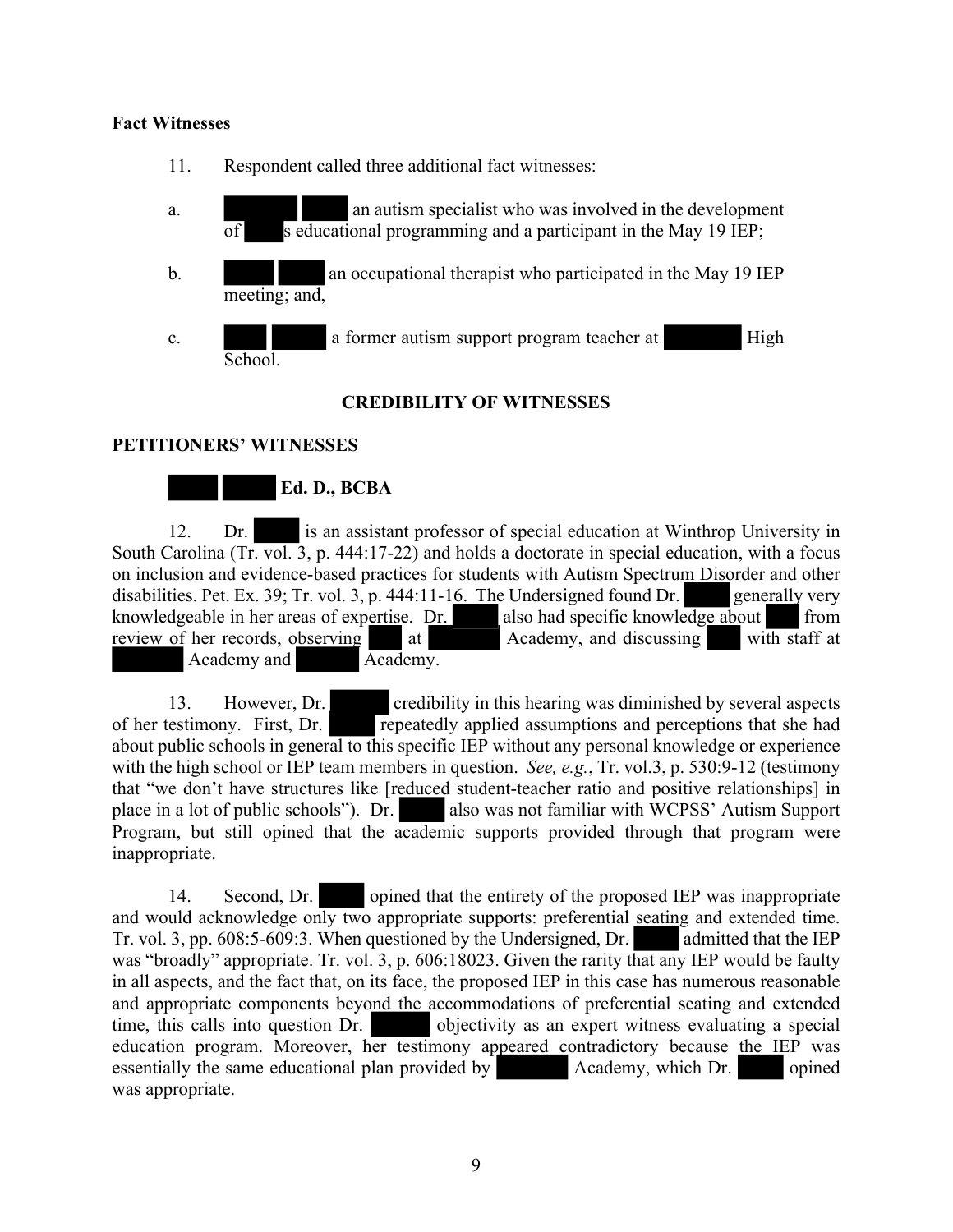15. Third, although IEP implementation is not an issue in this case, Dr. repeatedly surmised that the District would not, and could not, implement the IEP at issue*. See, e.g.*, Tr. vol. 3, p. 518:23-519:1 (testimony that the collaboration and embedded support present at Academy would not happen at High School. and thus. would "set[] her up for failure"). Dr. expectation that the District would fail to implement the IEP is substantively irrelevant and limits the credibility of her testimony as to the appropriateness of the plan as written.

 **Ph.D. (aka Dr. Independent Evaluator**

16. Dr. is a clinical psychologist currently employed by Create, Inc. She holds a doctorate in clinical psychology. Pet. Ex. 38. Though much of Dr. work has focused on child maltreatment and family-child relationships (Tr. vol. 2, p. 261:1-8) Dr. has 10 years of experience with assessment and treatment of children. Tr. vol. 2, p. 231:16-19. Dr. completed a comprehensive independent evaluation of shortly after her enrollment at Academy.

17. The Undersigned finds Dr. evaluation report, and her testimony regarding the evaluation process and the report, to be comprehensive and credible.

18. Of concern, however, was that Dr. has never worked in a public school setting. Tr. vol. 2, pp. 263:21-264:1. Moreover, on cross-examination, Dr. repeatedly refused to answer questions that were appropriate subjects for questioning by the Respondent's counsel. Tr. vol. 2, pp. 288:20-289:6. Her excuse was that she was acting as a "fact" witness, not as an "expert" witness. She continued to do so even after being warned by the Undersigned on several occasions. Tr. vol. 2, pp. 293:2-14; 295:10-22.

19. Dr. refused to answer Respondent's questions about whether a class size cap was necessary for to achieve academically, which was a primary issue in this case. This evasiveness and unwillingness to answer questions central to Petitioners' case implied that her expert opinion, if given, would not have been favorable to Petitioners. As the only independent evaluator of in this case, Dr. lay testimony, albeit reluctantly given on this issue, was given weight by the Undersigned.

**s** Therapist at **Academy** 

20. is a therapist with a master's degree in clinical mental health counseling. Tr. vol. 2,  $\overline{p}$ . 122:3-8. She was very knowledgeable about and Academy, and the Undersigned found her testimony in those areas credible. However, Ms. has almost no experience with public schools and repeatedly made unjustified assumptions about public school programming and services that limit her credibility in evaluating s<br>programmatic needs as she transitioned out of Academy. Tr. vol. 2, pp. 140:19-141:3, programmatic needs as she transitioned out of 146:19-147:9. In addition, Ms. was unable to offer specifics regarding certain opinions she offered (Tr. vol. 2, p. 135:19-22) (asked how much academic support needed at Academy, Ms. responded that she "can't answer that in a measurable kind of way I guess")), which limited the weight the Undersigned could give to her opinions.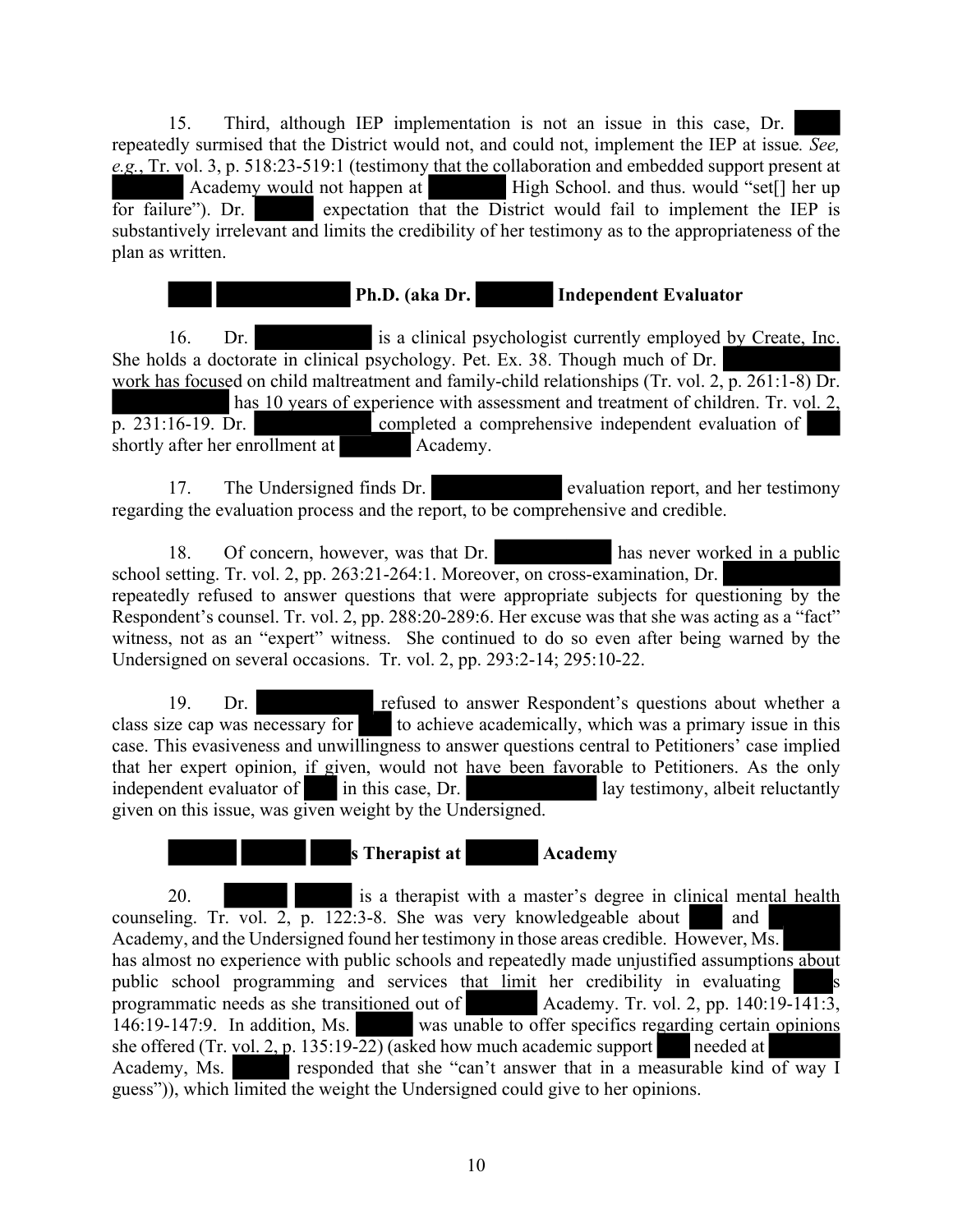**s English Teacher and School Administrator at Academy**

21. has taught at Academy for six years, and at the time of her testimony, was employed at as an English teacher and administrator. Tr. vol. 2, p. 315:4-13. Ms. taught s English class during the 2017-18 school year. Ms. does not presently hold state licensure to teach, and she has never been licensed as a special education instructor. Tr. vol. 2, p. 342:16-23. Ms. was knowledgeable and credible regarding the programming offered at Academy, but her lack of experience in providing special education services limits the utility of her testimony as to the appropriateness of the program offered at specifically for

# **Petitioner and Mother of**

22. is the mother of Her concerns for was apparent throughout her testimony.  $\overline{\text{shared}}$  useful information about the  $\overline{\text{Acad}}$  Academy program and her decision process regarding s education. However, during her testimony, repeatedly made statements that were either incorrect or exaggerated and later had to be corrected. Tr. vol. 2, p. 384:6-14 (stating as fact that IB classes at High School were smaller, then admitting that she had no factual basis for that statement); Tr. vol. 2, pp. 386:4-8, 387:18-388:1 (claiming she gave specific feedback ahead of the IEP meeting, then acknowledging she did not do so); Tr. vol. 1, pp. 101:11-102:4 (stating as fact that the IEP team removed a statement from the draft IEP "[b]ecause they can't offer it" then acknowledging that "[t]hey did not state that. That is my assumption"). S testimony about the May 2017 IEP meeting was often contrary to documentation from the meeting and testimony of every other attendee of the IEP meeting who testified. At times, was argumentative during cross-examination. Although crossexamination is understandably frustrating, s demeanor undercut her credibility as a witness.

# **RESPONDENT'S WITNESSES**

# **Ph.D. WCPSS Autism Team Lead Psychologist**

23. Dr. **is a North Carolina-licensed psychologist who has served** students in WCPSS for approximately 15 years. Dr. is presently WCPSS's Autism Team Lead Psychologist, and in that capacity, she provides training to the Autism Team (which consists of 60 staff members) and advises colleagues on educational programming and service delivery for students on the autism spectrum. Resp. Ex. 15.

24. Dr. was received as an expert in educational planning for students with autism. Tr. vol. 4, p. 751:5-8. With respect to the remainder of her testimony, pursuant to N.C.G.S. § 150B-34(a), the Undersigned acknowledges Dr. specialized expertise in working with students diagnosed with autism spectrum disorder and afforded her testimony significant deference. Dr. was also knowledgeable about based on her observations and review of records, and presented as a credible witness at hearing.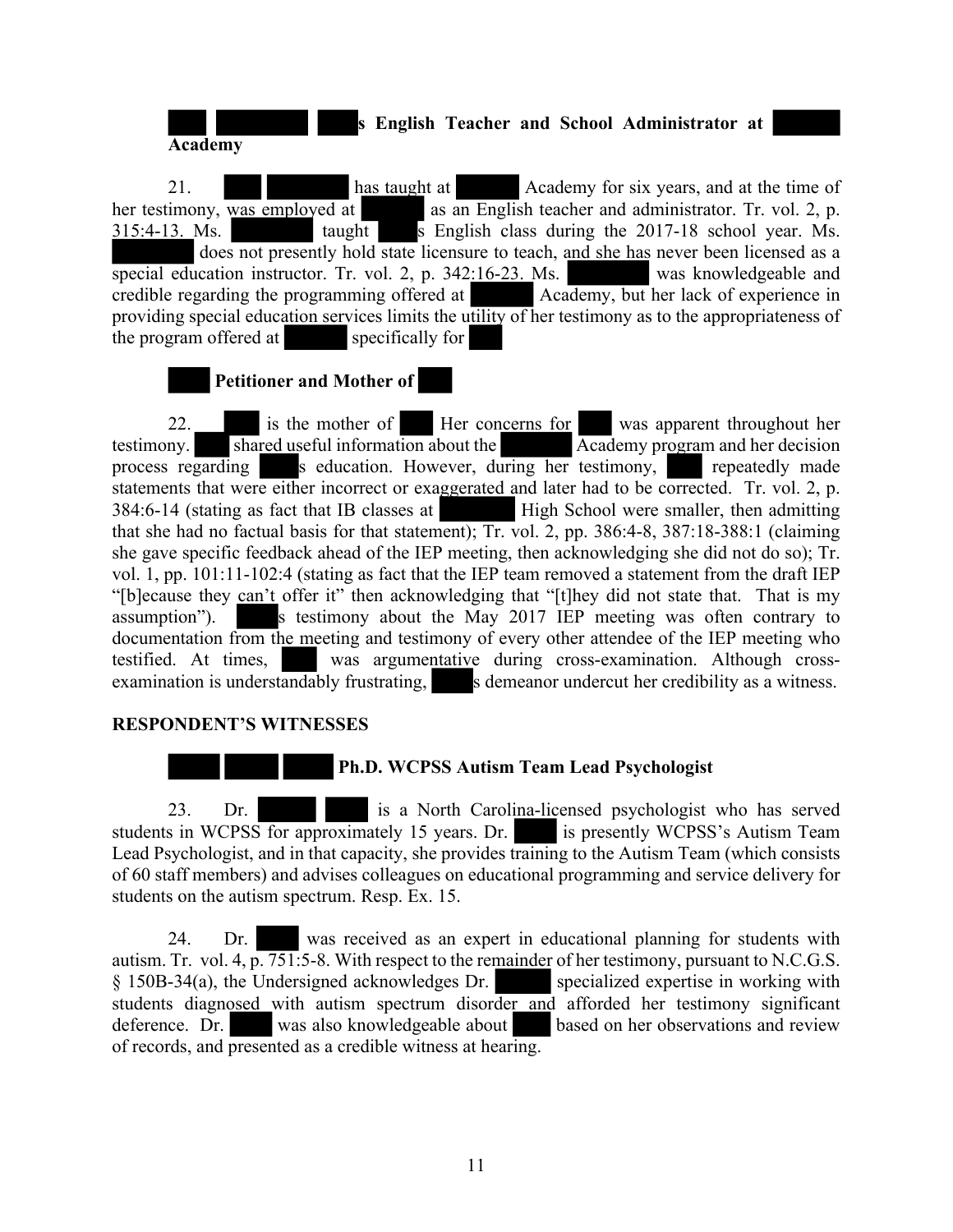#### **WCPSS Senior Administrator for Autism and Extended Content Standards**

25. is a North Carolina-licensed teacher with nearly 20 years of experience serving WCPSS students. For the last four years, Ms. has served as the District's Senior Administrator for Autism and Extended Content Standards. Resp. Ex. 18. Ms. has developed and presented training to teachers on social skills instruction, interventions and support for students with high-functioning autism for more than ten years. *Id*. Particularly pertinent to this case, Ms. has extensive experience helping students on the autism spectrum transition from residential facilities to WCPSS. Tr. vol.5, p. 949:2-11.

26. While Ms. was not accepted as an expert witness, pursuant to N.C.G.S. § 150B-34(a), the Undersigned acknowledges her specialized expertise in working with students diagnosed with autism spectrum disorder and afforded her testimony substantial deference. In addition, the Undersigned found Ms. to be a credible witness throughout her testimony, in part, because Ms. was willing to acknowledge when the IEP or WCPSS processes could have been better. Tr. vol. 5, p. 1015:20-23.

# **Ph.D., Expert Witness**

27. Dr. has a master's degree in special education and a doctorate in curriculum and instruction with a focus on mathematics instruction. She holds state licensure in special education with a certification in middle school mathematics (grades 6-9). She is National Board Certified in special education (K-12). She taught special education for ten years at the high school level, including four years in a Curriculum Assistance classroom. She has also trained teachers at all grade levels, published high school curricula, and serves as a consultant to the North Carolina Department of Public Instruction. Tr. vol. 6, pp. 1106:6-1120:13. The Undersigned found Dr. to be a knowledgeable and credible witness.

# **WCPSS Special Education Teacher, Autism Support Program at High School**

28. is a North Carolina-licensed and Nationally Board Certified occupational therapist with nearly 20 years of experience serving public school students. Tr. vol. 5, pp. 1036:12-1038:4. Ms. has served as an occupational therapist for WCPSS for more than 10 years. Tr. vol. 5, p.  $1036:1-3$ . For seven years, Ms. served as the lead occupational therapist for the District, during which time she provided support for all occupational therapists in the District and consulted on IEP development for students in grades kindergarten through twelve. Tr. vol. 5, pp. 1038:13-1039:7. Ms. has experience providing sensory support for high school students and for students transitioning from a private school to the public-school setting. Tr. vol. 5, p. 1039:13-19. The Undersigned acknowledges Ms. expertise identifying and addressing students' sensory needs, found her to be a credible witness, and affords her testimony substantial deference pursuant to § 150B-34(a).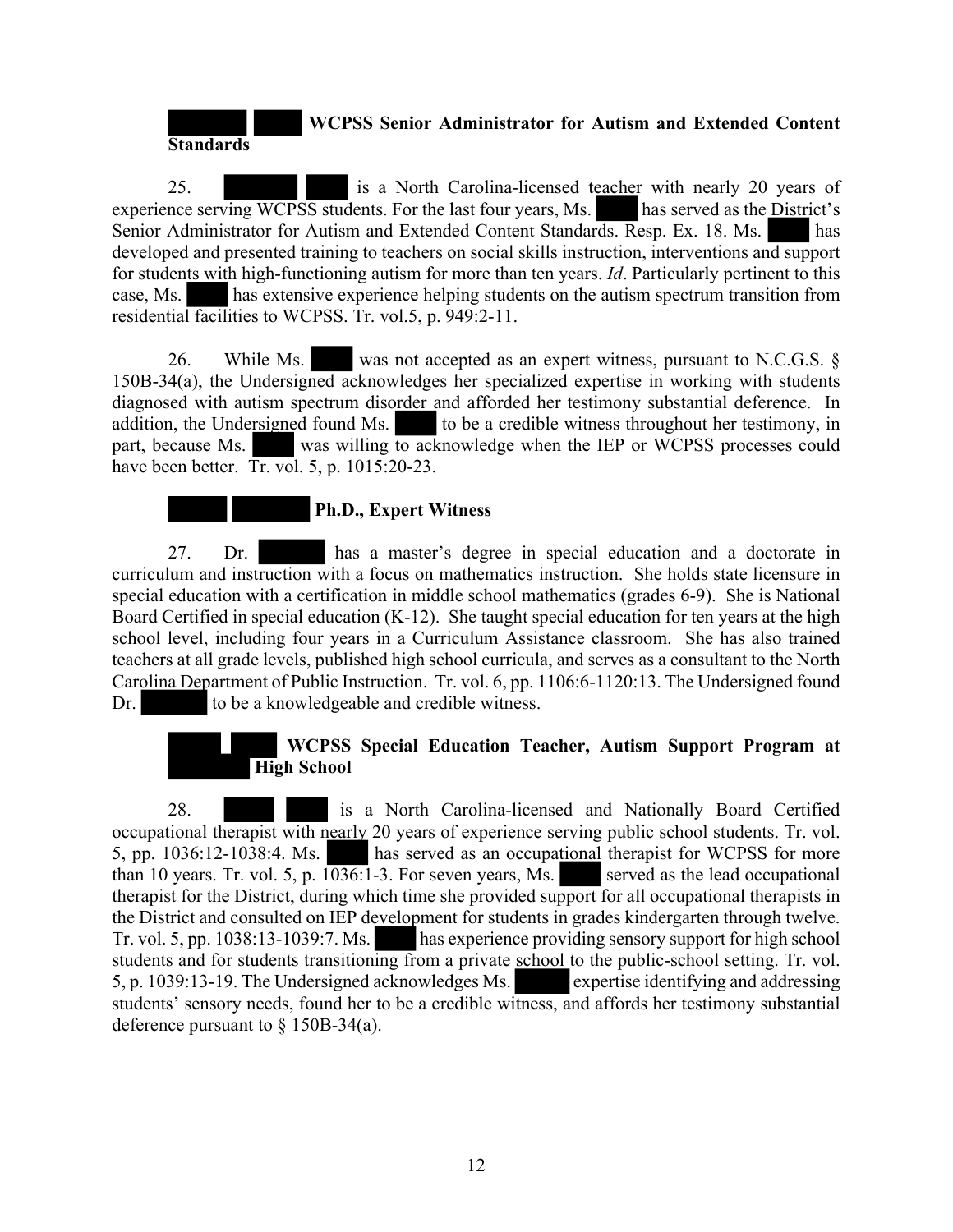# **Special Education Teacher AU Support Program at High**

**School**

29. was a special education teacher in the district's Autism Support Program at High School from approximately spring 2015 until October 2017. Tr. vol. 6, pp.  $1072:\overline{21-1073}:$  In this capacity, Ms. served as a special education case manager and Curriculum Assistance classroom teacher for students in the Autism Support Program. Tr. vol. 6, p. 1074:15-19. Prior to her time as an Autism Support Program teacher, Ms. served as an in-class resource teacher for several years, in both Wake County and Charleston, South Carolina. Tr. vol. 6, p. 1073:9-18. Ms. holds teaching licenses in special education, general curriculum, and adapted curriculum. Tr. vol. 6, pp. 1073:24-1074:2. Based on Ms. experience serving as an IEP team member, case manager, and teacher for students with highfunctioning autism, the Undersigned found her to be a credible witness, and affords her testimony substantial deference pursuant to N.C.G.S. § 150B-34(a).

# **S BACKGROUND**

30. Petitioner s date of birth is , and her mother is 31. was years old at the time of the filing of this Petition (Stip. 9) and years old when the contested IEP was developed.

32. is a "child with a disability" as that phrase is defined in IDEA (Stip. 10) and has been determined eligible for services under the IDEA. Stip. 13.

33. Based on the DSM-V criterium, has been diagnosed with Autism Spectrum Disorder ("ASD" without impairment in intellect or language), Unspecified Anxiety Disorder, ADHD (primarily inattentive presentation), Specific Learning Disorder with impairment in math calculation; Specific Learning Disorder with Impairment in reading accuracy; and Developmental Coordination Disorder (Dysgraphia). Stip. Ex. 14; Stip. 47.

34. **and, her mother,** are domiciled within the boundaries of the Wake County Public School System ("WCPSS" or "Wake County Schools"). Stips. 11 & 12.

35. Respondent, Wake County Public School System Board of Education, is a local education agency receiving monies pursuant to the IDEA and responsible for providing a free and appropriate public education. Stip. 5.

36. was enrolled in the WCPSS from of her -grade year, when s parents withdrew her from WCPSS and unilaterally enrolled her in Academy. Stip. 14.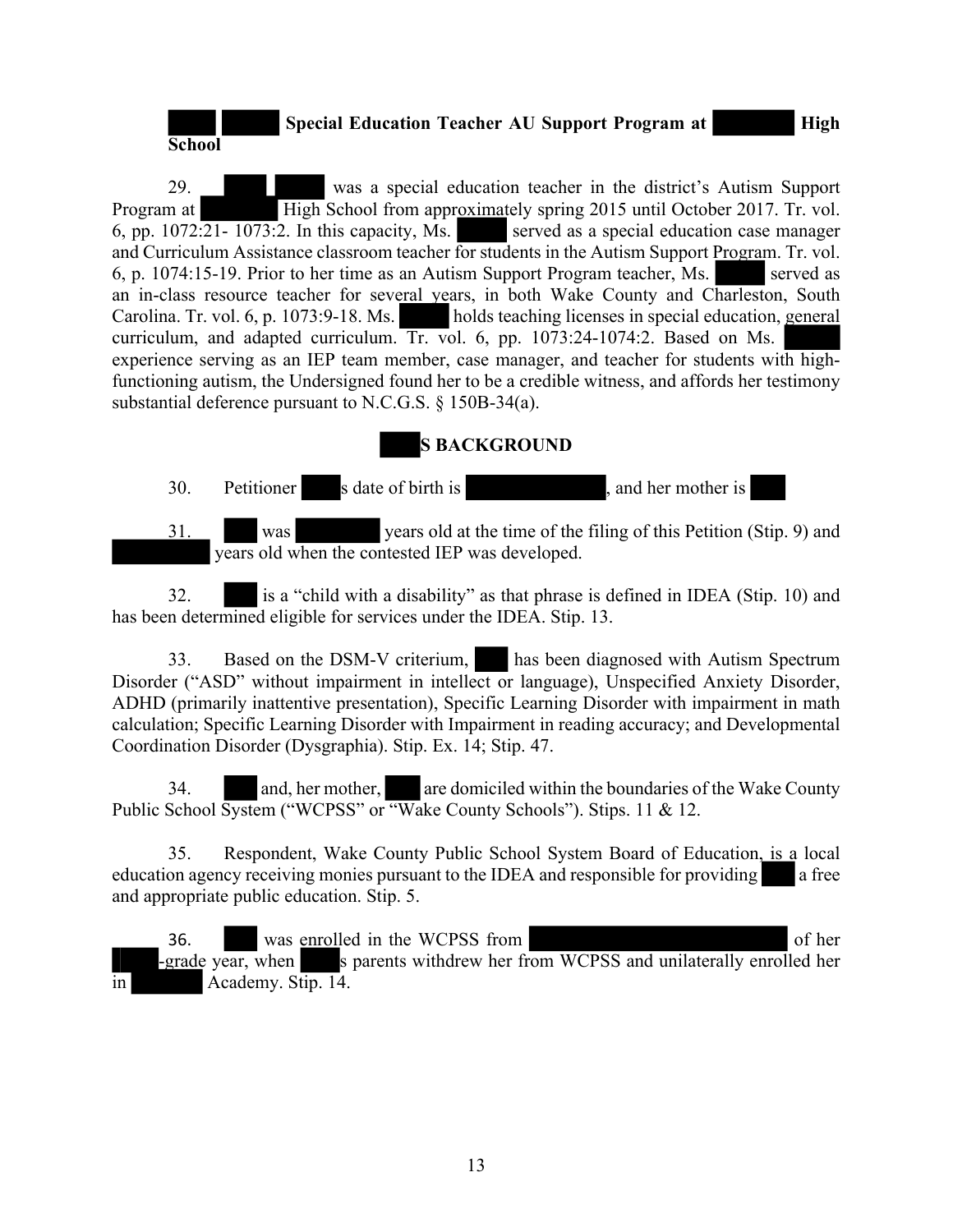37. attended the following schools as indicated by school year:

| $2007-2013$ Elementary School | <b>Elementary School</b>                        |
|-------------------------------|-------------------------------------------------|
| $2013 - 2014$ Sixth Grade     | Middle School                                   |
| $2014 - 2015$ Seventh Grade   | Middle School                                   |
| $2015-2016$ Eighth Grade      | Middle School (until March)                     |
|                               | (from March)<br>Academy for<br>$\blacksquare$ ) |
| $2016 - 2017$ Ninth Grade     | Academy for                                     |
| $2017 - 2018$ Ninth Grade     | Academy                                         |

Stip. 15.

# **Academy for**

38. From March 20 to July 20 attended Academy. Stips. 15 & 16.

39. Academy is a therapeutic boarding school. Tr. p. 123:8-9 (T. of

40. Academy's "first priority [is] stabilization, … emotional regulation, addressing mental health needs of their population, and then academics kind of fall under that or within that…". Tr. vol. 2, p. 540:24-25 (T. of

41. Students attend academic classes, participate in individual and family therapy, and typically stay between 10 and 16 months. Tr. vol. 2, p. 123:9-12. The average class size at Academy is six to eight students (Tr. vol. 2, p. 123:19-21) but students participate in classes with as many as twelve to twenty students. Tr. vol. 2, pp. 150:16-17;758:23-759:1.

42. The Master Treatment Plan developed at Academy noted that the reason for s admission was:

Therapist suggested that our daughter needed a more intensive treatment…IEP is useless at school…Improve academics and social skills. Needs to be able to handle college track classes in High School…No social skills what so ever and lack of motivation academically. Also contentious relationships within the family.

Stip. Ex. 17, p. 127.

43. Petitioner described s program at Academy as one where teachers used a "hands-on instructional" approach, had a strong relationship with students, were familiar with s needs, and could "deal with any coping strategies and things like that that she might need to maintain low anxiety levels." Tr. vol. 1, p. 45:2-12. Notably, reported class sizes of only 4-5 students (Tr. vol. 1, p. 45:1-2) which is inconsistent with testimony regarding class sizes.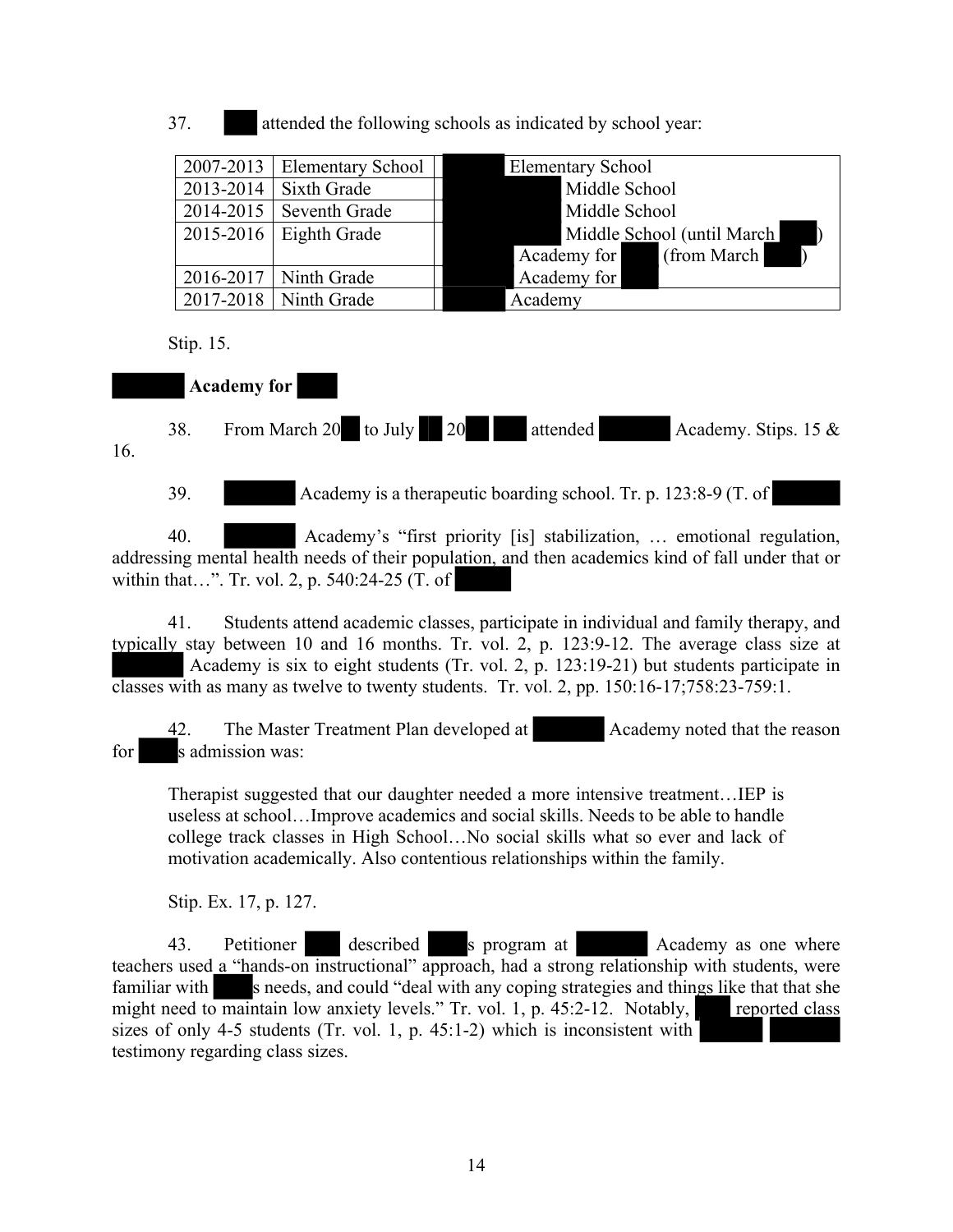44. Academy (" is the name of the educational program offered at Academy.

45. received academic instruction three (3) hours daily, four (4) days a week at Tr. vol. 5, p. 844:3-9.

46. s last day at Academy was July 28, 20 . Stip. 16.

47. Petitioners are not seeking tuition reimbursement for Academy in this matter. Stip. 17.

48. In June , after three months of s attendance at Academy, Dr. of the Center for Research, Assessment, and Treatment Efficacy ("Create") conducted an independent comprehensive Psycho-Educational Evaluation ("June 2016 Evaluation") of Stip. 28; Stip. Ex. 14.

# **June 2016 Independent Psychological Educational Evaluation**

49. The evaluation was requested by " s parents, therapist, and Educational Consultant [Dr. to examine cognitive/intellectual functioning, attentional functioning, and academic skills; and to assess social, emotional, and behavioral functioning. They requested diagnostic clarification and recommendations for educational planning." Stip. Ex. 14, p. 87.

50. The purpose of the June 2016 Evaluation was to assist with educational programming and to develop a Treatment Plan for at at Academy. The Individual Academic Plan ("IAP") developed by Academy on January 6, 2017 was based primarily Academy on January 6, 2017 was based primarily on this evaluation with some additional input from the treatment team. The subsequent Individual Educational Plan ("IEP") developed by the IEP Team on May 19, 2017 also relied heavily on this evaluation and the resulting IAP developed by Academy.

51. Although Dr. had conducted many psycho-educational evaluations, she has never worked in a school setting. Tr. vol. 2, pp. 263:21-264:1. As part of her evaluation, Dr. did not observe in an academic setting or in a setting with her peers as part of her evaluation. Tr. vol. 2, pp. 264:15-23; 265:2-3.

52. Dr. did review three prior psychological reports of including a 2016 report conducted by WCPSS, but did not review any other educational records from WCPSS. Tr. vol. 2, p. 266:10-19.

53. Dr. based her evaluation, in part, on several assessments of and information obtained from the following individuals: s therapist at Academy; s parents; the Director of Learning at Academy; and an educational consultant hired by s parents. Tr. vol.2,  $pp. 265:5-266:3$ .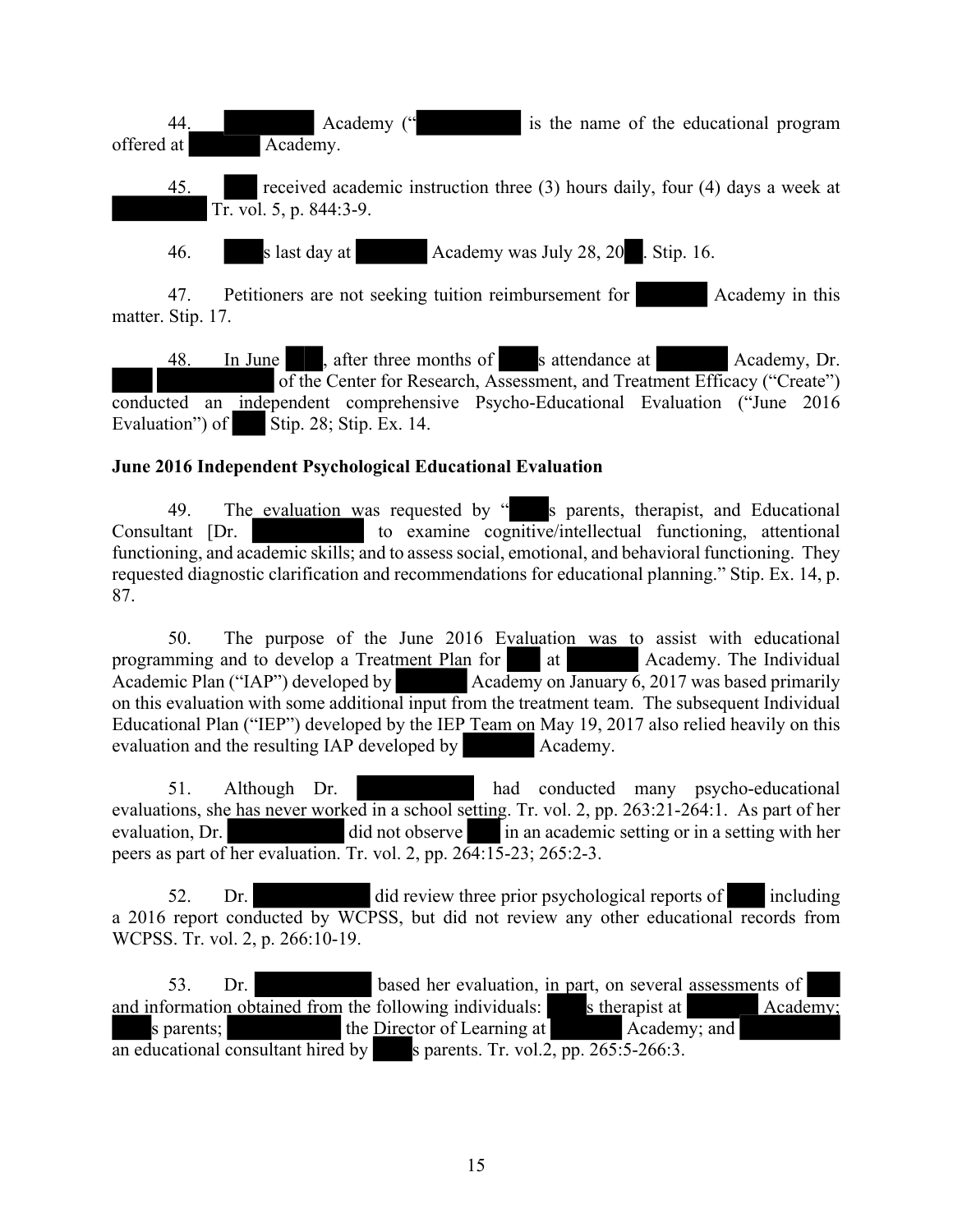54. Dr. evaluation was comprehensive. She conducted twenty (20) assessments: WISC-V; D-KEFS Color-Word Inference Test; Trailmaking Test; Rey-Osterrieth Complex Figure Test; Grooved Pegboard Test; CTOPP-2; WJ-IV; Gray Oral Reading Test, Fifth Edition (GORT-5); Minnesota Multiphasic Personality Inventory – Adolescent (MMPI-A); Million Adolescent Clinical Inventory (MACI); Sentence Completion Test; Achenbach Youth Self-Report (AYSR); Achenbach Child Behavior Checklist (ACBC); Revised Child Anxiety and Depression Scale (RCADS); Vanderbilt ADHD Diagnostic Parent Rating Scale (VADPRS); Behavior Rating Inventory of Executive Function (BRIEF); Children's Yale-Brown Obsessive Compulsive Scale (CY-BOCS); ADOS-2; SRS-2; Australian Scale for Asperger's Disorder; Autism Diagnostic Observation Schedule – Second Edition (ADOS-2) – Module 4. Stip. 29.

55. Numerous test scores were reported in the Stipulated Facts which are not relevant to the remaining issues; therefore, they will not be reviewed herein. *See* Stips. 30-36.

56. Of relevance is that has an average full-scale IQ standard score of 100; all of her academic scores were average except for oral reading accuracy (WJ-V Standard Score ("SS") of 84); math calculation skills (WJ-V Math Calculation subtest SS 70; Math Facts Fluency SS 90; Math Composite SS 80); and phonological memory (CTOPP-2 standard score of 76). Stips. 30, 33, & 35.

57. Dr. noted s "reading accuracy scores . . . are significantly below expectations based on her intellectual abilities," and determined "continues to meet criteria for a Specific Learning Disability in Reading." Stip. 37.

58. In the area of math, Dr. concluded "[ s current weaknesses in math calculation qualify her for diagnosis of Specific Learning Disability in Mathematics." Stip. 38.

59. In the area of writing, Dr. concluded s "poor performance on measures of visual-motor integration and fine-motor skills suggests a motor-executive type of writing problem (dysgraphia)." Stip. 39.

60. Also of relevance in Dr. testing was that both and her parents endorsed clinical elevations with regard to Internalizing Problems, Total Problems, Withdrawn/Depressed problems, Social Problems, and Attention Problems. Stips. 41 & 42.

61. Dr. concluded that s results on the BRIEF "suggest clinically significant executive functioning weaknesses for  $\parallel$  in the areas of behavioral regulation and metacognition." Stip. 43.

62. Similar to WCPSS's January 2016 ADOS-2 evaluation, on the June 2016 ADOS-2, s score "fell within the range of scores associated with mild autism spectrum disorder." Stips. 23, 24, 26, & 44.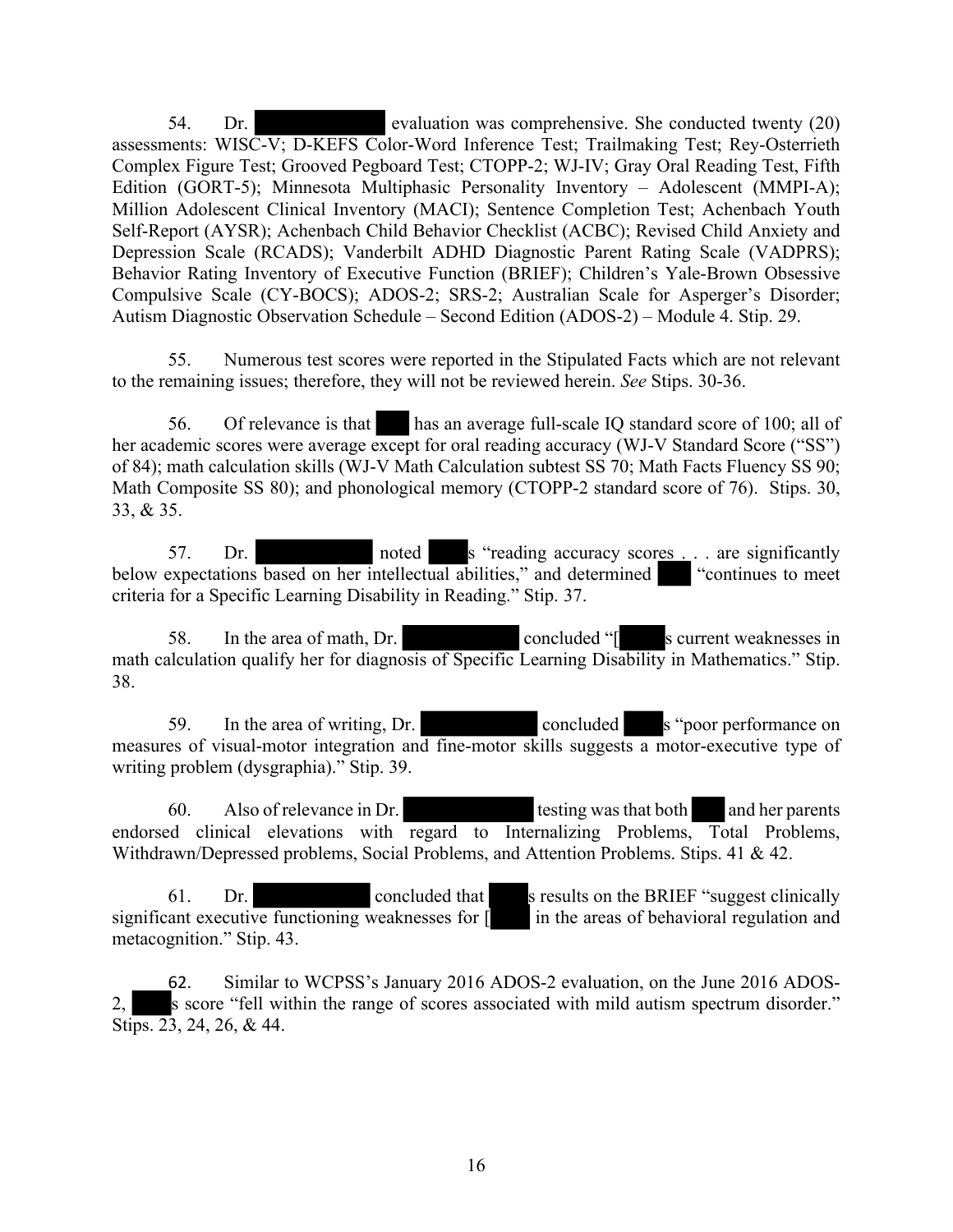63. On the SRS-2, both s parents and teacher identified to be within the severe range for social emotional deficits, which Dr. found "indicat[ed] deficiencies in reciprocal social behavior that are clinically significant and lead to severe interference with everyday social interactions." Stip. 45.

64. Dr. concluded: "[ s presentation and psychosocial history [,] including difficulty with social and emotional reciprocity, poor coordination of verbal and nonverbal communication, longstanding difficulty developing peer relationships, and poor interpersonal skills, in combination with patterns of rigid and repetitive behavior are [,] suggestive of an Autism Spectrum Disorder (ASD)." Stip. 46.

65. Based on DSM-5 diagnostic criterium, Dr. diagnosed with: Autism Spectrum Disorder ("ASD"); Unspecified Anxiety Disorder; ADHD, Primarily Inattentive Presentation; Specific Learning Disorder with impairment in math; Specific Learning Disorder with impairment in reading; and Developmental Coordination Disorder (Dysgraphia). Stip. Ex. 14, p. 109; Stip. 47.

66. Dr. made the following recommendations for s short-term and long-term development: participation in a coping or social skills group for bright children with ASD; frequent breaks and exposure to "real-life settings" to develop social skills; preferential seating near the teacher and away from distractions; frequent breaks built into her routine; study and organizational skills; written notice of transitions or changes to routines; a copy of peer or teacher notes; use of a home-school notebook or agenda; extended time for assignments, modifications to workload, and instruction on using these supports; interventions to improve her organization in writing; and use of assistive technology for writing. Stip. Ex. 14, pp. 110-14; Tr. vol. 2, pp. 252:5-254:11; 237:3-15.

67. Dr. opined that s autism spectrum disorder affected her learning by causing her difficulty in initiating and engaging in conversations with others, understanding others' intentions and perspectives, and problem-solving in a classroom environment. Tr. vol. 2, pp. 256:10-258:1.

68. To target s social skills deficits, Dr. specifically recommended that would benefit from the use of social stories, social scripting, behavioral rehearsal, corrective feedback, and modeling. Stip. Ex. 14, p. 111.

69. Based on her review of Dr. report, Dr. concluded that had strengths in general academic functioning, "but major deficits in organization, being able to complete multi-step tasks, being able to use social skills to interact with teachers and peers, and to be able to attend to tasks and complete tasks on time." Tr. vol. 3, p. 475:2-7.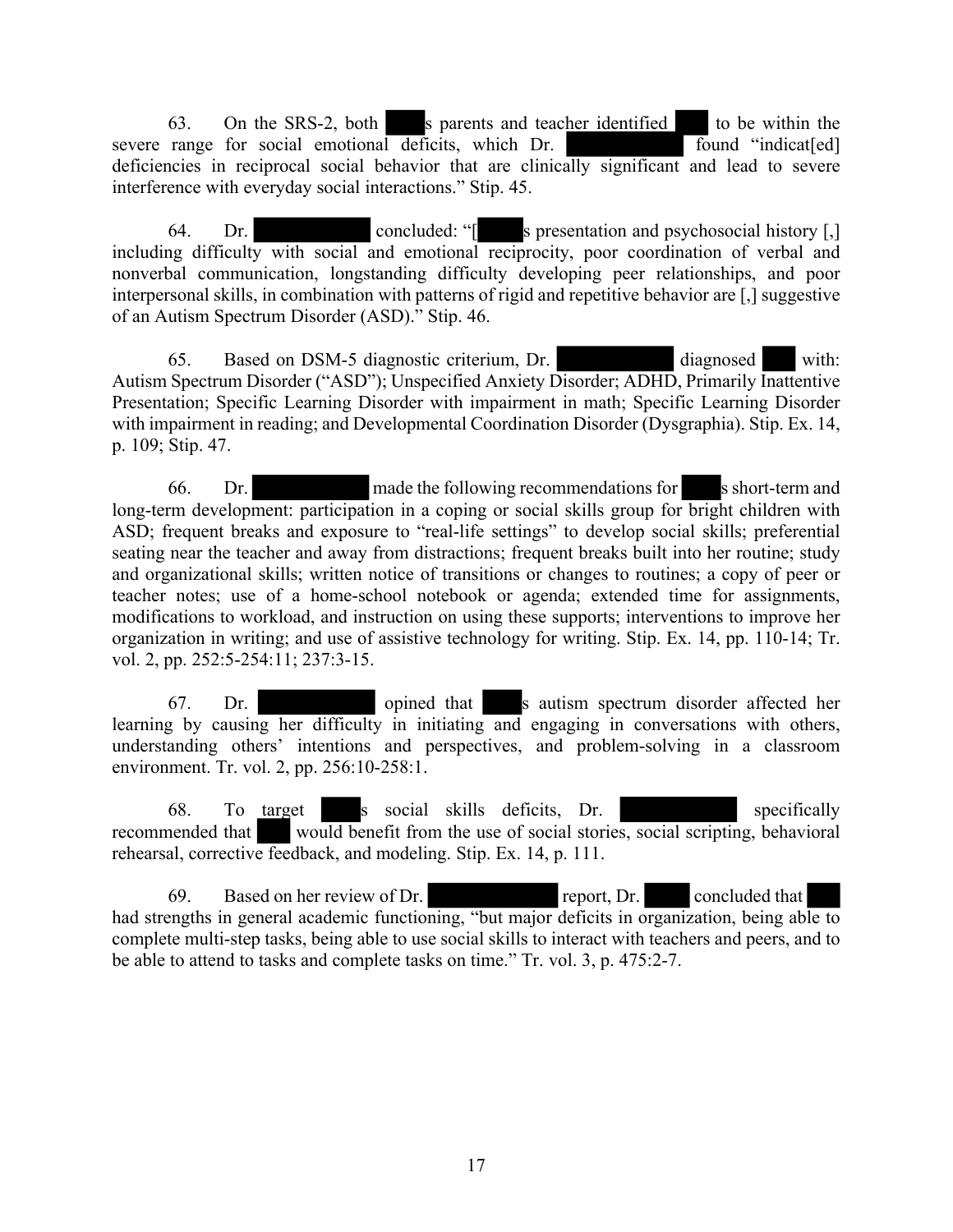#### **Individualized Academic Plan ("IAP") Developed on January 6, 2017 at Academy**

70. On January 5, 2017, using the June 2016 Psycho-Educational Evaluation and staff input, staff developed an Individualized Academic Program ("IAP") to address s academics, peer interactions, self-regulation, and organizational skills. Stip. Ex. 18, p. 139.

71. During approximately 12 months of senrollment, Ms. provided with individual, group, and family therapy sessions for approximately three to four hours a week. Tr. vol. 2, p.124:4-11. Ms. testified that s learning disabilities and "cognitive rigidity" were her greatest challenge, as they caused her difficulty in connecting with peers "on a socialemotional level" and in accepting others' perspectives. Tr. vol. 2, pp. 125:25-126:9.

72. The Present Level in the IAP stated:

 [ has made great strides with the supports in place and is displaying a more engaged and positive attitude across the board. She still exhibits struggles with peer relationships at times and turning completed assignments in on time. However, great progress has been made in these areas. [ is maintaining her own organization system that she developed with the  $\overline{[O]}$ ccupational Therapist and showing more and more flexibility and acceptance. She is on par for her grade level expectations in all areas with the exception of turning assignments in on time.

Stip. 61.

73. The IAP included three goals targeting s peer interactions, use of emotional regulation skills in class, and use of an academic planner and study skills to submit assignments on time. Stip. Ex. 18, p. 138-139. The three functional goals were:

Goal 1: [ will practice positive peer interaction with peers during project collaboration  $\overline{4}/4$  times.

Measurable Goal: Using group collaboration assignments, [ will work on her social/peer interactions and reading social cues and communication skills 3/4, 2/4 times.

Goal 2: [ will practice sensory regulation strategies to support her focus, attention, and flexibility in class 4/4 times.

Measurable Goal: Using various emotionally-based regulation coping skills and Occupational Therapy sensory strategies, [ will manage sensory awareness to stay in class regulated 3/4, 2/4 times.

Goal 3:  $\lceil \cdot \cdot \rceil$  will use academic planner and study skills to practice organization and turning work in on time at school 4/4 times.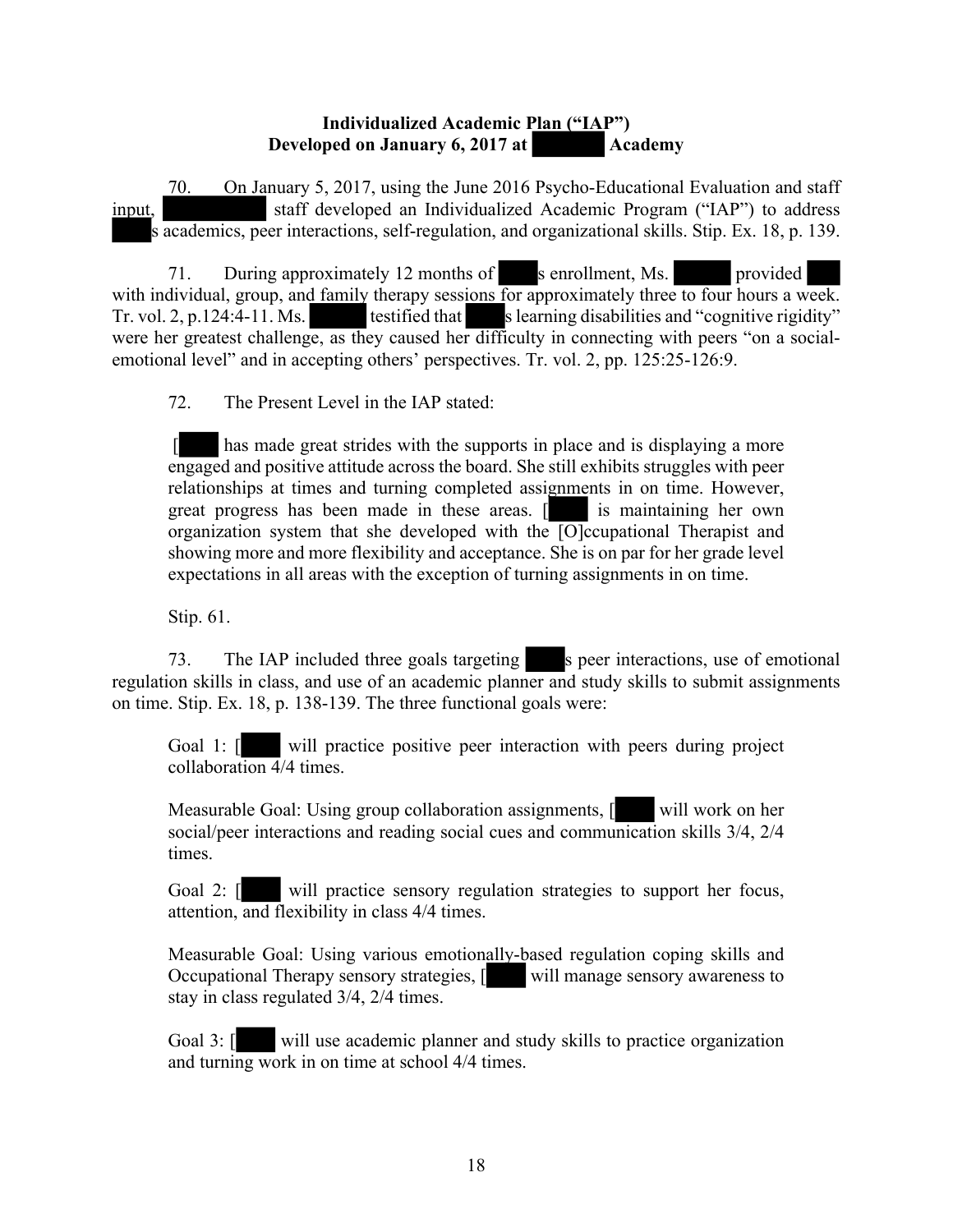Measurable Goal: By using her organizational tools, [ will use her academic planner and turn work in on time 3/4, 2/4 times.

Stip. Ex. 139.

74. Despite s academic deficits diagnosed in the June 2016 Evaluation, the IAP did not have any specific academic goals in reading, writing, or math. Tr. vol. 2, p. 156:15-22; Stip. Ex. 18. The IAP did have functional goals which provided academic supports for these subjects.

75. Petitioners did not provide any evidence that had any specific academic goals during her enrollment at Academy.

76. received academic supports at Academy, including check-ins with teachers as needed, extra time to complete certain assignments and assessments, and frequent breaks (including taking space away from the classroom). Tr. vol. 2, pp. 135:23-136:15.

77. admitted that the IAP was appropriate. Tr. vol. 1, pp. 69:13-70:1 (T. of Although Petitioners contended that the IAP was appropriate, the Petitioners contested the appropriateness of the May 2017 IEP, which was basically the same plan, without the wrap-around services and small class size.

78. Petitioners conceded that they offered no evidence that had mastered any of the IAP goals either as of May 19, 2017 or when she left the program on July 28, 2017. Stip. 16.

79. During her enrollment at Academy, made significant progress in her emotional regulation, organization skills, peer/teacher relationships, and executive functioning Stip. Ex. 18, p. 136 ("[ has made great strides with the supports in place and is displaying a more engaged and positive attitude across the Board," and has made "great progress" in peer relationships and submitting assignments on time). Her grades also improved over the course of the year, so that by her third quarter, she was earning grades of A and B in all of her classes with a 3.72 GPA. Stip. Ex. 19, p. 140; *see also,* Stips. 48, 49, & 50.

80. The IAP stated that could be successful in a larger classroom setting with structured supports that targeted her flexibility and emotional regulation, such as mindfulness of sensory stimulation and regulation breaks throughout the day. Stip. Ex. 18, p. 136.

81. In anticipation of s transition to another school setting, Academy's Academic Director of Learning Support, drafted a written summary of s present levels of performance and recommendations for her next educational setting. Stip.  $\overline{\text{Ex. 22}}$ .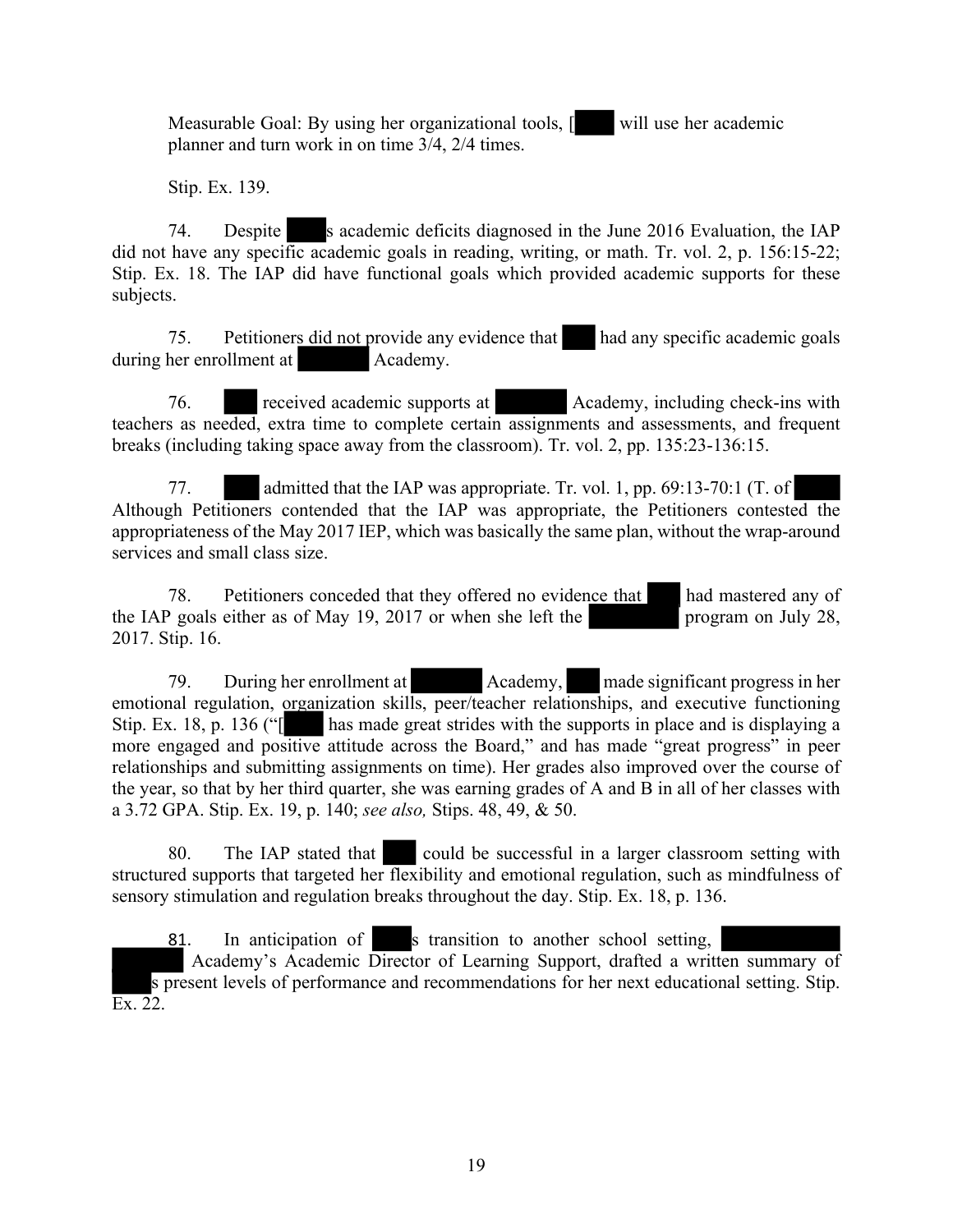82. Ms. noted that despite s significant progress at Academy, she continued to struggle with "inflexible thinking" and "executive functioning skills," which manifested as problems with task completion and time management, resistance to others' suggested interventions, and disconnecting from others. Stip. Ex. 22, p. 155. Ms. 's recommendations did not include any reference to math or reading deficits.

83. Ms. did recommend several interventions, including multi-modal instruction-based classrooms, a small classroom setting, and executive functioning support (specifically use of a planner and help scheduling and prioritizing tasks). Stip. Ex. 22, p. 155.

84. Ms. said would "*benefit*" from a smaller classroom and would be "*best served*" in a small school that supported and challenged her, but also noted that "*benefits* from being exposed to a variety of different personalities and points of view." Stip. Ex. 22, p. 154 (emphasis added). Ms. did not give any indication in her written recommendation that was incapable of learning in a typically sized classroom or that she needed academic remediation.

#### **Preparation for Transition Back to WCPSS**

85. In anticipation of s completion of the Academy program, and WCPSS scheduled an IEP meeting in April 2017 to develop a new IEP. This meeting was rescheduled for May 19, 2017.

86. In March 2017, on separate dates, Dr. and three WCPSS staff members –  $\Delta$ Dr. Dr. and and , a senior administrator for WCPSS Special Education Services – visited Academy to obtain information about the program and observe in that setting. Stip. 51; Tr. vol. 4, p. 757:13-22; Tr. vol. 5, p. 949:5-11.

87. Prior to visiting Academy, both Ms. and Dr. reviewed and met to discuss records provided by Academy, including Dr. psychological evaluation and a Treatment Plan governing s services at Academy. Tr. vol. 5, p. 950:5-10. Dr. reviewed more than 2,500 pages of records provided by Academy. Tr. vol. 4, p. 755:15-24.

88. Dr. observed in several settings at Academy, including a PE class, math, history and social studies classes, and during a school-wide break. Tr. vol. 4, p. 757:13- 16. Dr. also spoke "extensively" with<br>provided to during her enrollment at Academy. Tr. vol. 4, p. 757:18-22; see Academy. Tr. vol. 4, p. 757:18-22; see *generally,* Resp. Ex. 5, pp. 142-145.

89. Dr. observed that was "more regulated" than she expected based on the records she had reviewed. Tr. vol. 4, p. 758:19-22. Dr. testified that in an unstructured PE class of approximately twenty students. was "less social" than other students, but she was was "less social" than other students, but she was "fully present" and "didn't need any supports to participate." Tr. vol. 4, p. 759:7-13.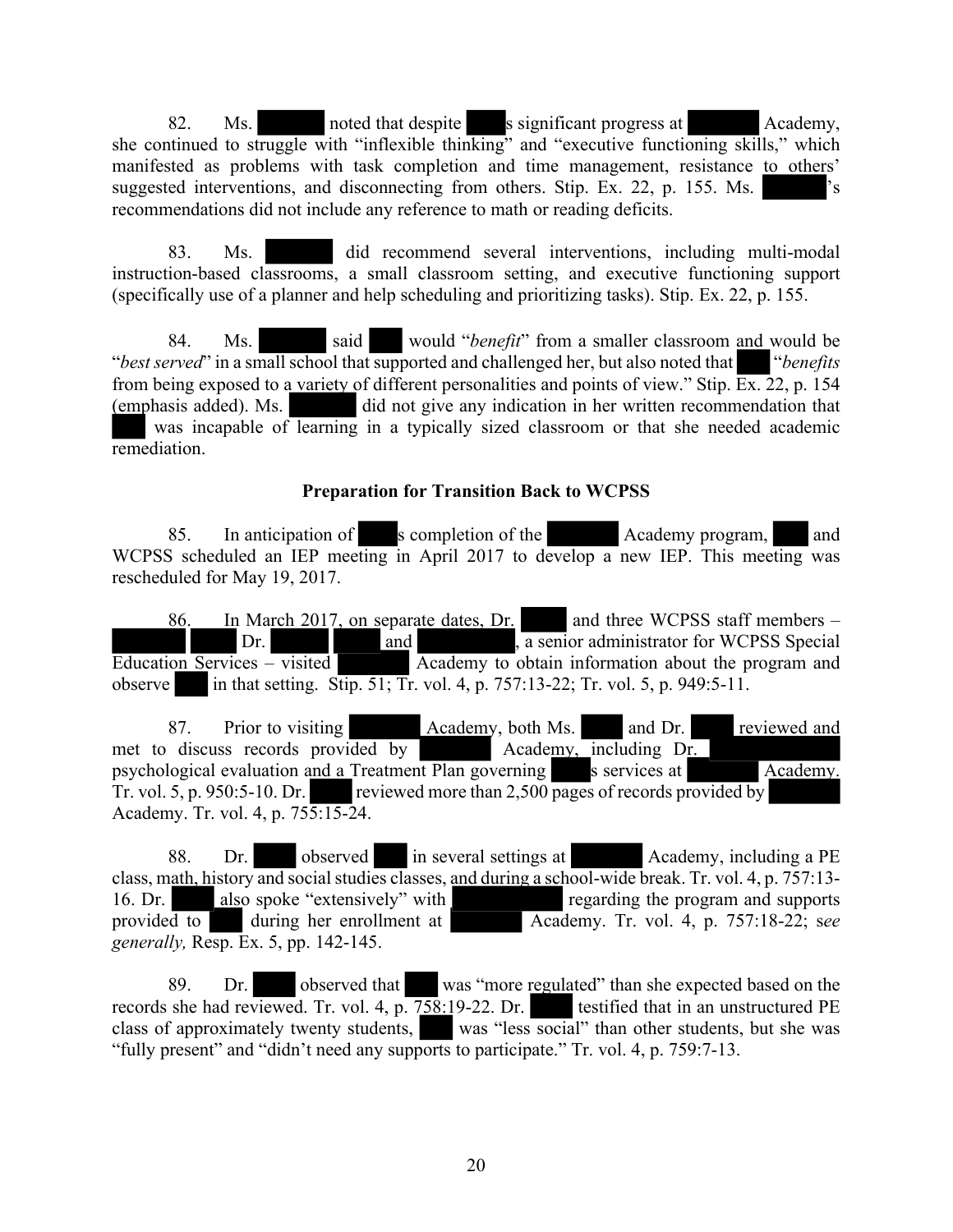90. Dr. also observed interacting with her peers in academic settings. In particular, Dr. noted an interaction in which was telling her peer how to complete a noted an interaction in which was telling her peer how to complete a math problem, and the peer expressed resistance to shelp. *See* Tr. vol. 4, p. 760:18-24. After which, Dr. observed that immediately corrected herself. Tr. vol. 4, p. 760:24-25.

91. Neither Ms. nor Dr. observed anything about Academy's program, or about s response to instruction in that program, that indicated she could not learn in a typically sized general education classroom with appropriate supports. Tr. vol. 5, p. 952:7-11  $(T. of   
Tr. vol. 4, pp. 799:25-800:8 (T. of Dr. )$ 

92. When she first arrived at Academy, struggled with emotional regulation, executive functioning, and academic engagement, but as of March 2017, those issues were being addressed through "appropriate supports," and was "responding well" to those interventions and supports. Tr. vol. 3, p. 468:15-22.

93. The specific supports were primarily for: emotional regulation, sensory integration dysfunction, executive functioning issues, social/emotional issues, and peers/teachers' interactions. Tr. vol. 3, pp. 469:24-470:5.

94. After their visit to Academy, Ms. and Dr. met with two special education teachers  $-$  and  $\overline{\phantom{a}}$  and  $\overline{\phantom{a}}$  at  $\overline{\phantom{a}}$  High School to develop a draft IEP ahead of the meeting. Tr. vol. 5, p. 954:6-21.

95. Based on her domicile, High School was s base school assignment. Stip. 55. was, at the time, an autism support teacher in the Autism Support Program, and is the school's special education department chair. Tr. vol. 5, p. 954:7-13.

96. This team of educators discussed the information obtained from the visit to Academy, Dr. evaluation, and records provided by Academy in developing the draft IEP. Tr. vol. 5, pp. 954:14-955:3. The IAP provided by Academy, dated January 6, 2017, was particularly valuable in this process. Tr. vol. 5, pp. 955:12- 956:11. Among other things, that document identified the importance of social and emotional goals, the need for support with social cues and peer/teacher relationship building, structure and predictability, as well as "time by herself" and self-regulation breaks. Stip. Ex. 18, p. 136-37.

97. The initial IEP draft was based primarily on information from s then-current placement, Academy, including the IAP that governed her progress while enrolled there. Tr. vol. 5, pp. 955:12-956:11.

98. Ms. noted that the IAP proved successful for and contained "the most" critical information<sup>"</sup> regarding s transition back from Academy. Tr. vol. 5, p. 955:12-25.

99. had known about the IAP and interventions implemented by staff at Academy and had supported the IAP's goals while was at Academy. Tr.  $\overline{p. 374:17}$ -375:3.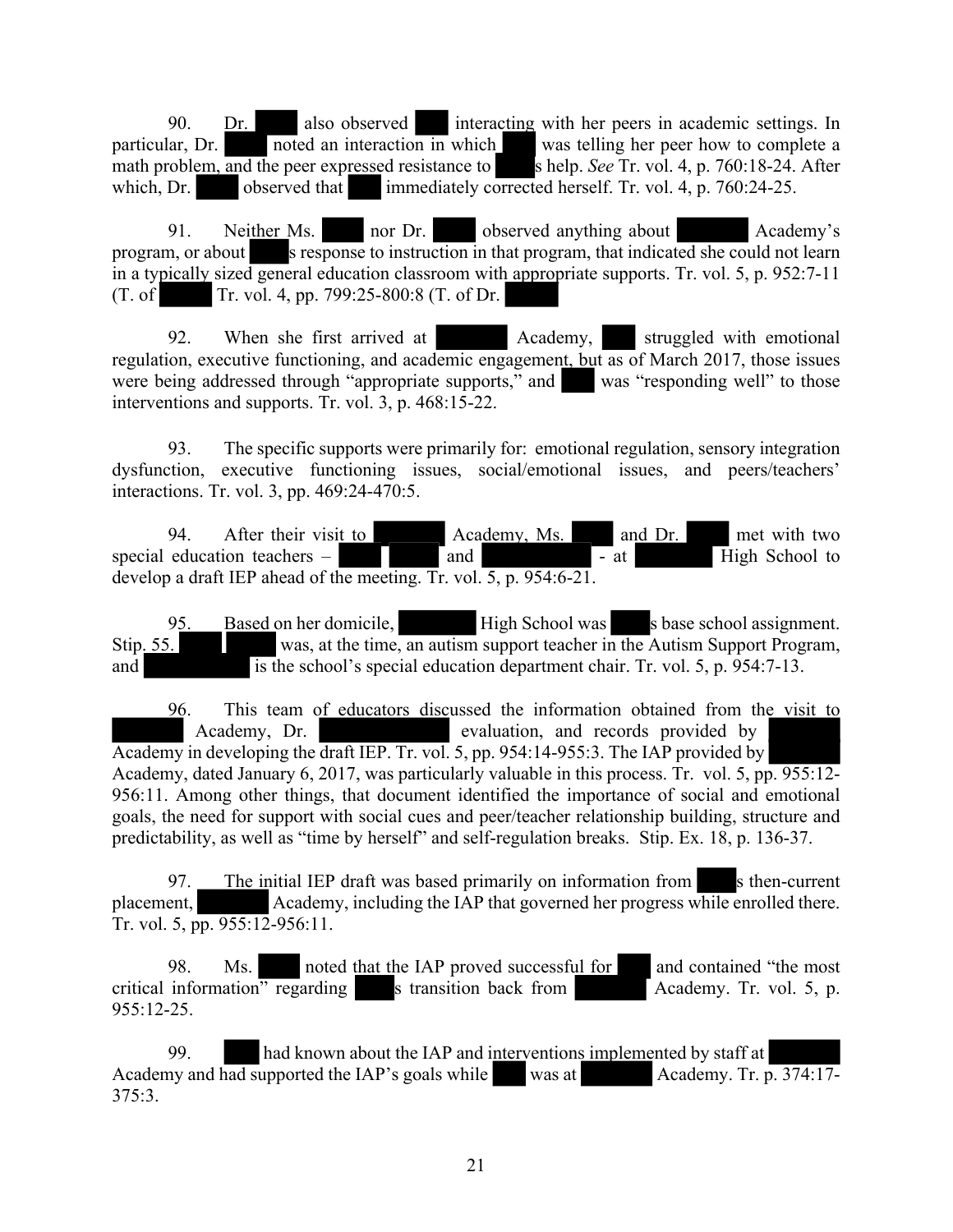100. The Undersigned finds that the IAP constituted an appropriate starting point for the Respondent's development of an IEP for  $\alpha$  as it reflected the most updated information regarding needs, specific goals, and success with a variety of instructional strategies and interventions.

101. Respondent provided Petitioner and Academy with the draft IEP on April 19, 2017, and invited to provide feedback in advance of the IEP meeting. Stip. 52; Tr. vol. 2, pp. 385:23-386:3.

102. expressed interest in Academy providing input in the draft and indicated without elaboration that the draft did not address some of s needs. Pet. Ex. 23. This was the extent of s feedback on the draft IEP prior to the May 19 meeting. Tr. vol. 2, pp. 387:8-388:1.

103. In preparation for the meeting, Dr. emailed and called Academy, but Ms. would not speak with her about until the IEP meeting. Ms. supposed to would call in to participate. Tr. vol. 5, pp. 842:16-24; 872:13-872:25; Stip. Ex. 4, p. 35.

104. Dr. opined at several points during her testimony that Respondent had not tried hard enough to obtain information about s progress and needs from Academy. Tr. vol. 3, pp. 507:11-14; 508:6-9.

105. The Undersigned finds that the Respondent's efforts to obtain information from Academy – which included a campus visit by three staff members, review of voluminous records (2,500+) from Academy, multiple requests by phone and email for additional information, the provision of a draft IEP to the parents and Academy with a request for  $f$ eedback, and enlistment of as a participant in the IEP meeting – were extensive and made in good faith.

# **s CIRCUMSTANCES AND UNIQUE NEEDS**

# **As Reported in June 2016 Independent Evaluation**

106. Based on the June 2016 Evaluation, s DSM-5 diagnoses were Autism Spectrum Disorder, Unspecified Anxiety Disorder; ADHD, Primarily Inattentive Presentation; Specific Learning Disorder with impairment in math (calculation); Specific Learning Disorder with impairment in reading (accuracy); and Developmental Coordination Disorder (Dysgraphia). Stip. Ex. 14, p. 109; Stip. 47.

<sup>3</sup> announced at the beginning of the IEP meeting that she only had 30 minutes to participate in the meeting. No explanation was provided as to why Ms. could not attend the entire IEP meeting.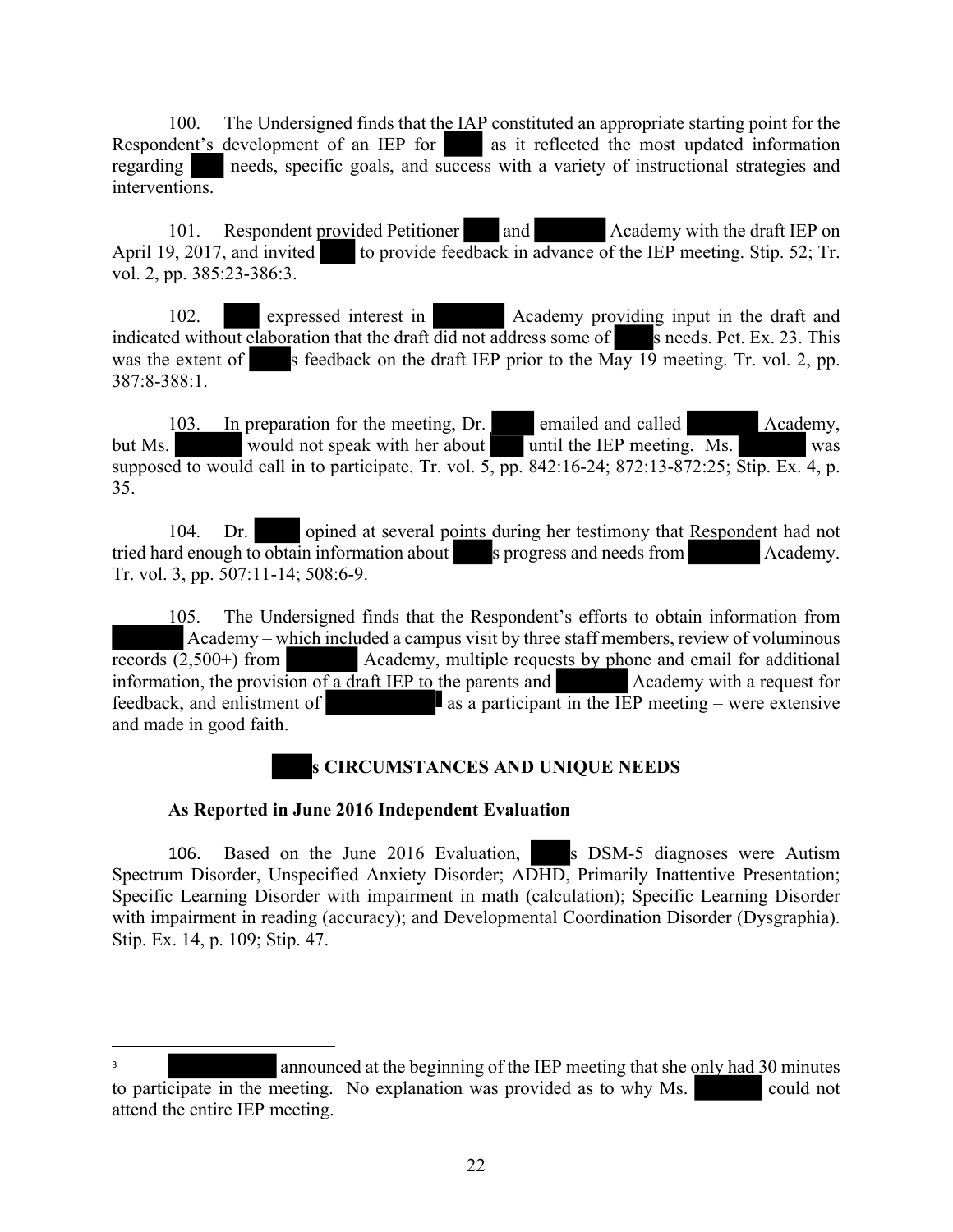107. s strengths included that she loved to read, was very caring, had a sense of humor, and was tenaciousness. *See, e.g.*, Tr. vol. 1, p. 125:16-17 (T. of Stip. Ex. 14, p. 90.

108. had an average intelligence with the following standard scores ("SS"): full scale 100, verbal comprehension 111, visual-spatial 100, fluid reasoning 100, working memory 103, auditory working memory 97, and processing speed 89.

109. s social/emotional challenges include her cognitive rigidity, sensory integration difficulties, inappropriate behavior, slow processing speed, organization of visual information, executive functioning deficits, anxiety, and lack of confidence. *See* Tr. vol. 2, p. 324:4-23 (T. of Tr. vol. 1, p. 125:19-22 (T. of Tr. vol. 1, p. 236:1-15 (T. of (describing the impact of her low processing speed on her learning, including that it impacts her ability "to do academic skills automatically and with fluency . . . [and] engage in tasks quickly"); Tr. vol. 1, pp. 238:6–239:3 (T. of (describing the impact of deficiencies in organizing visual information, including difficulty organizing "any kind of nonverbal information" like math).

110. At that time, s autism, rigidity of thinking, organizational deficits, low average processing speed, executive functioning, and behavioral problems significantly impacted her academic achievement.

111. Although she met the DSM-5 standard for specific learning disabled based on the subtest scores in math calculation (WJ- IV subtest SS 70) and reading accuracy (GORT-5 subtest SS 7), overall her reading abilities fell well within the average range. Her calculation deficit from a SS of 101 in 2012 to a SS 70 in 2016 could be due to inconsistent effort, inadequate instruction, or inconsistent participation. Tr. vol. 1, p.  $275:9-24$  (T. of s calculation deficit could be accommodated by the use of a calculator which all middle and high school students have access. Tr. vol. 5, p. 87:15-21 (T. of

112. Overall, had average academic capabilities and appeared to only need academic support. Tr. vol. 2, p. 290:3-6  $(T, of)$ 

**As of Reported in March 29, 2017 Observation of Dr.** 

113. Dr. observed at Academy on March 29, 2017. Pet. Ex. 43. WCPSS' staff also observed in March 2017.

114. The IEP team was not provided copies of Dr. notes<sup>4</sup> from her observation of at Academy on March 29, 2017, and these notes would have been helpful to the team. *See* Pet. Ex. 43; Tr. vol. 3, pp. 463:17-467:11.

Dr. observation notes were exchanged, approximately one year later on March 5, 2018, in response to Respondent's discovery requests.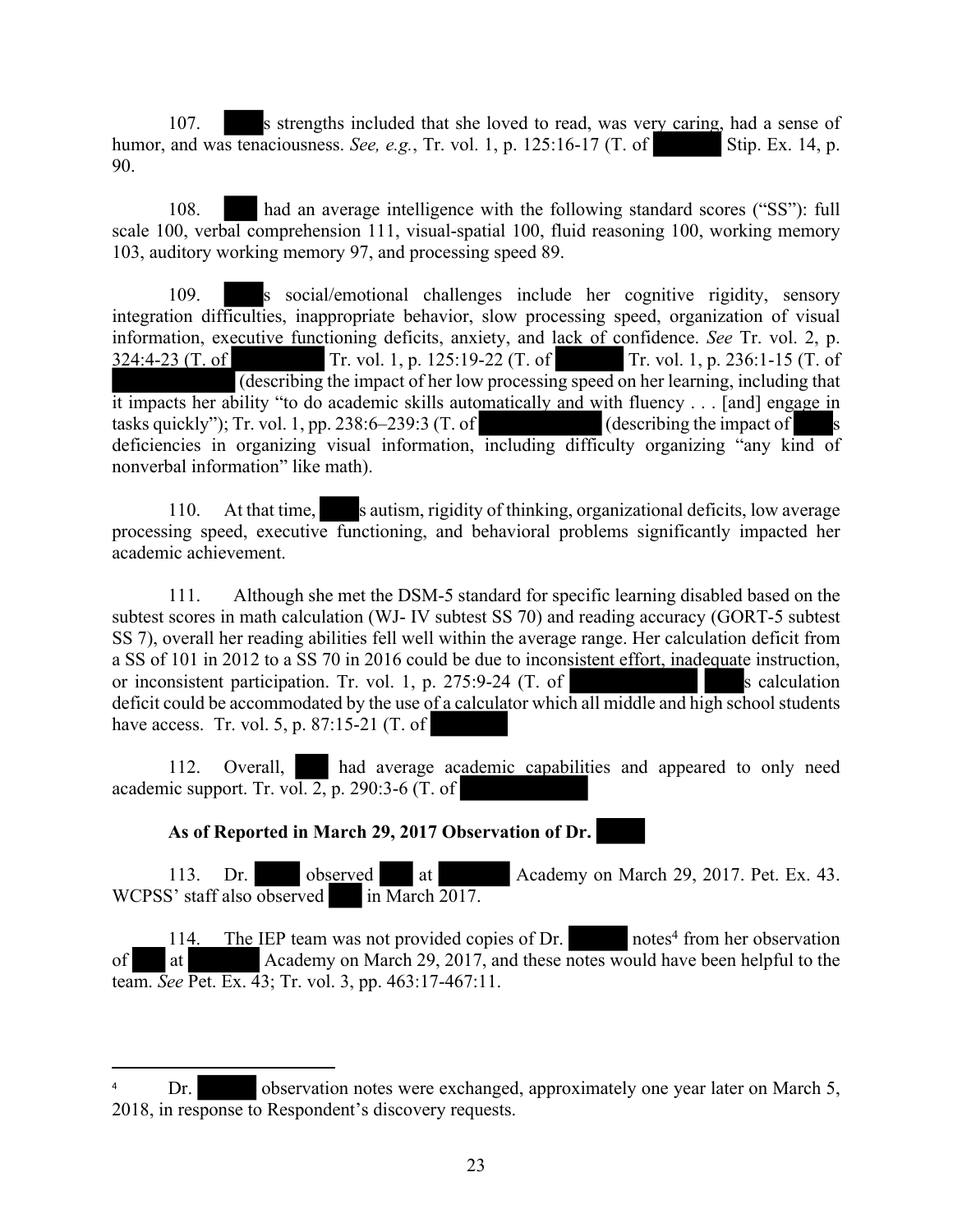115. Dr. notes corroborated WCPSS staff observations regarding s academic abilities. According to her notes: "appeared to be the highest performing student in her group" when she was doing an Algebra I worksheet; she "stayed focused on her work throughout the class period; she was able to filter out the talking and off-task behaviors of other students." Pet. Ex. 43, p. 297.

116. In addition, Dr. noted significant progress in emotional regulation, since s admission in March  $20\overline{16}$  to the March 2017 observation date. progressed from significantly from:

being noncompliance and meltdowns that consisted of shouting out, crying, throwing herself on the floor, and some mild aggression. The meltdowns occurred when she was frustrated with academic demands, annoyed by other students [,] off task behavior in the classroom, when she was asked to do things she didn't want to do, when she wasn't permitted to follow through with her OCD behaviors, and when her phobia of fruit was confronted. She was very rigid and did not adapt well at all to change. She had very bad personal hygiene (was not brushing her teeth, showering, brushing her teeth [sic], or wearing clean clothes). When she first arrived, the family visits were quite negative and could be explosive.

Pet. Ex. 43, p. 298.

117. Dr. favorably reported that

is compliance and no longer has meltdowns. She requires only universal supports to meet academic and behavioral expectations and some targeted supports for executive functioning and sensory and emotional regulation. She can effectively communication [sic] and negotiate to get her needs met. She has developed positive relationships with peers and the staff and displays a great deal of happiness throughout the day. She is earning all A's and B's, consistently completes her classwork and homework, asks for extensions for due dates as needs [sic] so she can turn in quality work, and she has developed coping strategies to help her focus, attend, organize and plan, and regulate her emotions. She developed her own organizational system for her academic assignments…is independent with maintaining personal hygiene, her on-site family visits are positive and she transitions well when going home for a visit and returning to school. Her OCD behaviors that were a big issue in the public school (refusal to sit near others, desired [sic] to move furniture around) are no longer issues at Academy. She sits near people eating fruit and has gone apple picking with her mom as part of a required therapeutic homework assignment during a home visit. [Pet. Ex. 43, p. 298]. was taught that she cannot control the behavior of others, but she can choose coping strategies to help her deal with situations that make her uncomfortable, anxious, frustrated, or dysregulated.

Pet. Ex. 43, p. 299.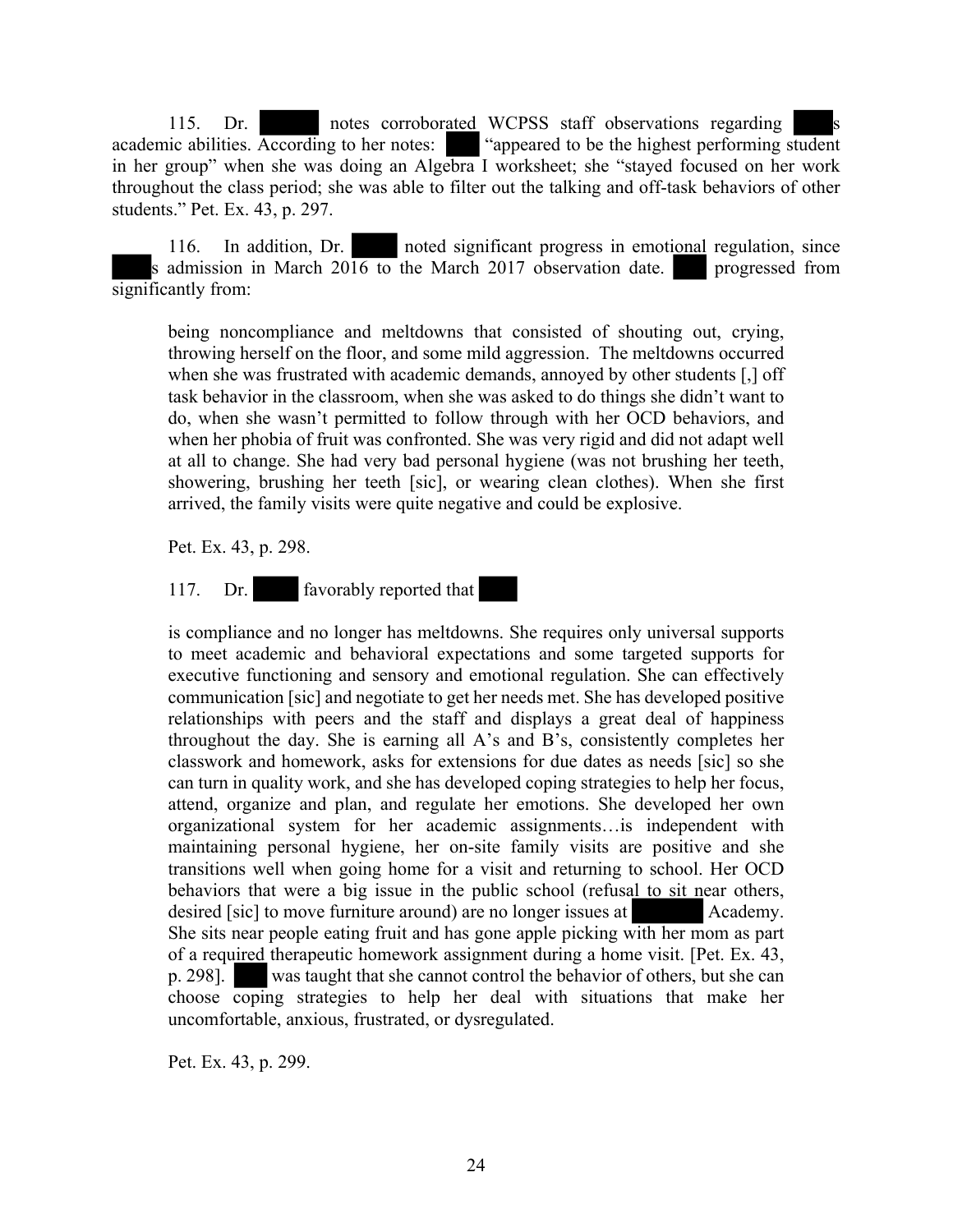118. According to Dr. when she observed s math and English classes, was actively engaged in academic and nonacademic activities, seemed to be doing very well." Tr. vol. 3, pp. 467:18-468:1-5 (T. of After her March 2017 observation, Dr. did not recommend that the IAP be amended to include academic goals in math, reading, or writing.

119. As of the March 2017, teachers shared their observation that many of s issues, i.e., emotional regulation, executive functioning, and academic engagement, had been addressed, and she was responding well to their intervention and support. Tr. vol. 3, pp. 468:13-22; 469:16- 23 (T. of

120. As early as March 29, 2017, appeared stabilized and ready to transition out to a lesser restrictive environment. was already thinking about transition based on her admission that, in February 2017, she had consulted with her private Educational Consultant and psychologist, Dr. about findings an alternative placement for Tr. vol. 2, p. about findings an alternative placement for Tr. vol. 2, p.  $379:14-20$  (T. of Dr. only assists with private school placements. Tr. vol. 2, p. 380. Dr. assisted with s placement at Academy (Tr. vol. 2, p. 378:13-15) and had ongoing discussions with Petitioners, and Academy staff about s current status at Academy. Tr. vol. 2, p. 379:21-24. Dr. participated every six to eight weeks in s weekly phone calls with to discuss status. Tr. vol. 2, pp. 379:21-380:2.

# **As of the May 19, 2017 IEP Meeting**

121. As an expert in IEP development, Dr. agreed that the IEP team is charged with making decisions based on the information that is available to it at that time. Tr. vol. 3, p. 478:14-17.

122. The Undersigned must also evaluate the appropriateness of the May 2017 IEP prospectively based on the information available to the IEP Team at the time of its drafting.

123. Dr. admitted, based upon a review of s academic update notes (Stip. Ex. 23) over the fourteen  $(14)$  months that attended Academy, prior to the May 2017 IEP meeting, that went from "just meeting expectations" academically to grades "on par" with her ability (Tr. vol. 3, p. 557:4-25); and with academic supports for organization and focus, s grades improved. Tr. vol. 3, pp.  $560:4-559:12$  (T. of

124. At the time of the May 2017 IEP meeting, presented as a very different student then when she was first enrolled in Academy fourteen (14) months previously.

125. While in the therapeutic private placement, needed intensive treatment to improve her social skills, emotional regulation, academic motivation, and contentious family relationship. She had no social skills and lacked motivation academically. Tr. vol. 1, p. 152:10-14 (T. of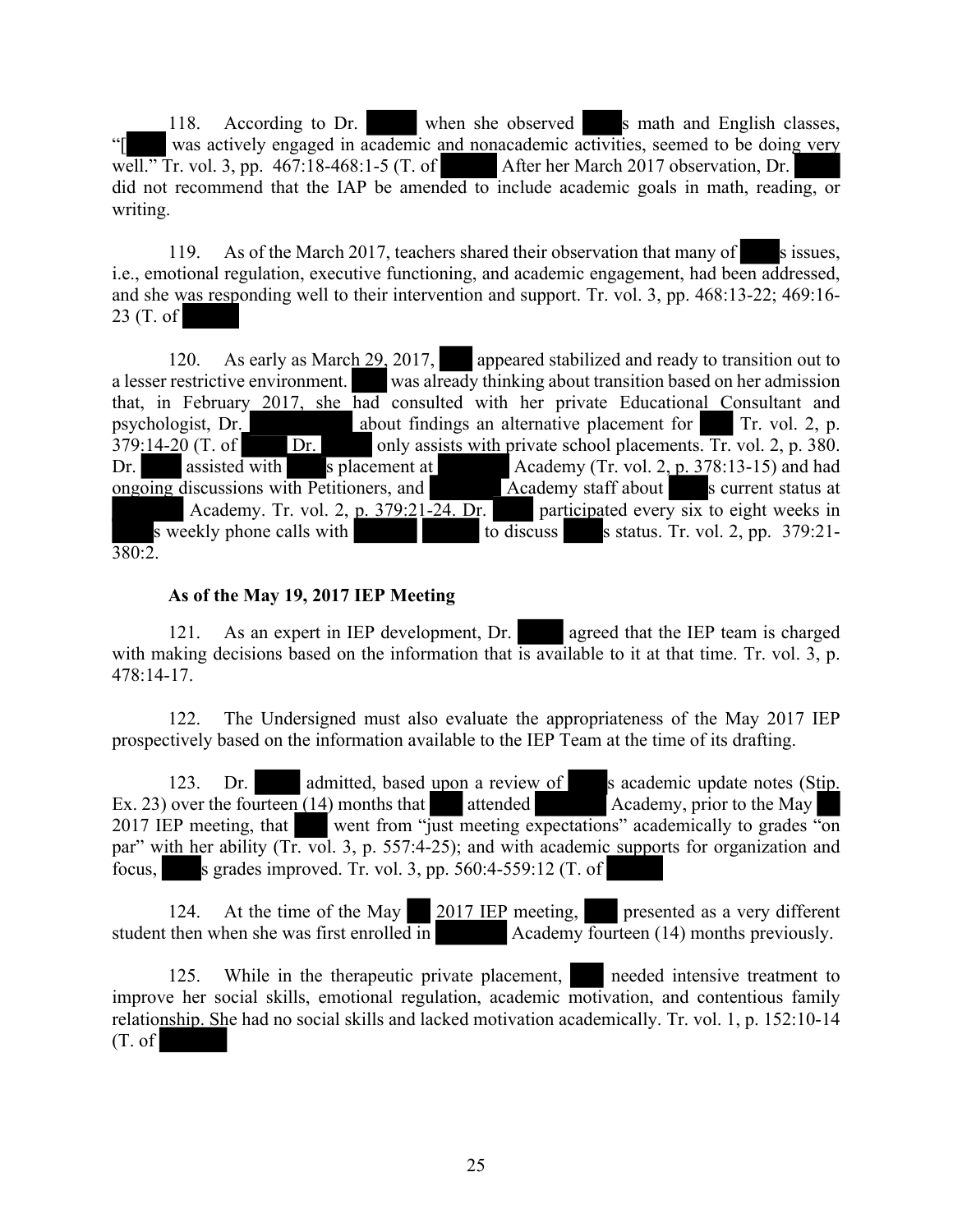126. Based on the available information and representations by and Academy staff, the IEP Team reasonably concluded that had made excellent progress while attending Academy. Although still had not mastered all of her social/emotional goals, she no longer needed the intensive, wrap-around therapeutic support or small class size instruction provided by Academy. She had also made "good progress" academically and was making "A's" and "B's" in all her academic classes, and which was "on par" with her abilities.

#### *Failure to Conduct Further Assessments*

127. Despite current information provided directly from Academy regarding s academic and functional progress, Dr. criticized the IEP team for not gathering additional assessment information from Academy prior to the development of the IEP. Tr. vol. 3, pp. 497:2-499:3.

128. WCPSS had solicited more information from Academy prior to the May IEP meeting. had contacted Ms. three times by telephone and was told by Ms. that "she would not speak to [her] over the phone, that she would just give information in the IEP meeting." Tr. vol. 5, p. 842:16-24. WCPSS' efforts to obtain updated information were thwarted by who admitted that she would not let Ms. talk to WCPSS staff without her being present. Tr. vol. 2, p. 388:12-23.

129. Ms. did not report to the IEP team that had identified needs in math and writing at Academy; nor did she report this in her academic recommendation for transition out of the program. Stip. Ex. 22; Tr. vol. 5, p. 876:12-15 (T. of

130. Dr. observations were conducted on March 29, 2017. Although her observation notes were not made available by Petitioner to the IEP team, her notes corroborated that was performing well academically and emotionally. *See* Pet. Ex. 43, pp. 297-298.

131. All of the assessment information provided by Academy indicated that was "on par" with her academics, making  $A$ 's and  $B$ 's. Director  $\overline{Ms}$ . even said at  $\overline{the IEP}$  meeting that did not need academic goals.

132. Academy's Treatment Plan also corroborated s academic progress:

Academic updates reported passing all of her classes … still on the borderline of failing a few due to late assignments or incomplete assignment. [Note dated 10/25/2016; Stip. Ex. 23, p. 157]; "reached a resting point with school and is just meeting expectations…[s]till struggled to turn completed work in on time but this seems related more to investment than Executive Functioning. Using organizational system very well. Smiling more at school these days!" (Note dated 11/08/16; Stip. Ex. 23, p. 158); "keeping up with the assignments better and definitely taking a more proactive approach to school" [Note dated 12/06/16; Stip. Ex 23, p. 164]; "[d]oing great! Attitude is very positive, and she was really excited with the fact that she got A's and B's on her progress report" [Note dated 12/20/16; Stip. Ex. 23, p. 167]; "[a]ttitude continues to remain positive and grades are on par with ability"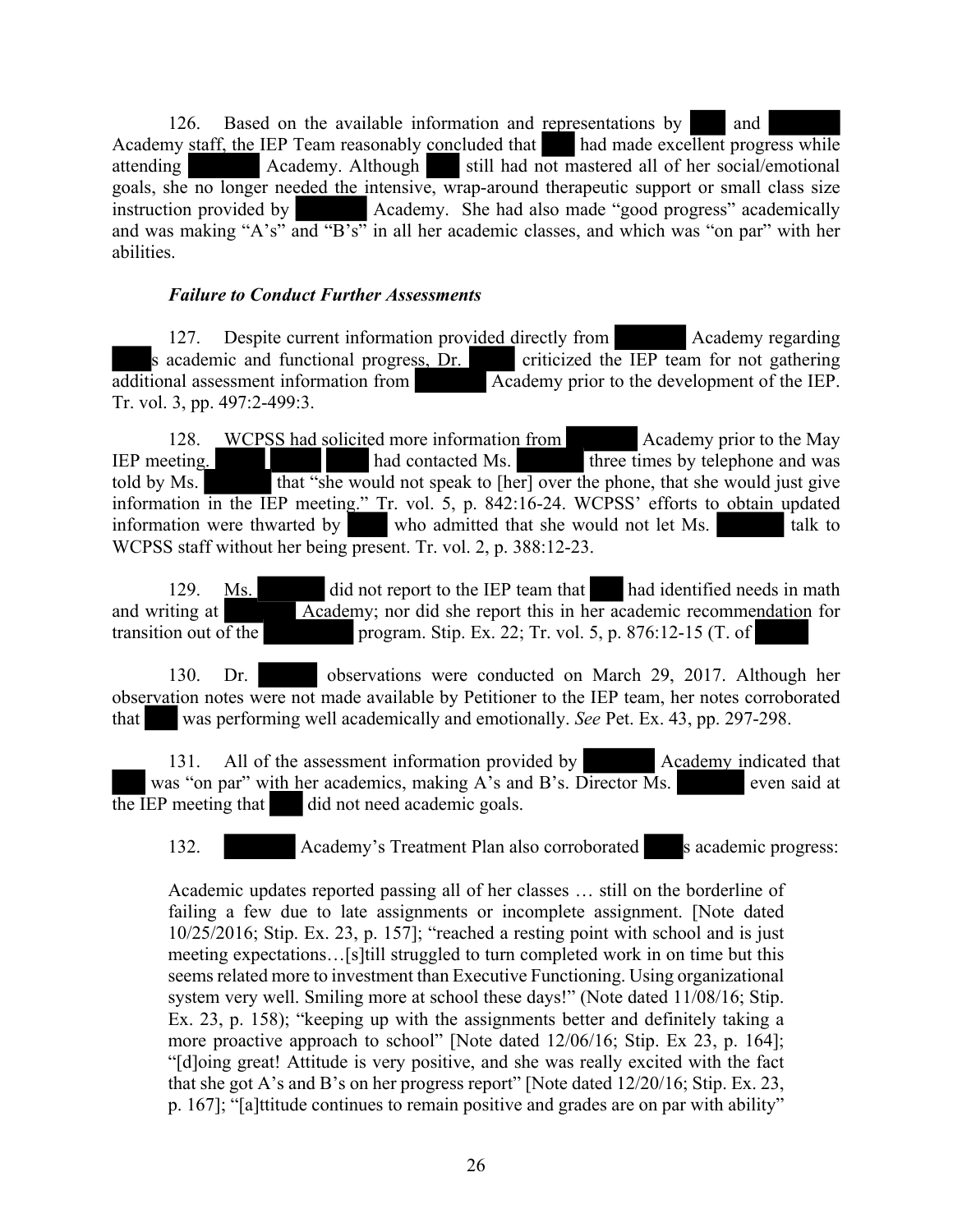[Note dated 01/31/16; Stip. Ex. 23, p. 170]; [n]o complaints from academic doing well" [Note dated 02/07/17; Stip. Ex. 23, p. 173]; No update on grades or any concerns listed [Note 02/21/17; Stip. Ex. 23, p. 176].

Stip. Ex. 23, pp. 157, 158, 164, 167, 170, 173 & 176.

133. The academic plan provided by Academy was the most current information the IEP team had regarding and had been successful for the few months it had been in place. Tr. vol. 5, p. 955:12-19 (T. of

134. The plan was the most critical information in planning for stransition. Tr. vol. 5, pp. 955:21-956:4 (T. of Once started school, quickly as possible, WCPSS planned to assess and evaluate to see what goals or interventions needed adjustment. Tr. vol. 5, p. 956:4-5. WCPSS treated s transfer from Academy as an "in-state transfer." Tr. vol. 5, pp. 955:25-956:6; *see also*, Pet. Ex. 21, p. 164.

135. The IEP team decided that it would be in  $\frac{s}{s}$  best interest to start with a plan that was working and had been successful, especially since had not reached mastery on the goals. Tr. vol. 5, p. 956:9-11 (T. of

#### **DEVELOPMENT OF IEP**

136. Its uncontested that the draft IEP's present level and the IEP academic/functional goals were virtually the same as those in the IAP from Academy.

137. The Undersigned asked whether had mastered any of the goals within the IAP from Academy. Petitioners admitted that they did not offer any evidence about mastery of any the IAP goals. Tr. vol. 4, pp. 1017:5-1018:21.

138. In anticipation of enrolling in WCPSS for the 2017-2018 school year, an IEP was developed on May 19, 2017 ("May 2017 IEP"). The May 2017 IEP incorporated essentially the same goals as the IAP, as well as, many of its academic supports. *Compare* Stip. Ex. 18, p. 139 (IAP) *with* Stip. Ex. 2 (IEP).

139. A Reevaluation and Annual Review IEP Meeting was held on May 19, 2017. WCPSS provided a draft IEP to which was also shared with Academy, one month prior on April 19, 2017. Stip. 52.

140. The IEP Team accepted the private independent evaluation conducted by Dr. and used the information from her evaluation to complete the sections of: educational evaluation, psychological evaluation, behavioral assessment related to Autism Spectrum Disorder, and other portions of the Summary of Evaluation/Eligibility Worksheet – Autism and the Summary of Evaluation/Eligibility Worksheet – Other Health Impairment. Stip. 53.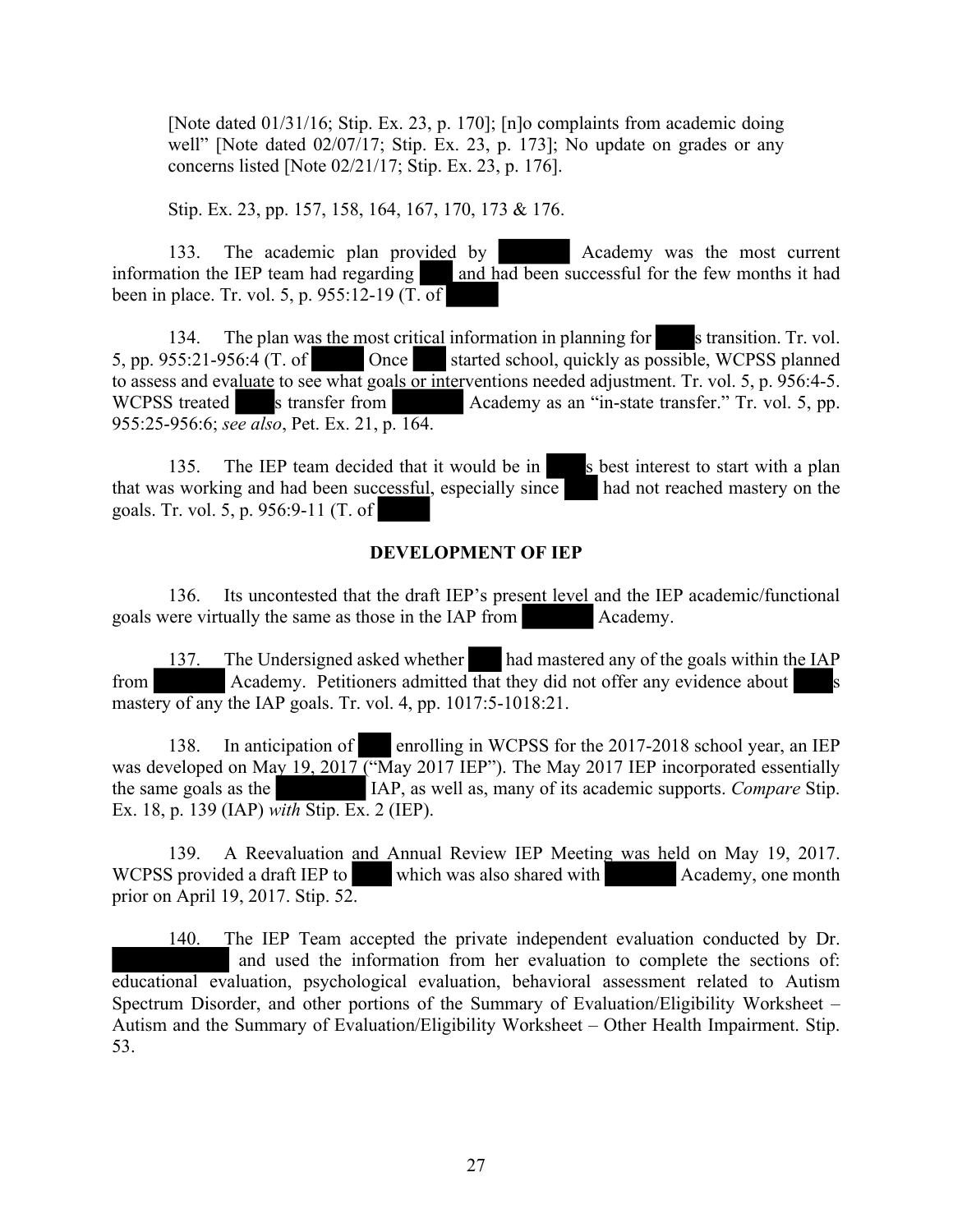141. Participants in the IEP meeting included former special education teacher and parent advocate , WCPSS senior administrator , WCPSS autism specialist WCPSS psychologist Dr. WCPSS lead occupational therapist WCPSS lead occupational therapist High School special education teacher High School regular education teacher , Academy academic director and WCPSS attorney Maura O'Keefe. Stip. 56.

142. , WCPSS School Psychologist, completed a summary of evaluation results and provided recommendations for the IEP Team. Stip. 27.

143. The Reevaluation ("DEC 7") dated May 19, 2017, reported the IEP Team did not require any additional data to determine continued eligibility for special education and related services, present levels of academic achievement, or whether any additions or modifications to s special education and/or related services were needed to meet measurable annual goals and participate in the general curriculum. Stip. 57.

144. The IEP team considered s eligibility for services in two categories, Autism ("AU") as primary and Other Health Impairment ("OHI") as secondary. Stip. 58.

145. The IEP team did not consider eligibility in the categories of Specific Learning Disabled ("SLD") in math calculation or reading accuracy. Although this procedural violation was dismissed by the Rule 41(b) decision for lack of evidence of educational harm, completion of the eligibility worksheets in these categories may have helped understand that a diagnosis of learning disabled in math calculation and reading accuracy alone is not sufficient for edibility for special education. In addition to being diagnosed with a disability, the student must also *need*  specialized instruction. IDEA, 20 U.S.C.  $\S$  1401(3)(i) & (ii).

146. As of May 19, 2017, the IEP team had no information to support that, in addition to academic supports, needed special education in math and reading. Only later, based on pre-assessments, did it first become evident that was a grade level behind in academics.

147. Prior to that, all other information provided by Petitioners and Academy indicated that  $\blacksquare$  had made both social/emotional and academic progress. When, in truth, academics were ancillary to Academy's primary goal for semotional regulation and stabilization. *See also, infra,* discussion regarding math and reading goals.

148. The Undersigned finds it difficult to believe that was unaware of academic deficit prior to the May 2017 IEP meeting, especially since: consulted weekly with Academy staff; her expert witness observed in March 2017; and her educational consultant (also a psychologist) was actively involved since s initial placement at Academy.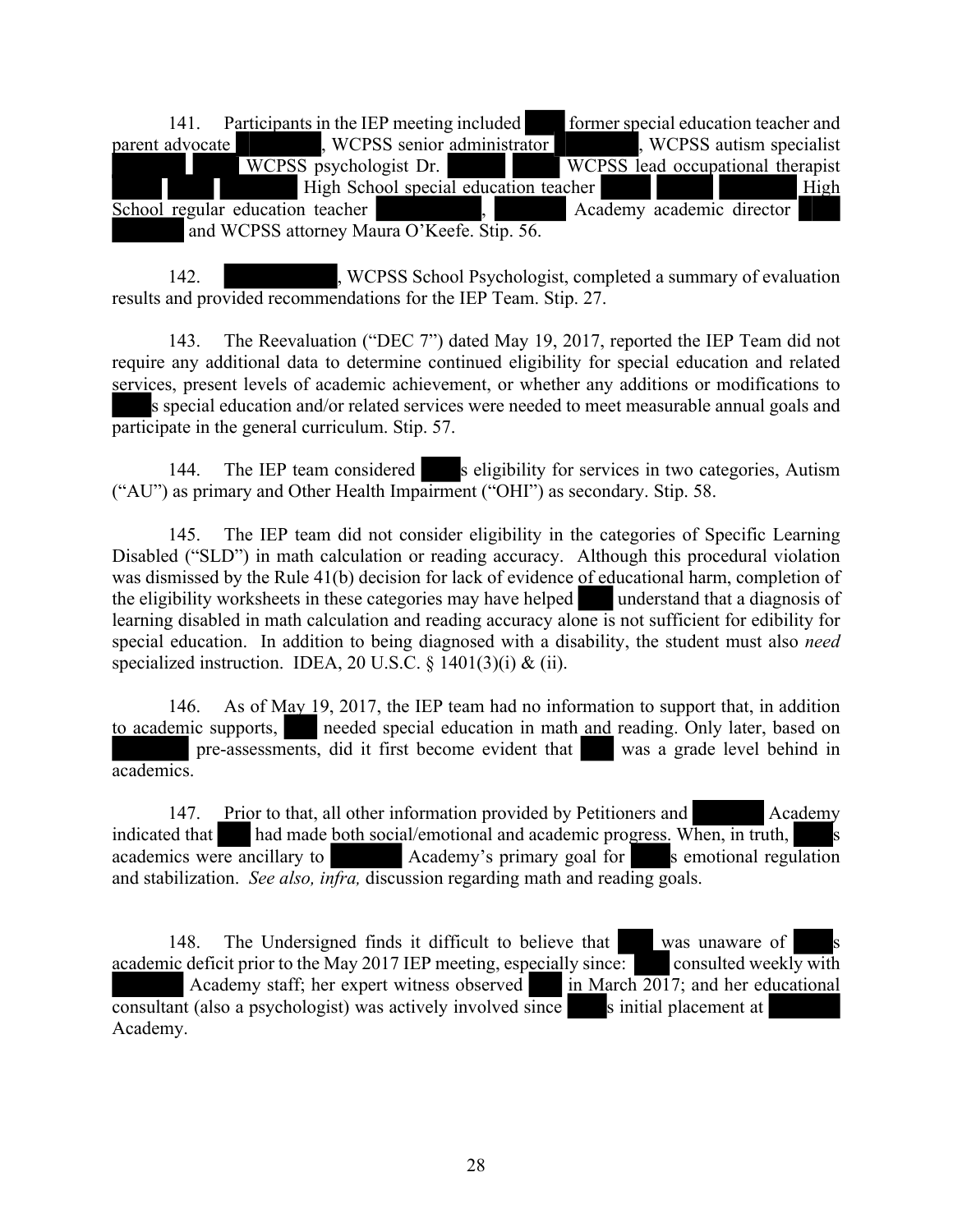# **MAY 19, 2017 IEP**

#### **Present Levels of Academic and Functional Performance**

149. The May 2017 IEP reported the same Present Level of Academic and Functional Performance ("Present Level") in the area of Social/Emotional Skills and Organizational/Study Skills for as was in the IAP:

Current level of performance provided by Academy (therapeutic, small group setting): [ has made great strides with the supports in place and is displaying a more engaged and positive attitude across the board. She still exhibits struggles with peer relationships at times and turning completed assignments in on time. However, great progress has been made in these areas. [ is maintaining her own organization system that she developed with the [O]ccupational Therapist and showing more and more flexibility and acceptance. She is on par for her grade level expectations in all areas with the exception of turning assignments in on time.

Stip. 61.

150. The Present Level for written expression for was:

Written expression is an area of need for  $\lceil \cdot \rceil$  She has difficulty getting her thoughts out on paper. She is able to speak about a topic in greater detail than provide written output. She needs prompting to write in complete sentences and use appropriate conventions.

Stip. 62.

#### **Functional and Academic Goals**

151. The May 2017 IEP included the following four functional goals in the area of Social/Emotional Skills and Organizational/Study Skills which were based on Academy's IAP:

- a. Given direct instruction and practice, during group interaction [ will demonstrate positive peer interaction such as, conversational exchanges, repairing conversations, and project collaboration in 3/4 times.
- b. When presented with a distraction or an unexpected event, (task that she perceives as overwhelming, unexpected student behavior, negative interaction with a peer or adult) [ will use pretaught emotional regulation strategies to support her focus, attention and flexibility in class 3/4 times.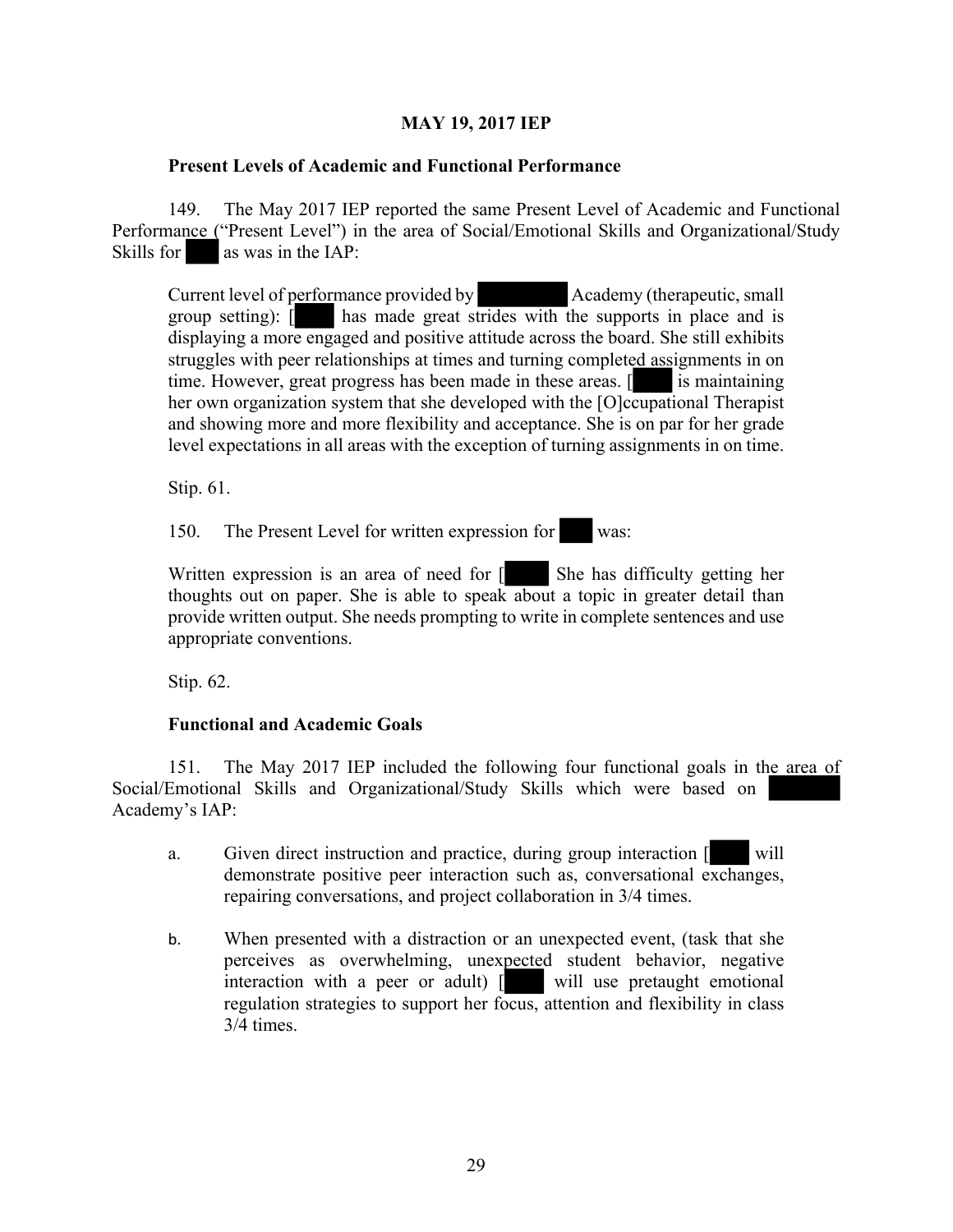- c. [ will use her self-selected organizational system, check-ins with teacher, and study skills to turn work in on time at school 3 out of 4 times per class.
- d. Given direct instruction and visual supports, [ will identify a variety of emotions and nonverbal and other social cues in peers, staff, and literature in 3 out of 4 events.

Stip. 63.

152. Petitioners' expert testified on direct examination that the IEP was completely inappropriate yet, when queried by the administrative law judge, vacillated in her opinion.

- 153. Petitioners' expert witness, Dr. was asked by the Undersigned:
- Q. Was there anything in the May 19, 2017 IEP that you thought was appropriate?
- A. Honestly, I think that the goals they had there are getting to appropriateness if they could have done one of two things, either make them more specific or break them down into benchmarks. So, I don't think they're off the mark in the –in the broad stroke of what they were trying to address.

Tr. vol. 3, p. 608:12-17.

#### *Lack of Math and Reading Goals*

154. The IEP included a new goal for written expression: "[ will demonstrate appropriate written conventions (using complete sentences, punctuation) with no more than  $2$ verbal teacher prompts in 3 out of 4 trials." Stip. 64.

155. The issue pertaining to the math and reading goals was also dismissed because Petitioner failed to establish that required specialized instruction in either area. At the IEP meeting, Petitioner requested the IEP Team add academic goals in math and reading for Stip. 72.

156. Based on the June 2016 Evaluation and representations of Petitioners and Academy, the IEP Team determined that did not require math or reading goals and refused this request. Stip. 73; Stip. Ex. 5 ("Prior Written Notice").

157. While at Academy, s math grades ranged from C- to A-, while all her other grades were A's and B's. Stips.  $48, 49 \& 50$ ; Stip. Ex. 5. reported that was "at or above grade level in academics." Stip. Ex. 8, p. 57. She was, however, heavily dependent on a calculation to solve math problems. Stip. Ex. 8, p. 57.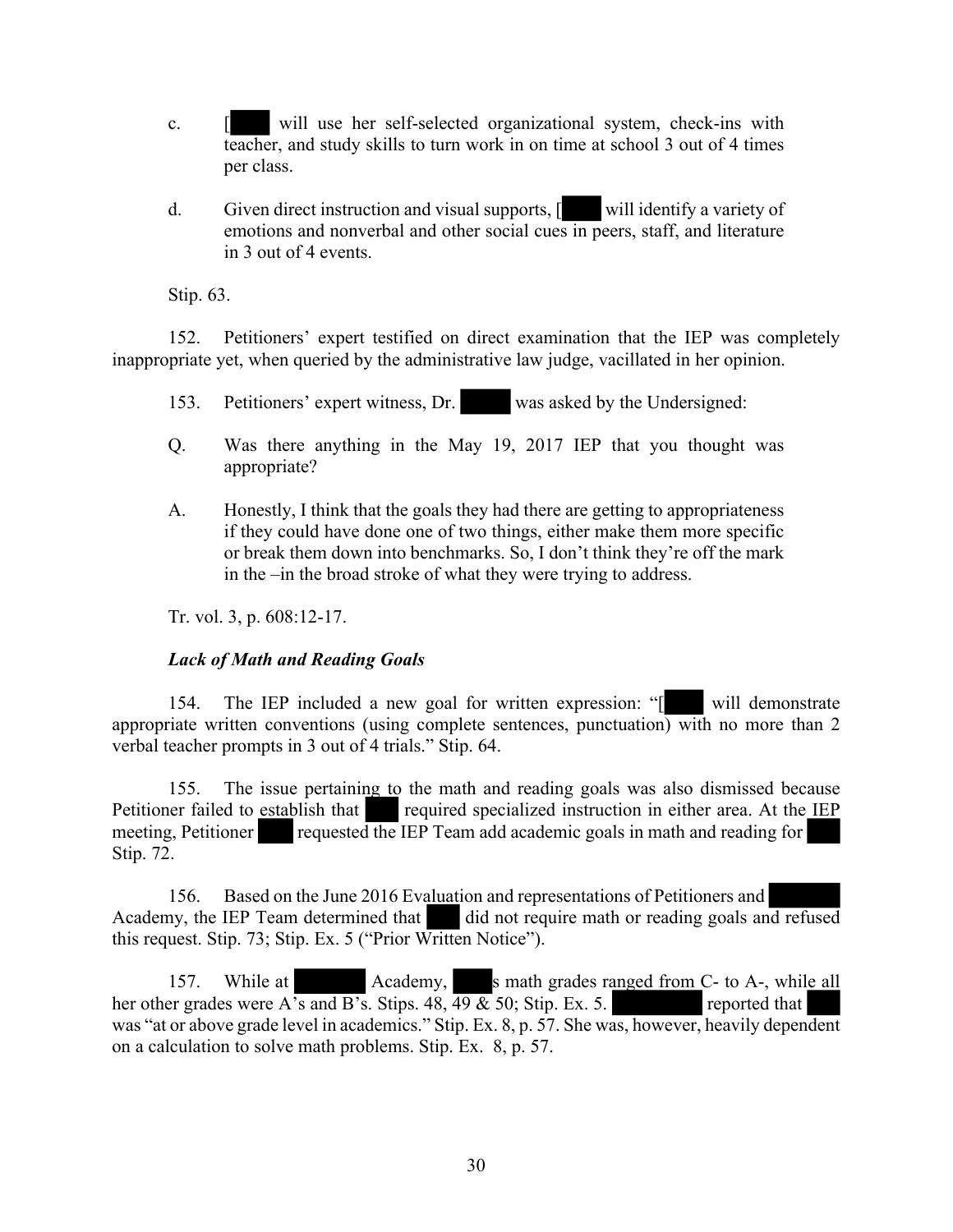158. Based on the June 2016 Evaluation, had average math and reading scores overall. Her math calculation subtest score was the only discrepant academic area, but that could be accommodated by a calculator. "With the exception of turning assignments in on time," was "on par for her grade level expectations in all areas." Stip. Ex. 18, p. 136.

159. Petitioners were aware of the June 2016 Evaluation results prior to May 1, 2017. If compensatory math education was owed to then those claims arose before May 1, 2017. Acknowledging these claims, prior to settlement of Petition 1, could have potentially diminished the appropriateness of the Academy program. Even so, Petitioners cannot do an "end run" around the release of these claims by now demanding math or reading remediation.

#### **SERVICE DELIVERY**

| <b>Special Education</b>    | <b>Sessions</b>                     | <b>Session</b><br>Length | <b>Location</b>          |
|-----------------------------|-------------------------------------|--------------------------|--------------------------|
| Social/Emotional Skills     | $5x$ /week                          | 30 minutes               | <b>Special Education</b> |
| Writing                     | 5x/week                             | 15 minutes               | <b>Special Education</b> |
| Organizational/Study Skills | $5x$ /week                          | 45 minutes               | <b>Special Education</b> |
| Occupational Therapy – RSSD | $4x$ /reporting period   00 minutes |                          | <b>Regular Education</b> |

160. The IEP included the following specially designed instruction and related services:

Stip. 66.

161. In the draft IEP, the IEP Team had proposed providing with daily instruction in social/emotional skills (60 minutes) and organizational/study skills  $\overline{(30)}$  minutes), both in the special education classroom. Stip. Ex. 1, p. 13. As proposed, this would be delivered via a Curriculum Assistance class that would include twelve (12) or fewer students. Tr. vol. 5, p. 976:4- 8.

162. After discussing s present levels and needs, modifying and adding to the draft IEP goals, and finalizing accommodations, the IEP Team agreed upon the following service delivery: 30 minutes of social/emotional skills, 45 minutes of organizational/study skills, and 15 minutes of writing. These services were to be delivered in a pull-out setting in the Curriculum Assistance class. Stip. Ex. 2, p. 13-14.

163. It should be noted that Petitioners presented no evidence contesting the service delivery *times* selected by the team, only the location of services. Therefore, the Undersigned finds the service delivery times uncontested and appropriate.

164. The IEP Team considered the following alternative educational placements: Regular –  $80\%$  or more of the day with nondisabled peers or Resource –  $40\%$  - 79% of the day with nondisabled peers. Stip. 67.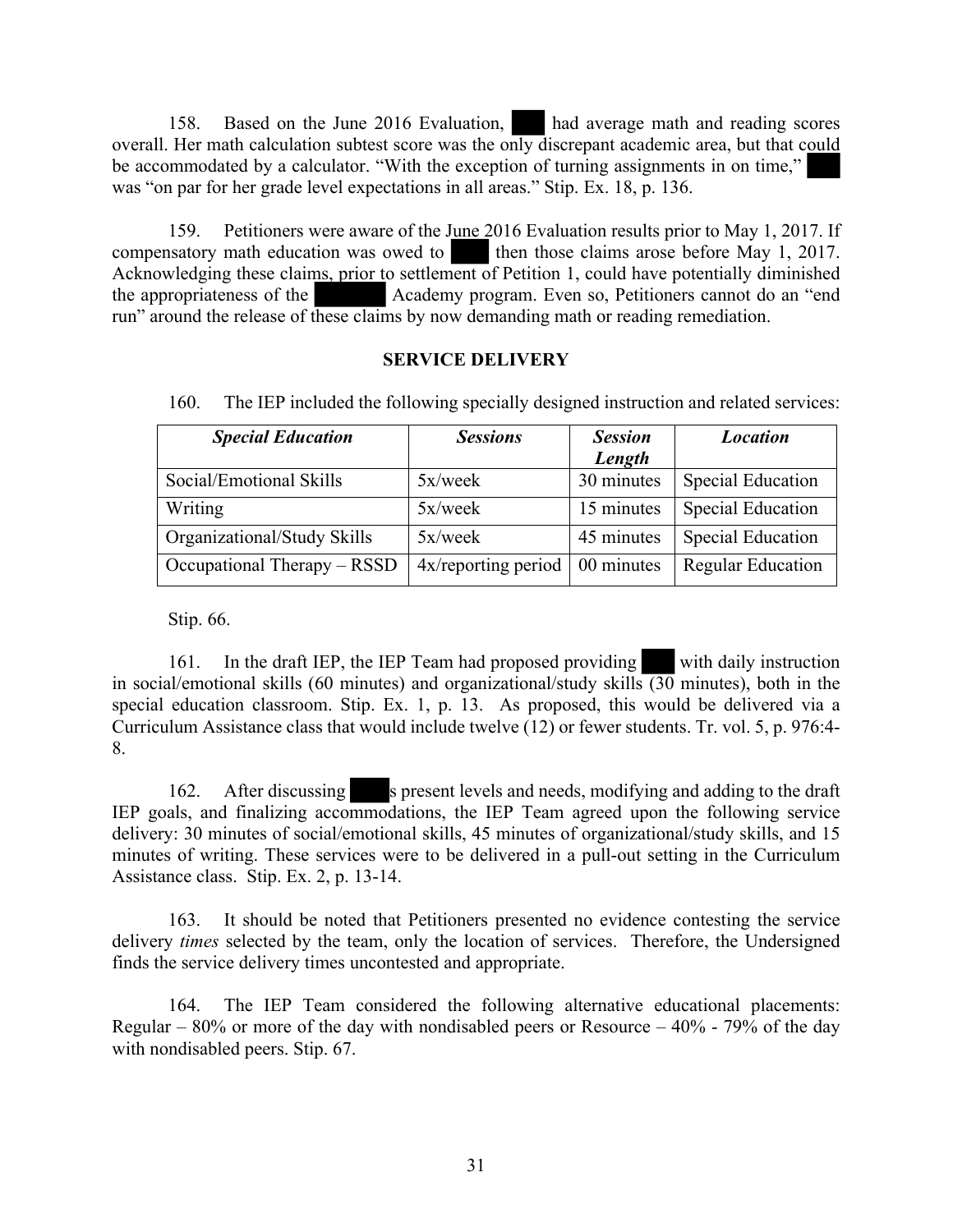165. Ms. testified that based on s needs as captured by Dr.

Academy, and team members who had observed at Academy, the special education classroom, rather than the general education setting, was the most appropriate setting for service delivery. Tr. vol. 5, pp. 981:25-982:11; 982:24-984:25.

166. was ultimately placed in the Resource educational placement (Stip. 68), because "[ will be removed from her non-disabled peers to receive small group support in organizational skills, writing, and social skills based on her documented needs." Stip. 69.

167. The IEP Team perceived that needed direct instruction in all three areas, and if this was provided in the general education classroom, would be confronted with the challenge of absorbing direct instruction on distinct content per her IEP at the same time as academic instruction in a core content area. Tr. vol. 5, pp. 983:24-983:6 (T. of This would prove a daunting task for and would require her to constantly shift her attention from one task to another, something with which already struggled. Tr. vol. 5, p. 983:18-23 (T. of noting that would struggle with shifting her attention from instruction on social skills and academics, simultaneously.).

168. Direct instruction is critical for students with social skills deficits similar to including the opportunity for modeling and role-playing. Tr. vol. 4, p. 765:12-44. Both Dr. and Ms. noted that students who have mastered a social skill can receive support in the general education setting, but that where a child has greater needs and would benefit from more intensive supports, direct instruction in a separate setting would be more appropriate and effective. Tr. vol. 4, pp. 768:14-769:7; Tr. vol. 5, pp. 984:19-985:1.

169. Because of s specific needs, the efficacy of the specialized instruction required would be significantly reduced by delivery in the general education setting. Tr. vol. 4, pp. 802:15-803:22; Tr. vol. 5, pp. 982:12-984:18.

170. The Undersigned finds Respondent's explanation of the IEP Team's justification for providing s specialized instruction in a pull-out setting credible and appropriate in light of s unique needs.

171. Further, provision of direct instruction in a pull-out setting, such as a Curriculum Assistance class, aligns with the recommendations of some of Petitioners' own witnesses.

- a. Dr. **recommended that "** be taught social skills in a separate class noted – or a separate group noted for social skills development, but that she also be given frequent practice and exposure opportunities in a real life setting." Tr. vol. 2, p. 308:19-25.
- b. Ms. provided comparable social-emotional instruction to the instruction described by Respondent's witnesses for in a separate setting at Academy and credited it for s success in academic settings. Tr. vol. 2, p. 178:1-17 ("[Ms. would process in individual therapy the goings-on in the classroom and do social skills role plays as well as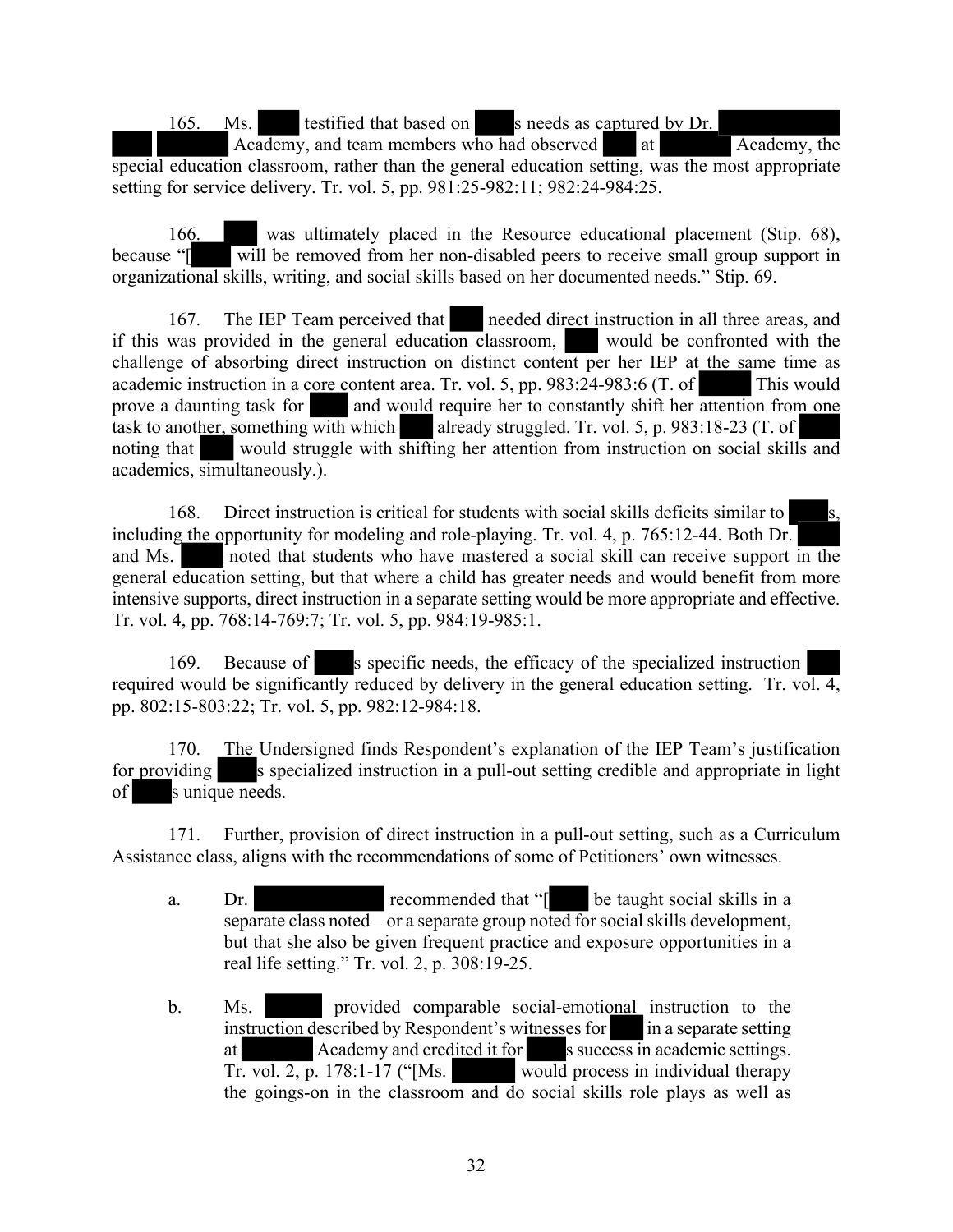implement intervention strategies that she could utilized in the classroom to help her.").

172. Respondent's expert, Dr. lauded additional benefits of the Curriculum Assistance class for a student like noting that this class would provide with a teacher who is "immediately [her] ally" and advocate, a safe space to address social-emotional needs, and time to focus on her organizational skills and homework completion, which have presented problems for in the past. Tr. vol. 6, pp.  $1135:20-1138:20$ .

173. Petitioner's expert, Dr. opined at the hearing that the team's determination that instruction would be delivered in the special education classroom rendered the IEP inappropriate. Tr. vol. 3, p.  $524:21-22$ . At no time during the IEP meeting did or her parent advocate indicate that the service delivery in the pull-out setting was inappropriate for Tr. vol. 5, p. 987:8-10.

174. At the end of the IEP meeting, rejected the IEP because she did not believe the goals would be implemented, as that had been her prior experience. Tr. vol. 2, p. 429:13-22 ( testified that she "was not comfortable with the goals that were set because I didn't  $-$  I was not comfortable that they were going to be able to actually execute and support what was put in there."); Stip. Ex. 4, p. 41; Tr. vol. 2, p. 430:7-11; Tr. vol. 5, pp. 986:24-987:7 (testifying that simply said she didn't think the IEP could be implemented, wasn't strong enough, and did not cite any specific problem with the IEP). did not, however, cite any specific problem with the goals, present levels, accommodations, or service delivery in the IEP. *Id.*

175. Ms. testified that srejection of the IEP was abrupt and unexpected based on their collaboration through the five-hour meeting. "I was very surprised because I thought we had had really good, open IEP meeting where everybody had contributed and everybody had been a part of it." Tr. vol. 5, p. 986:15-18. Specifically, Ms. recalled that Ms. had a "completely shocked" facial expression when rejected the IEP. Tr. vol. 5, p.  $986:14-15$ .

176. The Undersigned finds that Petitioners failed to offer sufficient evidence to support their claim that s service delivery was inappropriate.

177. More importantly, from a programming standpoint, the Undersigned finds that the proposal for service delivery in a pull-out setting was aligned with recommendations from Dr. consistent with s desire for a smaller setting, and an opportunity for to develop a strong relationship with a teacher, and appropriate in light of  $\sim$  s unique learning needs and her pending return from a residential placement. It is clear from the record that s needs were not generally academic in nature, but rather related to removing social, emotional, and organizational barriers to her academic performance.

178. It must also be noted that was preparing to return from an extremely restrictive placement to a traditional high school. It is apparent from the records and testimony that the IEP team viewed the minimal removal to the Curriculum Assistance class as a way to maximize overall inclusion in the general education classroom.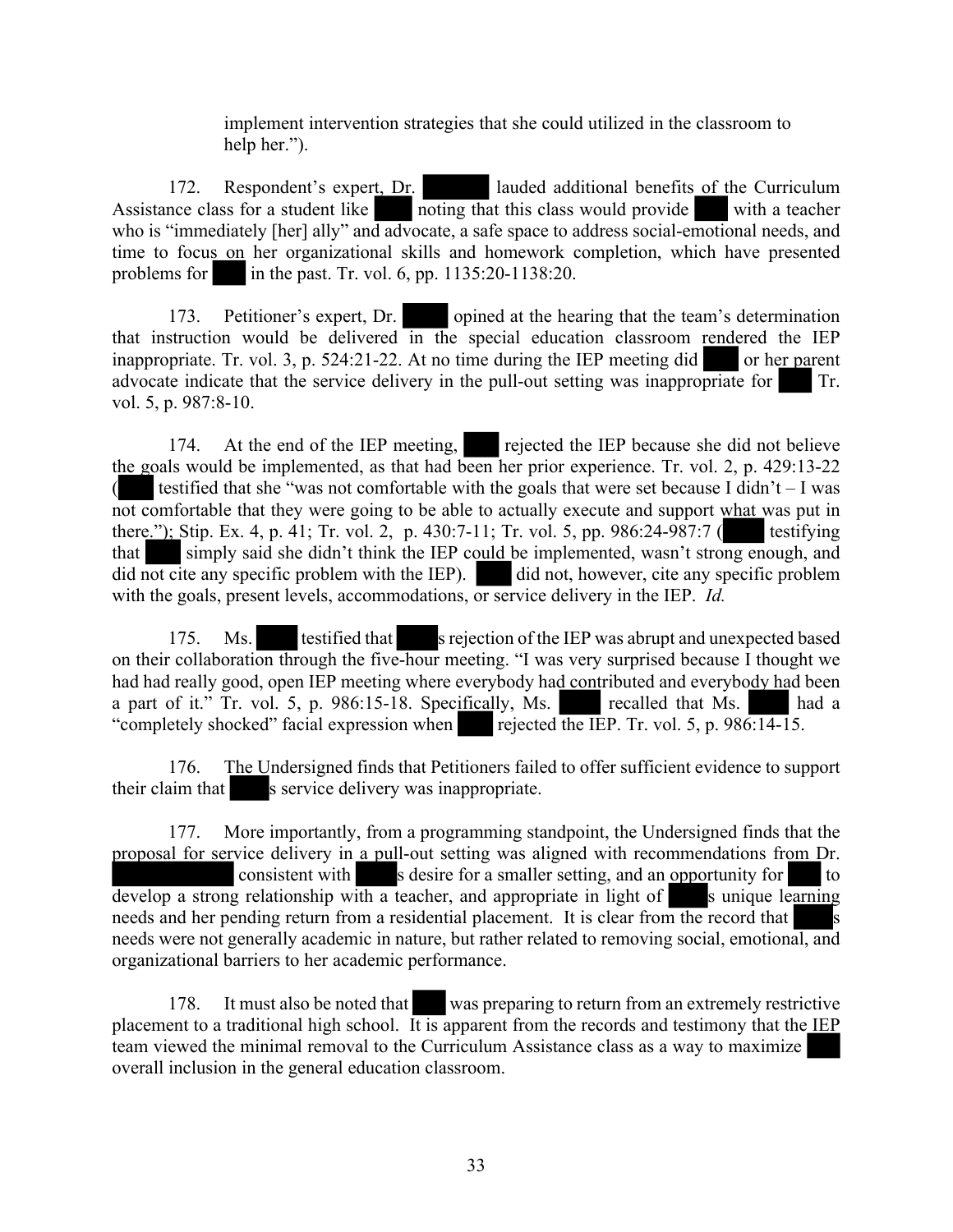179. The weight of the evidence supports a finding that would not have benefitted from intensive social/emotional skills and organizational skills instruction embedded in the general education setting. Therefore, that specialized instruction in a more restrictive setting for a small portion of s day was appropriate.

#### **PLACEMENT DETERMINATION**

180. As noted above, the Undersigned finds that the placement decision reached by the team was appropriate. As a related procedural issue, however, Petitioners have alleged that the IEP team predetermined s educational placement. Predetermination of placement is the only procedural claim that survived the 41(b) Order.

181. The Undersigned further notes that arguments against the provision of special education services in the Curriculum Assistance classroom did not appear to arise until well into the hearing itself, and that this Petition was not presented as an "inclusion case." Tr. vol. 4, pp. 814:4-817:6.

182. The initial draft IEP provided to the parents and **Academy included a** proposal for sixty (60) minutes per day of specialized instruction in social/emotional skills and thirty (30) minutes per day of specialized instruction in organizational skills. The proposed location for both areas of service delivery was the special education classroom. Stip. Ex. 1, p. 13.

183. In the email providing the draft to the parent, specifically stated that "this is a draft and we are happy to consider other options." Pet. Ex.  $\overline{22}$ , p. 167.

184. As reflected in earlier findings, in the month between receiving the draft IEP and the May 19 IEP meeting, neither nor a cademy provided any specific feedback on Academy provided any specific feedback on the draft. No objection to the service delivery proposal was raised before or at the IEP meeting.

185. During the IEP meeting, the team discussed the service delivery proposal. Stip. Ex. 4, p. 40. Based on the discussions earlier in the meeting regarding s needs, the team decided to modify the service delivery time for social/emotional skills to thirty (30) minutes per day and to increase the organization skills to forty-five (45) minutes per day. Stip. Ex. 2, p. 28-29. In light of the added goal in writing, the team added fifteen (15) minutes of service delivery in writing. Stip. Ex. 2, p. 28-29. Given that the service delivery times changed substantially during the meeting, including introduction of an entirely new area of instruction based on parent request, there can be no credible claim of predetermination on the service delivery times.

186. There is no evidence that anyone at the meeting suggested that it would be more appropriate to provide s specialized instruction in the general education setting. At the hearing, team members offered cogent and responsive explanations for why they proposed pullout services, both in terms of the benefits of the special education classroom and the harms of trying to deliver s specialized instruction in the general education classroom. Tr. vol. 4, pp. 801:10-802:8, 802:15-803:10, 803:15-22 (T. of Tr. vol. 5, pp. 982:24-984:18 (T. of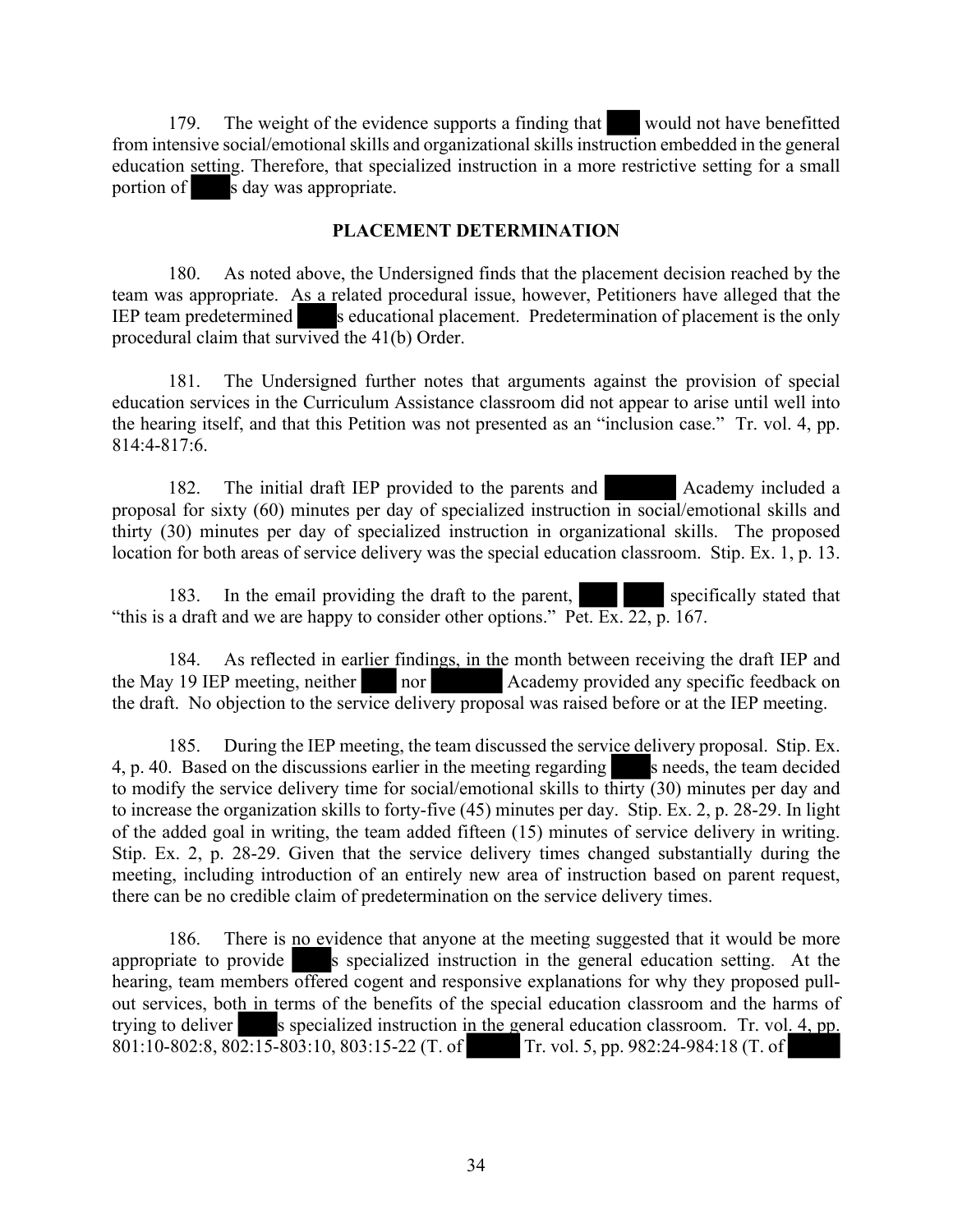187. In fact, s repeated reference to smaller settings and Academy's recommendation for smaller classes, as well as statement in the meeting that would not want to look different among her peers—which would be an inevitable result of embedding intensive social skills instruction in a general education classroom—bolstered the team's proposal for specialized instruction in the pull-out setting.

188. School staff clearly understood that a general education placement was the default placement and offered appropriate reasoning for departing from that. Tr. vol. 4, p. 804:7-17 (T. of Tr. vol. 5, p. 981:12-20 (T. of Further, social skills instruction is, when appropriate, offered in a general education classroom. Tr. vol. 5, pp. 984:19-985:2.

189. On multiple occasions during the meeting, or her advocate inquired as to how the IEP team was taking into account Academy's recommendation of smaller classes. Each time, team members explained their awareness of the issue and discussed ways that they proposed in which the Autism Support Program would address those needs, and how the proposed Curriculum Assistance class would meet those needs and allow her to access typically sized general education classes. Stip. Ex. 4, p. 38-40. At no point did the team refuse to address any concerns raised in the meeting. Tr. vol. 4, p. 793:14-18.

190. At no point during the meeting did request that s service delivery be provided entirely in the general education setting. Tr. vol. 4, p. 804:18-23; Tr. vol. 5, p. 987:8-10. Based on the minutes of the meeting,  $\sim$  s only objection related to service delivery was that she perceived that the IEP goals would *only* be worked on in the Curriculum Assistance class. Stip. Ex. 4, p. 41.

191. Similarly, based on the documentation of the meeting and testimony from numerous witnesses, it appears that s primary objection to the IEP was not the use of a Curriculum Assistance class to provide a smaller environment, but rather the fact that the *rest of* s classes would not be as small. Stip. Ex. 4, pp. 40-41. The issue of general education class size is not one of placement but of supplementary aids and services, which is addressed *infra* in the next section.

192. Testimony regarding the team's reaction to s eventual rejection of the IEP supports a finding that the team genuinely believed was in agreement with the proposal for service delivery. Tr. vol. 5, p. 987:14-17.

193. To the extent that s testimony regarding the discussion at the IEP meeting is in direct opposition to that presented by Ms. and Dr. the Undersigned credits Ms. and Dr. version of the meeting. While testified at the hearing that she requested all special education services be provided in the general education classroom, there is no other supporting evidence regarding such a request at the IEP meeting, and it is contradicted by credible testimony from other witnesses, as well as documents in the record.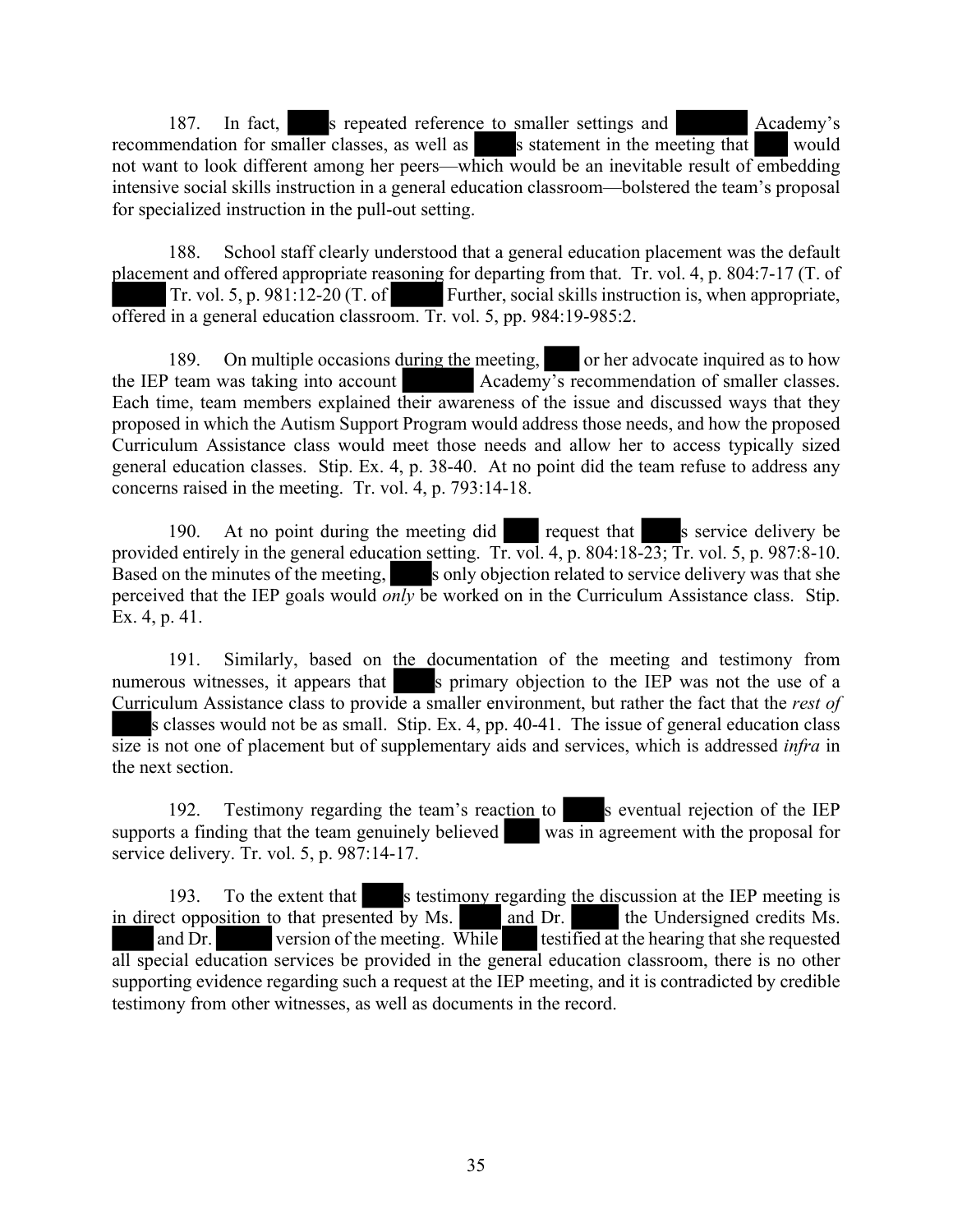194. The record is clear that had the opportunity to ask questions and raise objections throughout the IEP meeting, and that the team provided cogent and responsive explanations and clarifications. While the final IEP reflects the same educational placement as the draft—though significantly different service delivery—the weight of the evidence supports a finding that there was robust discussion at the meeting regarding how s services would be delivered, and that participated extensively in the discussion.

195. Finally, the Undersigned notes that, when a parent has a month to review a draft IEP and participates in a five- or six-hour IEP meeting without making her objection to the proposed program clear, Petitioner has not established that the team predetermined the result. An IEP team cannot credibly be accused of refusing to consider other options when other options are not proposed.

# **SUPPLEMENTAL AIDES AND ACCOMMODATIONS**

196. The May 2017 IEP included the following supplemental aids, supports, modifications, and accommodations to be utilized during s academic classes:

| Class/Activity              | <b>Accommodation</b>                 | <b>Implementation Specification</b>                                                                                  |
|-----------------------------|--------------------------------------|----------------------------------------------------------------------------------------------------------------------|
| Assemblies                  | Preferential seating                 | should be seated close to teacher in a<br>place where external distractions and social                               |
|                             |                                      | distractions are minimized                                                                                           |
|                             | Other                                | -break card (take space)                                                                                             |
| Academic<br>Classes:        | Modified<br>assignments              | Case Manager, student, and classroom teacher<br>can work together to modify assignments                              |
| English                     |                                      | classwork and homework) as needed                                                                                    |
| Foreign<br>Language<br>Math | Preferential seating                 | should be seated close to teacher in a<br>place where external distractions and social<br>distractions are minimized |
| <b>Social Studies</b>       | Scheduled Extended<br>$Time - Other$ | time and a half for tests, quizzes, or lengthy<br>assignments as needed                                              |
|                             | Testing in a Separate                | 15 students or less                                                                                                  |
|                             | Room – Small Group                   |                                                                                                                      |
|                             | Other                                | -copy of teacher notes                                                                                               |
|                             |                                      | -break card (take space)                                                                                             |

Stip. 65.

197. Writing also included the same accommodations, except for access to computer instead of "copy of teacher notes," and the addition of graphic organizers, as needed, to organize thoughts. Stip. 65.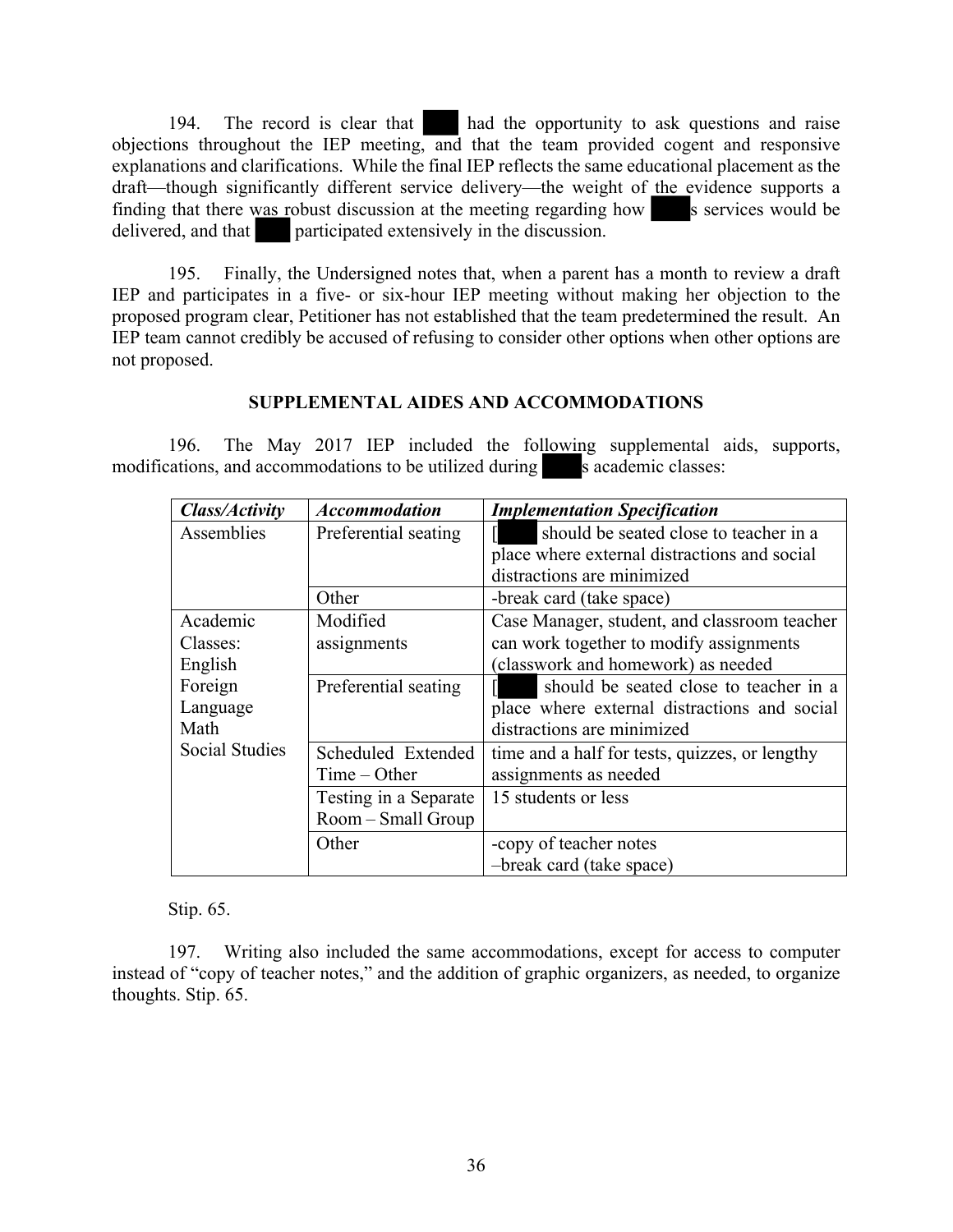198. Since she was merely a "fact witness," Dr. did not formally review the IEP (Tr. vol. 2, p. 292:1-3) or the IAP (Tr. vol. 2, p.  $\overline{310:16-18}$ ). When asked to review the accommodations on the May IEP to see if they were consistent with her recommendations, Dr. albeit reluctantly and over multiple objections from Petitioners' counsel, responded that they were. Tr. vol. 2, pp. 295:5-299:2 *comparing* Stip. Ex. 2, pp. 23-25.

199. Dr. reviewed and agreed with Dr. June 2016 evaluation and recommendations. Tr. vol. 3, pp. 473:25-475:17. Inexplicably, while Dr. opined that does not offer the same level of support that Academy did, Dr. considered the level of support offered by WCPSS to be inappropriate while it was more extensive. Tr. vol. 3, p. 603:12-15.

200. The May 2017 IEP's academic accommodations, absent therapeutic supports, were consistent with the accommodations provided by Academy. Yet, even though Academy provided fewer accommodations than the proffered IEP, Dr. opined that Academy was appropriate.

201. The Undersigned finds that the Respondent provided a cogent and reasonable rationale for the proposed supplemental aides and accommodations, and that their inclusion in the May 2017 IEP were appropriate and sufficient for s academic support.

# **ABSENCE OF CLASS SIZE ACCOMMODATION**

202. The only accommodation requested that the team did not agree upon – and the only accommodation at issue in the present matter following the Rule 41(b) Order - is the accommodation of small class size. Tr. vol. 2, p. 424:10-13; Stip. Ex. 4, p. 40.

203. Though the remainder of the supplementary aids and services are no longer at issue at this point in the hearing, the Undersigned finds that many of the accommodations and modifications provided or suggested aligned closely with recommendations from Dr. and from  $\blacksquare$  Academy. Academy.

204. It should be noted at the outset that there was significant ambiguity in the record about what, precisely, Petitioners were interested in with regard to this accommodation. In some documents and testimony, it appears the request was for a smaller sized *school*. Stip. Ex. 4, p. 38 ("[ asked how this will take place in a large school.") ("[ expressed great concern that the large school setting is not going to work for [

205. In others, the request appears to have been for fewer students in  $\Box$  is classes. "[ and Ms. inquired how [ s need for a small class size is going to be addressed." Stip. Ex. 4, p. 40. Dr. opines that s request was not for a small high school, but instead was about "what supports was she going to have in whatever school she was placed in so she wouldn't succumb to the challenges that she would face in a really large setting." Tr. vol. 3, pp. 527:19-528:2.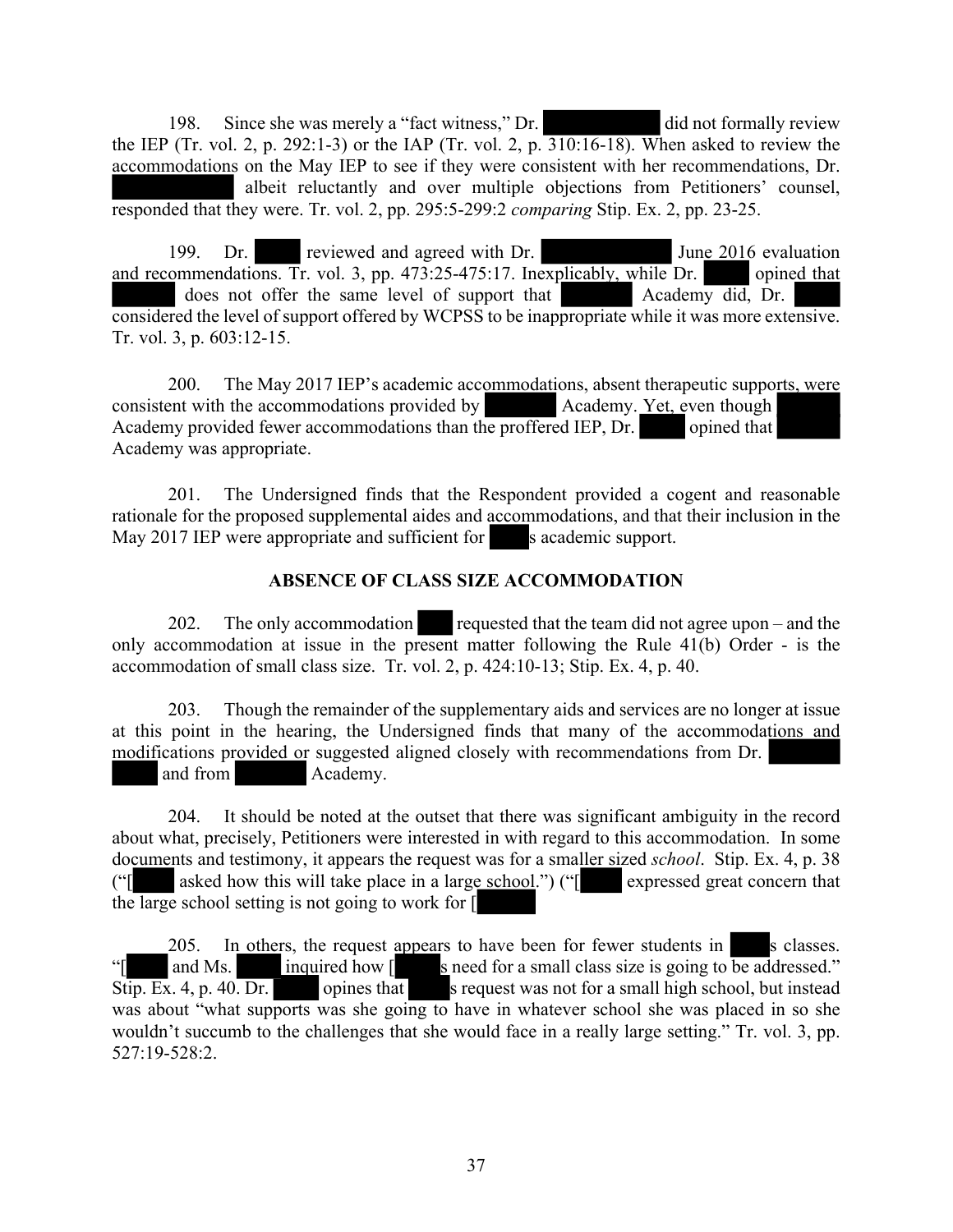206. At the center of the argument, however, appears to be a recognition that did well at Academy, in large part, because the smaller setting allowed for her to develop relationships with peers and adults and receive significant individualized attention. <br>Stating that "[t]he biggest thing with  $\lceil \cdot \cdot \rceil$  is if she can have that small instruction and that relationship with the teacher she does a lot better." Tr. vol. 1, p. 92:17-19.

207. Because school assignment is not an IEP team decision, and in light of Petitioners' arguments toward the end of the hearing, the Undersigned interprets the request to be one for fewer students in s classes. Further, pursuant to the language in the Rule  $41(b)$  order defining the remaining issues in the case, and based upon the fact that a small class size accommodation would only have meaning if it specified a maximum size for classes, the Undersigned interprets the request to be for a capped class size.

208. No member of the IEP team  $-$  including and her advocate - ever suggested there be any specific cap set on the number of students in  $\overline{any}$  of s classes. Stip. Ex. 4, p. 34-41; Tr. vol. 5, p. 977:3-7 (T. of Instead, the discussion at the IEP meeting centered around how WCPSS would address Academy's recommendation for a smaller setting.

209. During the meeting, both and her parent advocate expressed concern about the size of s base school and classes that would attend upon returning from Academy. They highlighted Academy's recommendation of a smaller setting. Stip. Ex. 4, p. 40; Tr. vol. 4, p. 799:13-16.

210. However, the Academy staff actually recommended that the "*best* possible environment," that "[ *benefits* from a smaller classroom," she is "*best served* in a small school." Stip. Ex. 22, p. 154 (emphasis added). They did not say that she could *only* be served by a capped class size or in a small school.

211. Although Dr. has never observed in a classroom with more than six students (Tr. vol. 3, p. 548:10-16), she asserted that there was evidence that did not succeed when she was not in a setting like Academy. Tr. vol. 3, p. 528:11-13. Yet, Dr. did not cite any evidence that it was the class size in particular that prompted s difficulties during her 8<sup>th</sup> grade year in WCPSS, nor is there any evidence in the record as to sclass size or relationship with teachers during her prior enrollment at WCPSS. Further, Dr. attributed s previous struggles when enrolled in WCPSS to "many factors, not just class size," such as adequate supports. Tr. vol. 3, pp. 592:24-593:3; 528:8-12.

212. There is insufficient evidence that s success was solely linked to the size of her classes at Academy. As noted by  $\overline{Dr}$ . "just because  $\begin{bmatrix} \overline{r} & \overline{r} & \overline{r} \\ \overline{r} & \overline{r} & \overline{r} \end{bmatrix}$  did well in that smaller setting doesn't meant that she's only going to do well in a smaller setting." Tr. vol. 4, p. 769:22-24.

213. According to both Dr. and Ms. there was no evidence indicating that could not succeed in a larger classroom with supports. Tr. vol. 4, pp. 799:25-800:4. Further, there was no evidence before the team that a class of one particular size would be too large for to succeed. Tr. vol. 4, p. 800:5-8.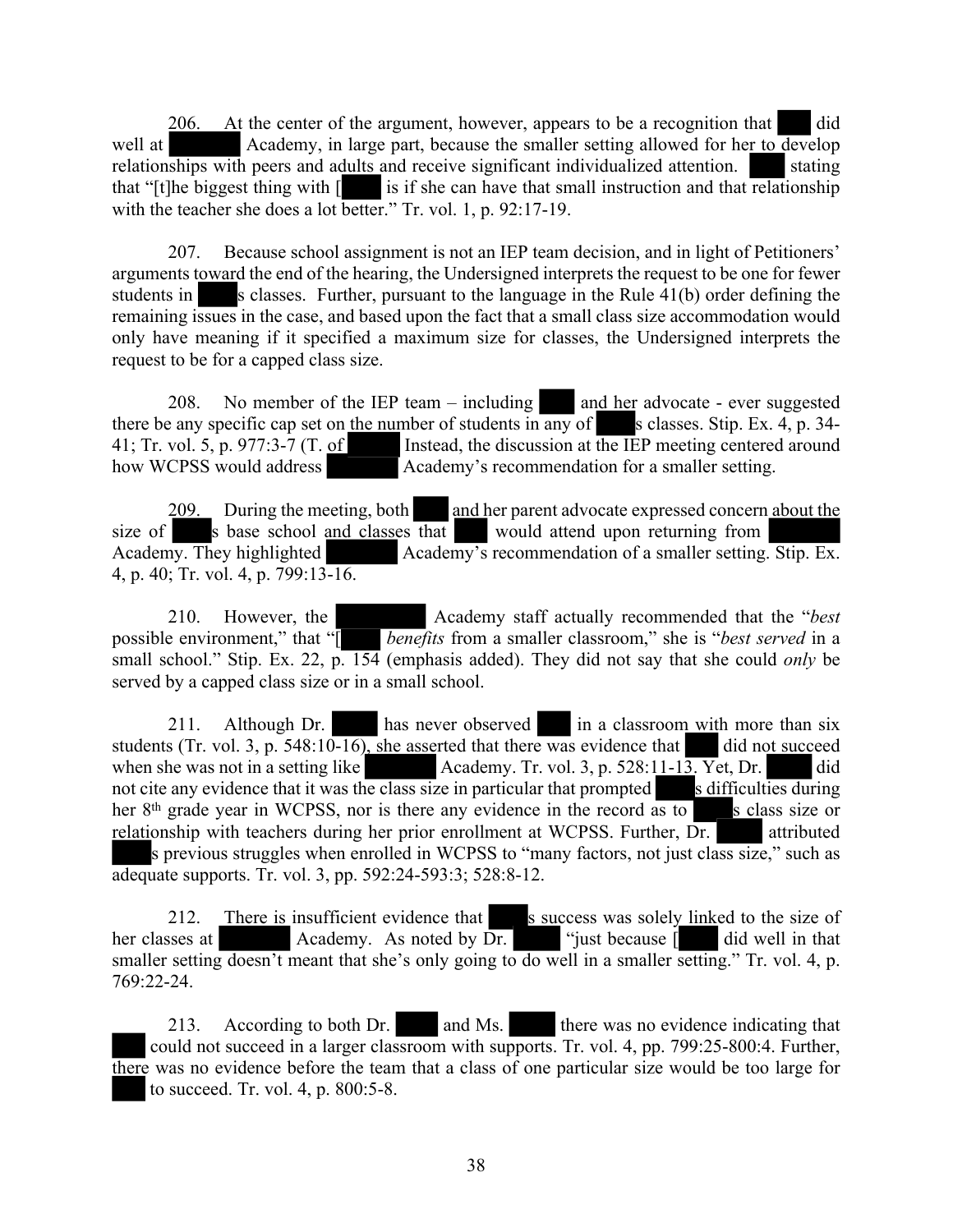214. Petitioners' own witness, Dr. specifically testified that "*she's not*" *incapable of learning in a larger classroom* environment." Tr. vol. 2, p. 288:1-2 (emphasis added). This is consistent with her 2016 Evaluation in which she wrote that "will likely respond" *optimally* in a smaller classroom," not that she *needed* a small classroom. Stip. Ex. 14, p. 112 (emphasis added).

215. Nonetheless, the IEP Team factored the recommendation for small class size into their development of the IEP. WCPSS staff explained their proposal that would receive her specialized instruction in a smaller setting during her Curriculum Assistance class, among 12 or fewer students, and that she would have access to that small setting at any time during the day that she may need it via the break-card accommodation. Stip. Ex. 4, p. 40 (noting that Curriculum Assistance would provide smaller setting). Ms. explained the autism supports, and that "would have access to that autism support teacher at any time during the day in that classroom if she needed – if she needed some time to emotionally regulate or she was becoming overwhelmed by some instruction that was going on and needed [] somebody to process through it with her." Tr. vol. 5, pp. 976:4-8, 17-22; 980:16-25.

216. The Autism Support Program at High School – through which the team was proposing would receive her services  $-\overline{\text{is}}$  "specifically designed to take a large setting and make it feel small for kids who have a difficult time or may have a difficult time in the big setting," as it "allows them to come back any time during the day [to the C.A. classroom] to access a smaller setting for whatever it is that they need." Tr. vol. 5, p. 977:9-18. In addition, the team envisioned that the Curriculum Assistance setting would also benefit by helping her develop a strong relationship with a particular teacher, an issue that Petitioners repeatedly cited as crucial for s success. Tr. vol. 1, p. 92:17-19.

217. At the hearing, Petitioners were unable to offer any consistent testimony about what the parameters of the requested small class size accommodation would be. **All a**t first testified that a class of more than 15 students would be too large for  $\epsilon$  citing s need to form relationships with teachers who understand her needs and noting that  $\epsilon$  had not experienced relationships with teachers who understand her needs and noting that that in the past. Tr. vol. 3, p. 424:15-21. admitted that she did not have any basis for choosing the number 15. Tr. vol. 3, p. 425:1-3. She then declined to specify a class size cap for noting that identifying a class that's "too big" would "depend[] on the class . . . every class is different." Tr. vol. 3, p. 425:4-7.

218. Ms. testified that Academy staff had recommended attend a similar environment to Academy – with a "small classroom size, relationship based multimodal teaching" – because had proven successful at Academy. Tr. vol. 2, p. 137:20-23. Ms. indicated that she interpreted the term "large classroom" size as consisting of 12 students, because that was the largest classroom in which **and a** participated at of 12 students, because that was the largest classroom in which Academy. Tr. vol. 2, p. 170:10-25. However, asked on cross-examination if a class with 13 students would be inappropriately large for Ms. students would be inappropriately large for Ms. question. There's a lot more factors besides just simply number of students – the peer culture, the abilities of the teachers. Thirteen, who knows?" Tr. vol. 2, p. 171:16-19.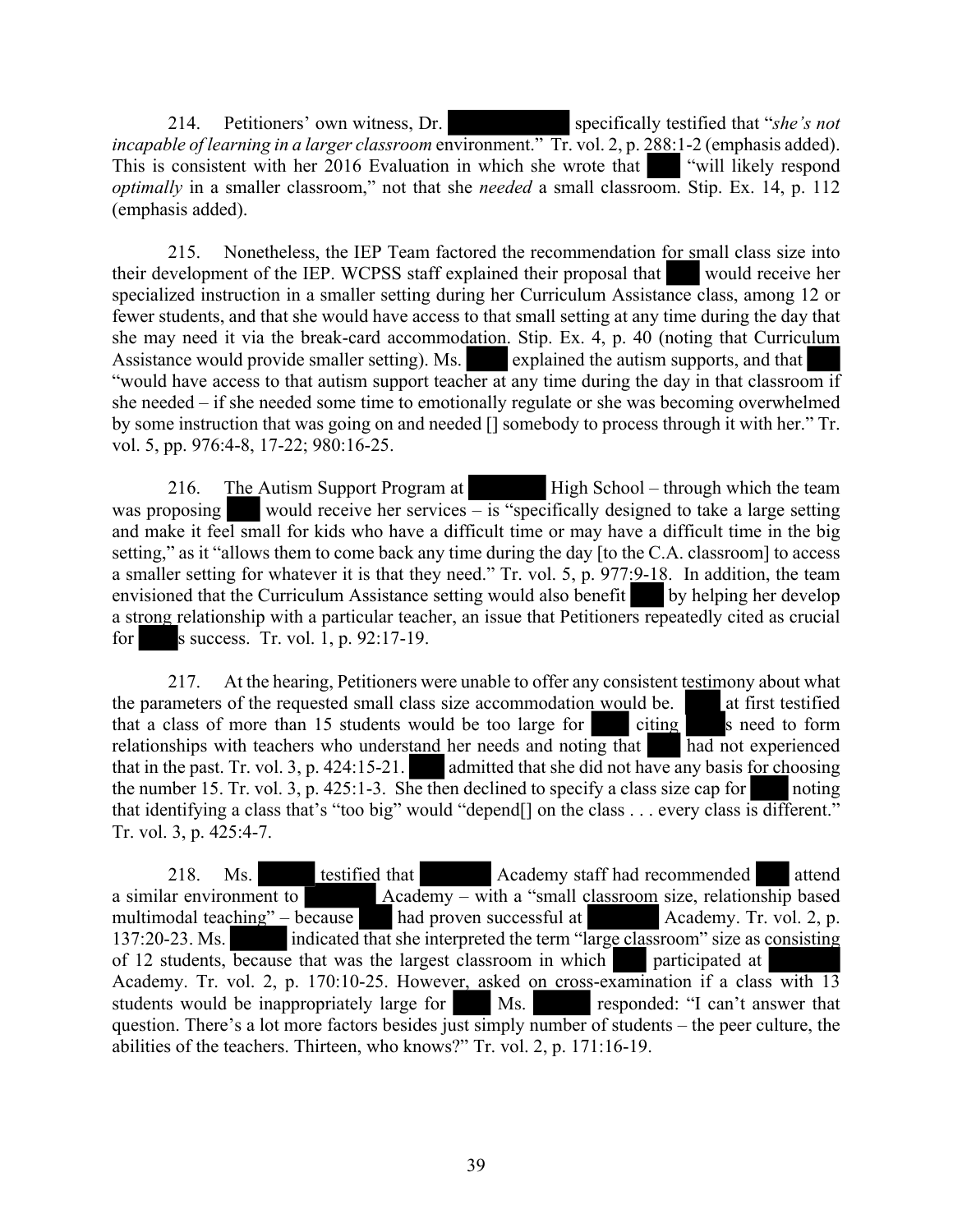219. Dr. acknowledged that the number of students in a school or class does not, alone, dictate a student's experience in a classroom. She testified that classes with as many as 30 students can be made to feel much smaller – as if they contain 12 students – through provision of certain supports. Tr. vol. 3, pp. 521:20-522:2. Dr. cited several supports that would allow a larger classroom of 30 students to still meet s needs, including co-teaching, strategies that build relationships between students and teachers, and using evidence-based practices. Tr. vol. 3, p. 593:19-23. Further, Dr. testified that general education classrooms that effectively utilize evidence-based practices provide small group instruction for all students, regardless of classroom size. Tr. vol. 3, p. 524:23-25.

220. Ms. one of s teachers at Academy, moved from a smaller classroom to one having 16 students, where she was more successful. Tr. vol. 2, pp. 327:14-328:4.

221. The Undersigned finds that Petitioners presented evidence of a correlation between the supports and conditions provided at  $\qquad$  Academy – including small class size – and s success in the program. Yet, Petitioners did not present any evidence that s success  $\overline{\text{was}}$  due solely or primarily to the specific accommodation of small class size, or that could not make progress in a larger class with other types of support in place.

222. In support of their argument that needed a small class setting, Petitioners elicited periodic testimony as to the alleged inability of a traditional public-school setting to meet s needs, especially as to her "need" for small class size. Tr. vol. 2, pp. 140:19-141:3; Tr. vol. 3, pp. 521:4-9; 518:23-519:1. These assumptions about what public schools are able to offer were not based on any evidence with respect to the team or school at issue in this case, and the Undersigned therefore discredits these statements.

223. The inconsistency among even Petitioners' own witnesses on what class size would be appropriate for makes it impossible for the Undersigned to find that a particular class size cap as an accommodation in the IEP was necessary for to make progress given her unique circumstances.

224. Petitioners' expert, Dr. refused to "play a numbers game" and offered no evidence for what the Petitioners contend was the appropriate class size. Tr. vol. 3, p. 593:18-23 (T. of

225. With the appropriate amount of supports in place, Dr. didn't "think that we couldn't do this in a class of 30…," but she didn't feel confident based on the IEP. Tr. vol. 3, pp. 593:13-594:4 (T. of

226. Dr. never observed in an academic class larger than 6 students, never observed instruction at any Wake County high school, never observed an Autism support program at High School, and never evaluated Tr. vol. 3, pp. 548:10-549:3. Due to these shortcomings in her testimony, the Undersigned gave it little weight with respect to the class size cap issue.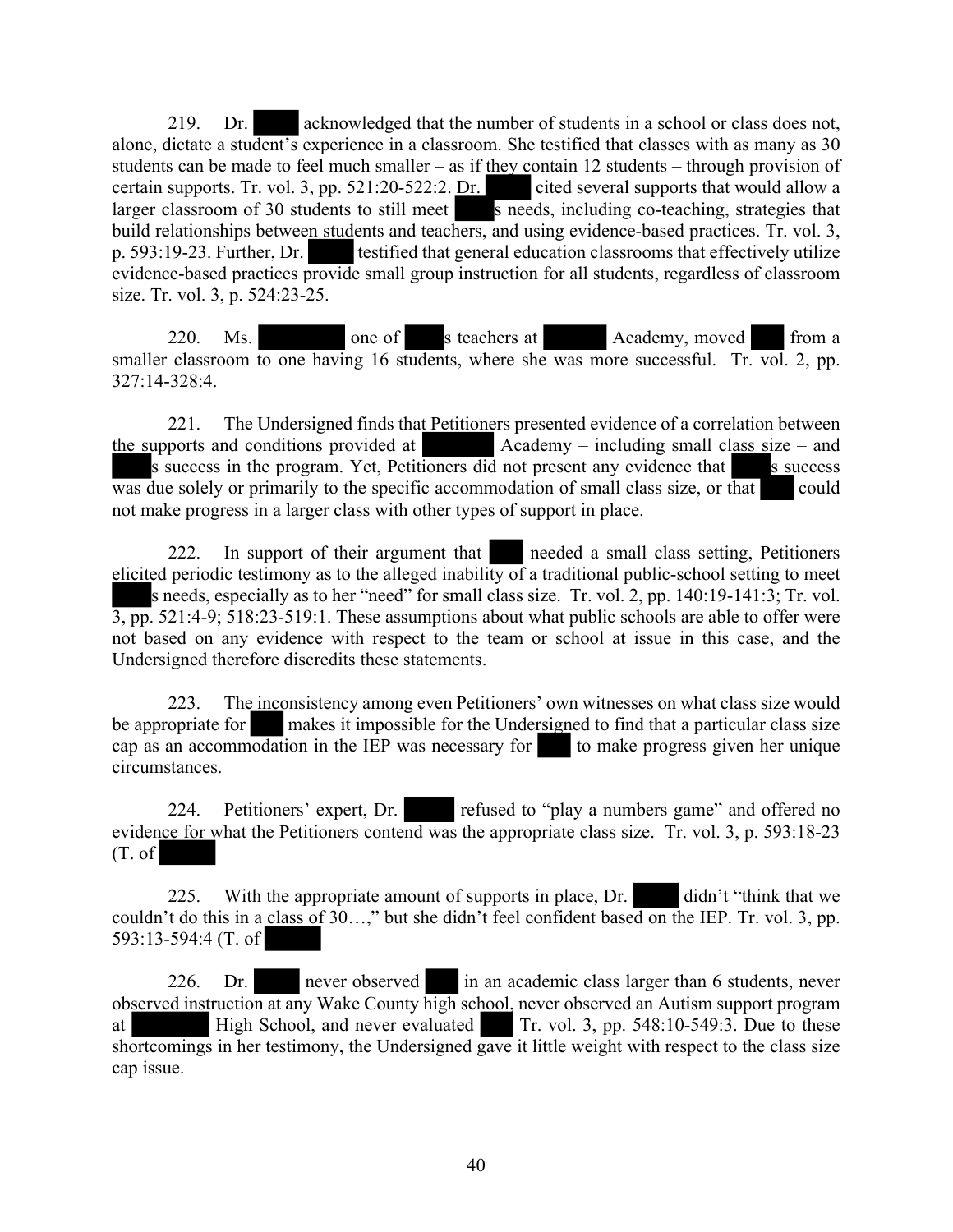227. Despite opining that the lack of a class size cap was inappropriate, Dr. admitted that she was not privy to the conversation at the IEP meeting about how the Curriculum Assistance class would connect to general education, but she "would have loved to be there to hear that." Tr. vol. 3, p. 591:22-25.

228. Further, witnesses for Respondent credibly articulated concerns that limiting to a small setting she may not need could cause more harm her in the future. Dr. described a class size cap as something that would disable, rather than help, particularly in light of her postsecondary plans to attend an elite, four-year university. Tr. vol. 4, pp. 769:25-770:3.

229. To the extent that Petitioners attempt to support the class size cap from a sensory perspective (Tr. vol. 2, p. 138:20-23; stating that "[t]he more people in a small room, the more difficulty  $\boxed{\phantom{a}}$  is going to have in regulating her physical and emotional states"), or a student-teacher relationship perspective  $(Tr. vol. 2, p. 139.3-8;$  stating that a small class size would mean a teacher who could provide social/emotional growth, more attention to relationship building, and making feel "more supported"), such arguments fail in light of the evidence.

 $230.$  Though Petitioners presented evidence and testimony as to sensory issues at Academy, Petitioners did not establish – in either the May 19  $\overline{IEP}$  meeting or in this hearing – that s sensory issues would prevent her from participating in a typically sized classroom. Tr. vol. 5, p. 1051:8-14; see also Stip. Ex. 16 (reflects that had met nine of the eleven occupational therapy goals in place at  $\blacksquare$  Academy as of the May 19 IEP meeting, and that met the remaining two goals prior to her discharge from Academy in July 2017). Notably, participates without issue in an assembly every morning at Academy, alongside more than 100 other students, in a single room illuminated by fluorescent lights. Tr. vol. 5, p. 988:3-13.

231. main recommendation for her sensory needs was to "face her chair away from" the other students. Tr. vol. 2, p. 328: 5-16.

232. Further, the May 19 IEP included occupational therapy support services that specifically targeted s sensory needs. Stip. Ex. 3, p. 34. The IEP provided with occupational therapy through a related services support description, specifying the "sensory" strategies cited by earlier in the IEP meeting. Stip. Ex. 3, p. 34. In the general classroom, the OT could help WCPSS staff implement the same sensory supports that have been beneficial for at which were: 1. eliminating bright lighting; 2. eliminating extraneous and loud noise; 3. having additional space between and her peers; and, 4. short breaks from work to read when is feeling overwhelmed. Stip. Ex. 4, p. 36.

233. WCPSS' occupational therapist who participated in the IEP meeting, testified that these supports would help maintain and control her anxiety level so she could successfully participate in a larger general education classroom. Tr. vol. 5, pp. 1049:20-1050:3. The Undersigned finds that s sensory needs were appropriately contemplated by the IEP team and addressed by the IEP to promote her success in typically sized classrooms.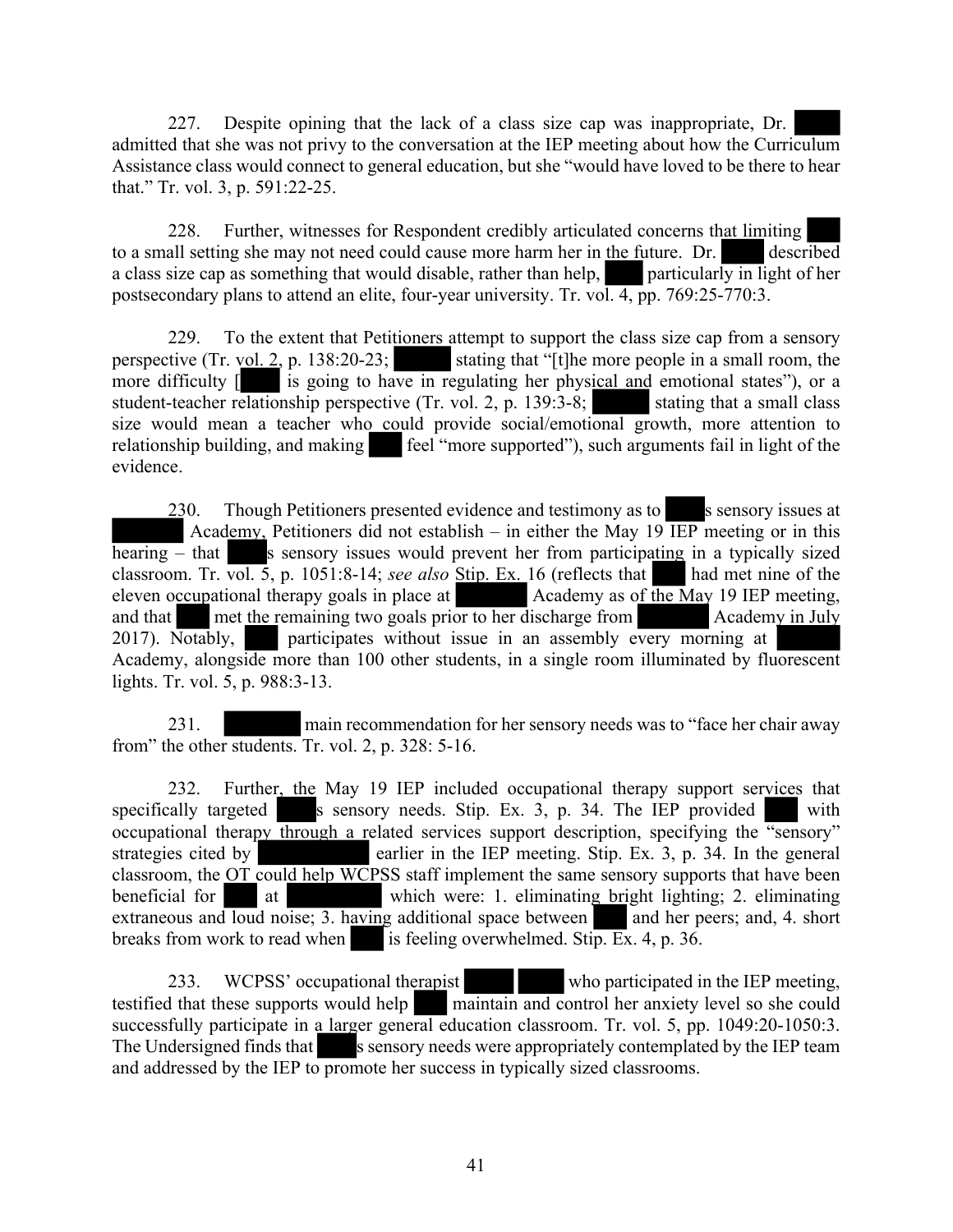234. herself, did not know the appropriate class size cap. When asked if 20+ kids or 15+ kids were "too hard" for her, responded that "needs to be in a class where she is going to form a relationship with the teacher and they can understand her and her need. And she has not experienced that previously." Tr. vol. 2, p. 424:14-21. Without elaboration, did say that a Curriculum Assistance class was "not the right environment." Tr. vol. 2, p. 425:19-23.

235. On June 14, 2017, applied for a transfer for from her base school, High School, to High School. Stip. Ex. 24. stated in her request that she believed would provide "options for  $\begin{bmatrix} \overline{s} \end{bmatrix}$  education that might be more fitting." *Id*. Finally, sown actions after the IEP meeting undercut Petitioners' representation at hearing that they considered a small class size cap critical for did not mention class size or that they considered a small class size cap critical for school size in her transfer request.

236. On cross-examination, acknowledged that she was aware that is actually larger than High School in terms of total school enrollment, and that the student-teacher ratio is marginally smaller (by only one student). Tr. vol. 2, pp. 383:22-384:3. admitted that class size for  $\qquad$  at could be the same as at Tr. vol. 2, p.  $\overline{384}$ : 6.

237. The Undersigned finds that the weight of the evidence supports the Board's position that did not require a class size cap as an accommodation in her IEP. There are different ways to support needs like  $s$ , and the supports described in the IEP – including access to a smaller classroom via the Curriculum Assistance class and break card system, intensive social and emotional skills instruction, preferential seating, the related services support description, etc. – were sufficient to meet s needs related to sensory issues, relationship-building, anxiety, and social skills.

*s Concerns About s "Relationships With Teachers"*

238. emphasized the "remarkable relationship" had with her teachers. Tr. vol. 2, p. 364:16-27. At Academy, ... was "very comfortable" and "very anxiety free, "because, according to she was "very close with the teachers...., had a very tight relationship with them……" Tr. vol. 2, p. 211:16-23. The "biggest thing for is if she can have that small institution and that relationship with the teacher she does a lot better in putting forth her efforts." Tr. vol. 1 p. 92:17-19. Like Academy, focuses very heavily on teacher-student relationship. "Tr. vol. 3, p. 541:15-21 (T. of

239. Without explanation, itestified that the Curriculum Assistance was "not the right environment." Tr. vol. 12, p. 425:19-23.

240. According to needs to be in a class where she's going to form a relationship with the teacher, and they can understand her and her needs. Tr. vol. 2, p. 424:14-21.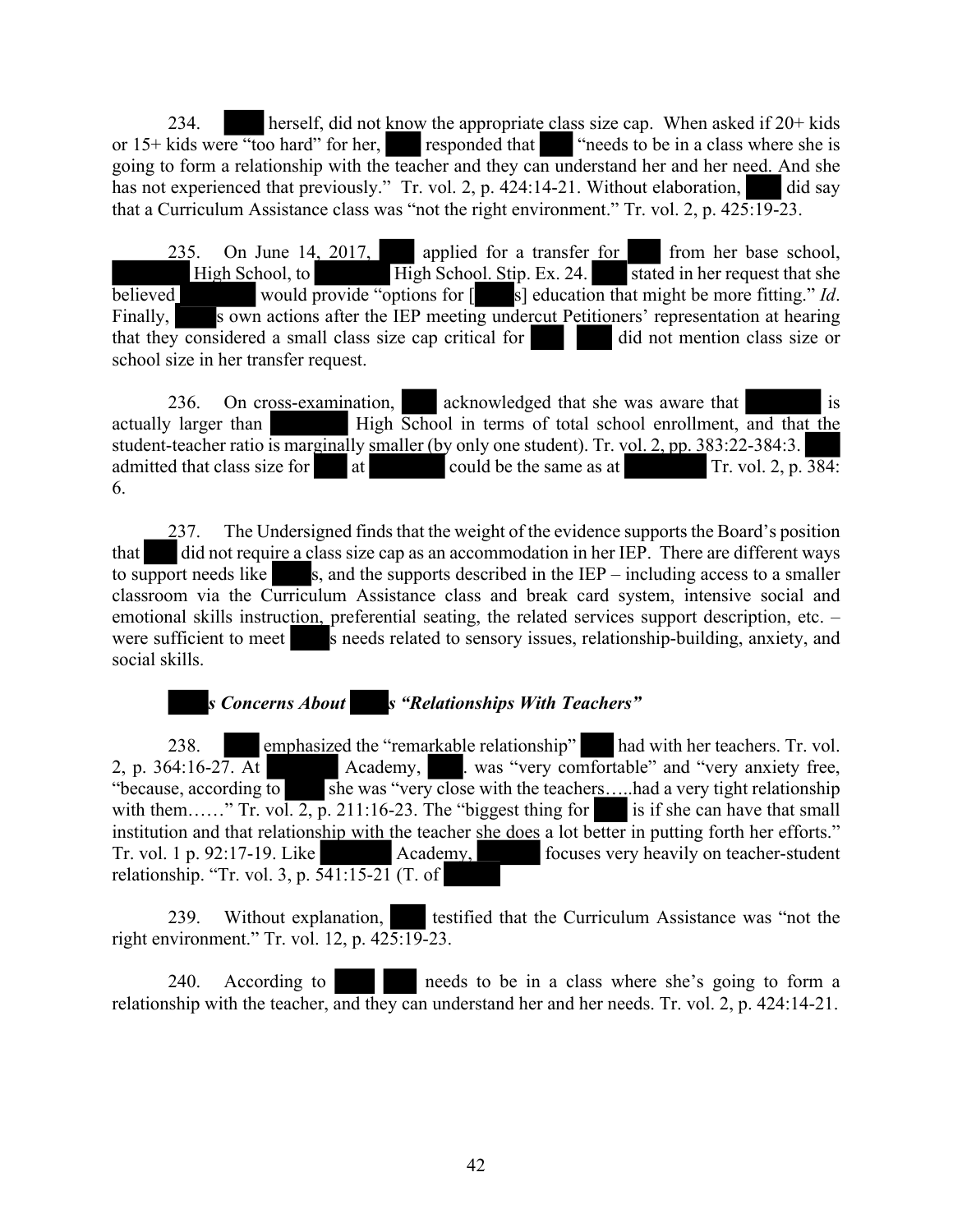241. Petitioners' expert opined that was appropriate because it focused "very on teacher-student relationships." Tr. vol. 3, p. 541:15-21 (T. of "Most important" heavily on teacher-student relationships." Tr. vol. 3, p. 541:15-21 (T. of for was a classroom environment that was "welcoming and supportive and encouraging." Tr. vol.  $3, p. 606:1-7.$ 

242. Academy was a "bubble" that provided universal support to all of its students. Tr. vol. 5, p. 845:19-24 (T. of

#### *Autism Support Program in Curriculum Assistance Classroom*

243. The AU support program is "specifically designed to take a large setting and make it feel small for kids who have a difficult time or may have a difficult time in the big setting, so it allows them to come back at any time during the day to access a smaller setting for whatever it is that they need." Tr. vol. 5. p.  $977:12-18$ . This was explained several times to at the IEP meeting. The AU support program supports kids with AU in the general education class.

244. According to Ms. s main objections to the IEP were that it couldn't be implemented and wasn't strong enough. Tr. vol. 5, pp. 986:6-987:3. Ms. was confident that this IEP could be implemented in WCPSS, and that it would be effective for Tr. vol. 5, pp. 985:22-986:5.

245. the AU Program Support teacher at attempted to explain to how the  $\overline{AU}$  Curriculum Assistance class worked and to alleviate s fears about class size in the general education setting. Tr. vol. 4, pp. 804:24-805:5.

246. Ms. described the Curriculum Assistance classroom as a "safe place" for students to access any time of the day as needed. Tr. vol. 6, p. 1083:4-13, 17-18 (T. of The AU support staff are in constant contact with all the general education teachers about their students. Tr. vol. 6, pp. 1083:19-1084:15 (T. of

247. The AU teacher also would observe ("drop-in" or "check-in") the students during their time in the general education classroom. In addition, she would do "walk-bys" outside so the students would know she was there in classes where the students might have more difficulty, as well as "fly-by" as students were going from one class to another. Tr. vol. 4, p. 1081:4-19 (T. of

248. The Curriculum Assistance class was provided for her social instruction, written instruction, organization, and study skills. But also, "[ would have access to that small setting anytime she needed throughout the day for emotional regulation[,] for feedback, for maybe talking through something that she wasn't understanding." Tr. vol. 5, p. 1004:14-24 (T. of

249. Dr. described the Curriculum Assistance class as "this fabulous little safe space where you have an ally; you know, your teacher is immediately your ally. You have a place to get your bearings about you, you know, safe space to sit and be calm if you need to be calm." Tr. vol. 6. pp. 1135:20-1136:4 (T. of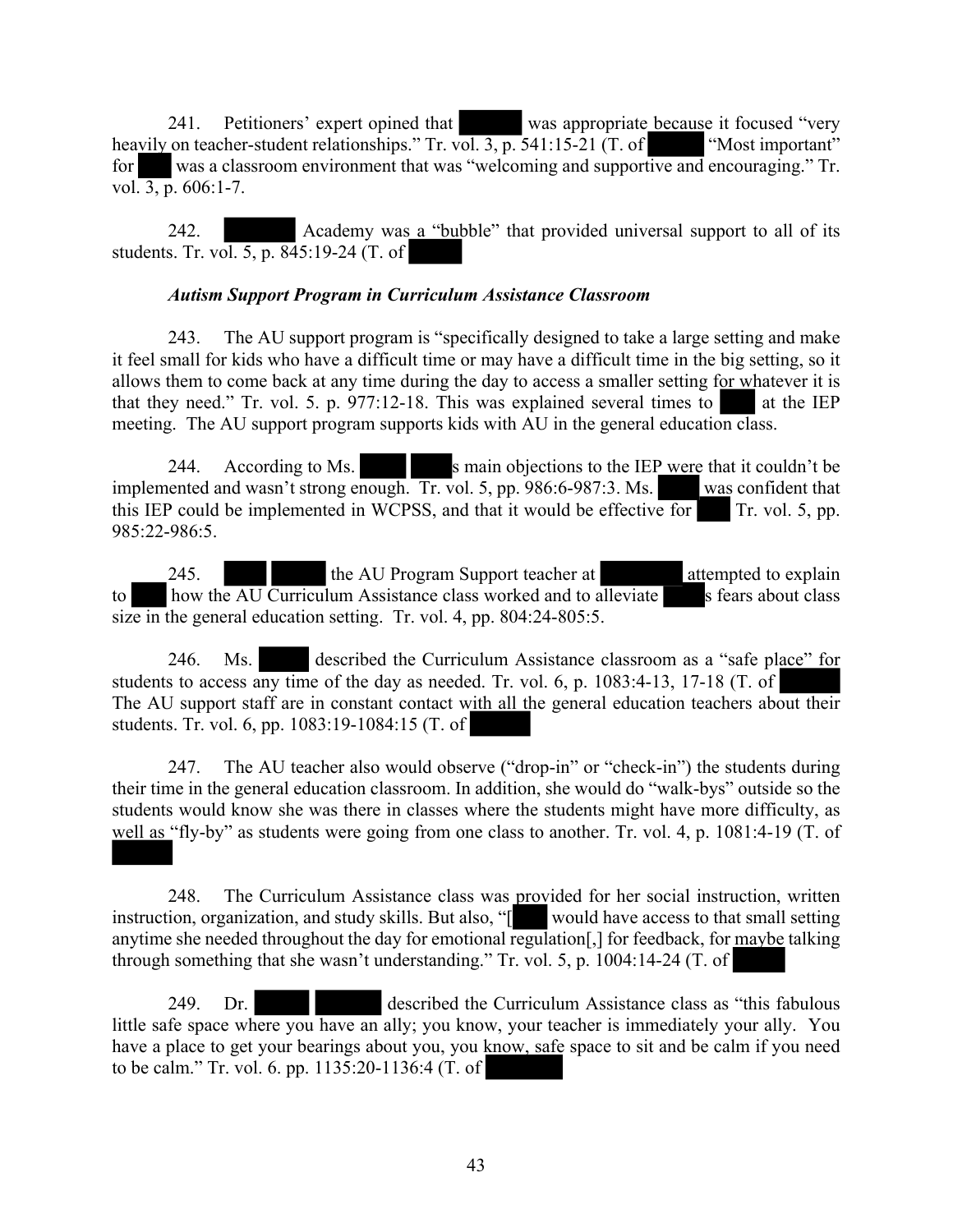250. Even after rejected the IEP, Ms. met with in June 2017 to show her and explain again to her what the AU program was like. Tr. vol. 6, pp. 1088:16-1089:23 (T. of

# **TRANSITION PLAN**

251. Petitioners contend that the May 19 IEP should have included a transition plan.

252. The parties offered competing testimony as to whether was in need of a transition plan. Dr. testified that it would be "important" to include a transition plan in the IEP, and that such a plan should describe how the student would develop relationships, be integrated into the new learning environment, and note supports that were in place in the previous environment. Tr. vol. 3, pp. 494:22-495:13. Ms. testified that based on s progress and performance at **Academy**, did not need a transition plan implemented during the summer. Tr. vol. 5, p. 884:3-10.

253. Dr. further opined that as part of a transition plan, should, at a minimum, "get comfortable" with the school environment and the professionals there, and that professionals should get to know better and the supports that she would need. Tr. vol. 3, p. 496:16-19.

254. In fact, WCPSS did provide opportunities for to tour and visit several potential school assignments for (Stip. Ex.  $\frac{4}{5}$ , p. 40-41), and facilitated a meeting with Ms. Elementary School so that could learn more about the program at s base school. *See* Tr. vol. 2, p. 426:18; Tr. vol. 6, pp. 1088:16-1089:3.

255. spoke with Ms. and obtained information about the program and instruction would receive. Tr. vol. 2, pp. 425:16-426:6. Ms. confirmed that it was a regular practice for her to provide a tour or information session for students and parents in the Autism Support Program. Tr. vol. 6, p. 1089:4-8. During such sessions, Ms. typically described and showed the layout of the school, brought parents and students to the Curriculum Assistance classroom, and discussed how students would have access to that "safe space" throughout the day, in addition to any scheduled time in the Curriculum Assistance class. Tr. vol. 6, p. 1089:9-20.

256. Witnesses for Respondent testified that s transition from Academy to WCPSS was at the forefront of team members' minds in the development of s IEP. Tr. vol. 5, p. 883:12-21 (testifying that "[w]e were very thoughtful in the process of how is this child going to come from a therapeutic boarding school into a large high school."); Tr. vol. 4, pp. 775:22- 776:25 (testimony by that team discussed an admittedly "big transition" from Academy to a WCPSS high school and identified supports to aid that transition); Tr. vol. 5, p. 985:1-3 ( testifying that "this was going to be a big transition...I think in a transition she needed more support than [services in a general education would provide]"). One specific accommodation recommended by the team to support the transition – an escort during transitions among classes – was rejected by at the meeting. Tr. vol. 4, p. 776:10-23; Tr. vol. 5, p. 985:13-21.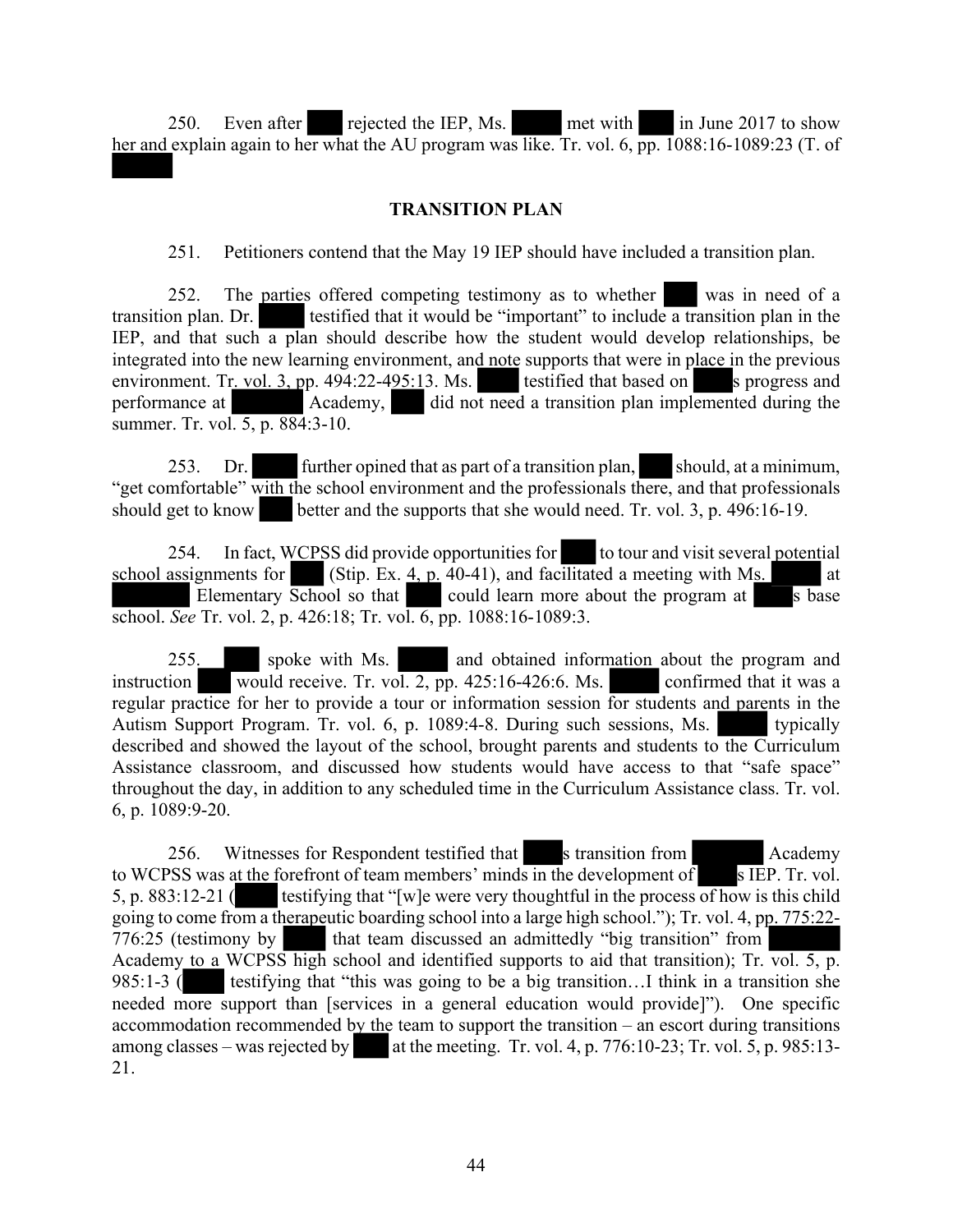257. In addition, the IEP was developed three months prior to s expected enrollment in August 2017 (Tr. vol. 2, p. 385:13-22), and the team indicated that another meeting could be held prior to her return. Stip. Ex. 4, pp. 40-41.

258. The Undersigned notes that sintegration into the school environment and prior supports were adequately addressed and described within the IEP itself, and that some of the factors Dr. attributed to a "transition plan," such as creating relationships with teachers, are basic pedagogical strategies routinely implemented by teachers.

259. The weight of the evidence supports the Board's position that a separate written transition plan was not necessary for to be successful given the instruction and supports present in the IEP as written. In addition, the Undersigned finds that the IEP team contemplated and appropriately considered s transition from the therapeutic private school setting to the public school setting in its development of the goals, supports, and services in the IEP. Further, the Board made appropriate efforts to provide with additional information about the Autism Support Program beyond that provided during the IEP meeting.

260. Accommodations such as preferential setting and extra time were all appropriate but not "comprehensive enough" for to be successful. Tr. vol. 3, p.  $606:18-23$ .

# *Petitioners' Rejection of IEP*

261. rejected the IEP at the end of the May 19th IEP meeting. Stip. 75.

262. rejected the IEP not only because her concerns about the class size, but mainly because she "didn't trust that Wake County would provide these services to her child." Tr. vol. 4, p. 805:15-21.

263. After rejected the IEP, through her advocate, asked about a private school setting. The team explained that the IEP could be implemented in a WCPSS school. Stip. 76.

264. s primary objection to the goals was that she was "not comfortable with the goals that were set because I didn't  $-$  I was not comfortable that they were going to be able to actually execute and support what was put in there." Tr. vol. 2, p. 429:17-22. Moreover, even though WCPSS had not been given an opportunity to implement the goals, speculated that the goals would not be implemented. Tr. vol. 2, p. 430:7-14.

# *Petitioners' Transfer Request*

265. The IEP Team also refused s request that be assigned to a small high school. Stip. 74.

266. was informed at the IEP meeting that school assignment to a particular school within WCPSS was not an IEP team decision. Stip. 77.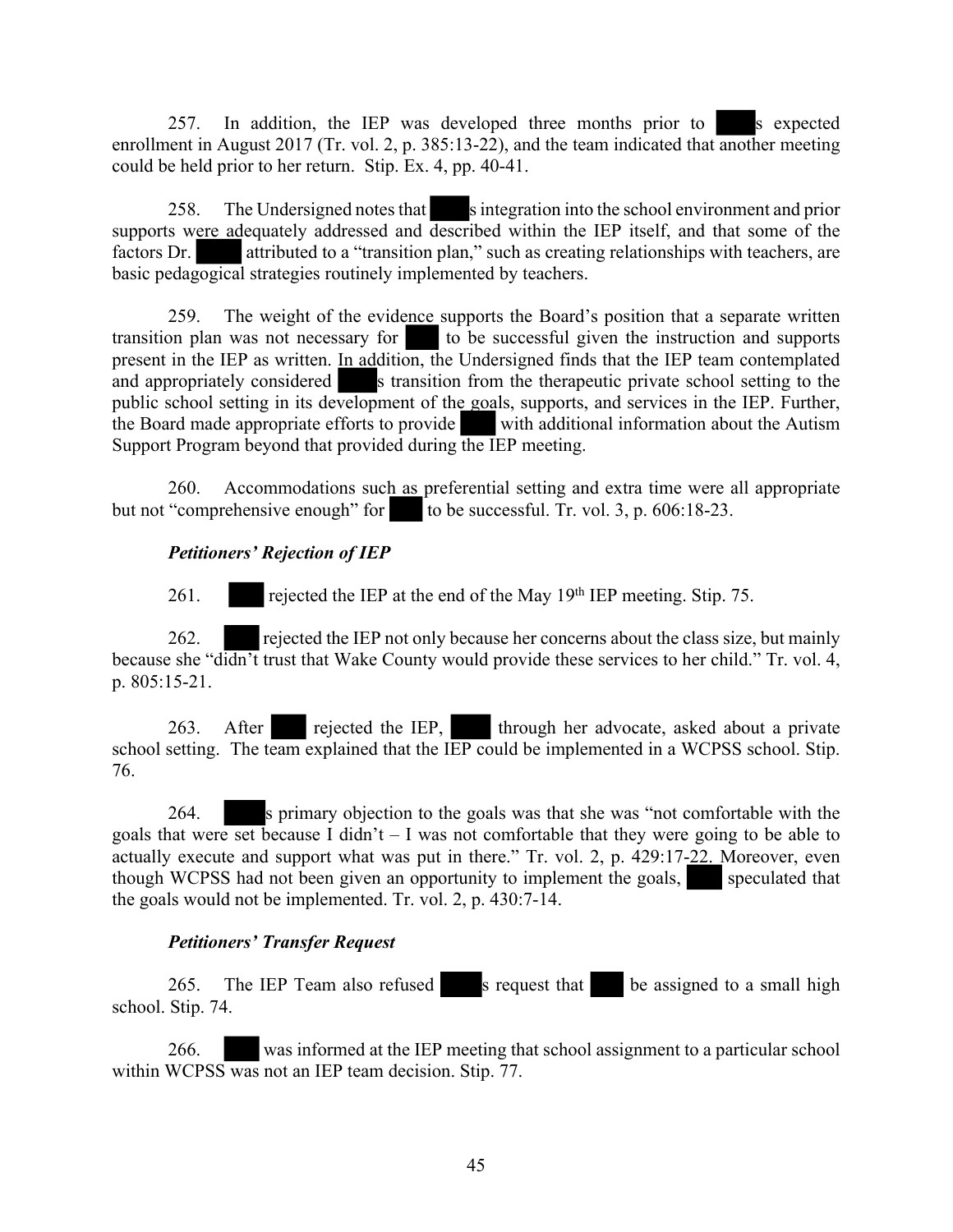267. was advised that she could request a transfer through the Office of Student Assignment and the "team [would] communicate the parent's request to the Office of Student Assignment." Stip. 78.

 $268$ . On June 14,  $2017$ , submitted a transfer request from s base school of High School to **High School.** The stated reason for the transfer was:  $\frac{1}{2}$  Looking to transfer to a school program, a magnet school like High where the options for her education needs might be more fitting." Stip. 79.

269. The transfer request was denied. did not appeal the denial. Stip. 80.

270. This Tribunal lacks subject matter jurisdiction on school transfer issues.

# **APPROPRIATENESS OF ACADEMY PLACEMENT**

**Enrollment at Academy** 

271. On May 2, 2017, before the May 19th IEP meeting, signed a contract with her educational consultant, Dr. for him to locate a private school program for s transition from Academy. Tr. vol. 2, pp. 381:12-382:12.

272. blamed the delay of the IEP scheduling for her decision to hire Dr. and denied that she had already decided to place in a private program before the IEP meeting. Tr. vol. 2, pp. 381:20-382:9.

273. The enrollment paperwork for to attend Academy was dated July 2, 2017. Stip. 81.

274. The contract for Academy allows for to receive a refund for any prepaid tuition, less the non-refundable New Student Enrollment Fee (\$800), if left Academy for any reason prior to December 31, 2017. Stip. 82.

275. On July 6, 2017, Petitioner emailed the principal of High School, and stated that she had rejected the IEP developed at the May 19, 2017 meeting, haven given as her reasons for the decision, the IEP Team refused to consider her input and developed an inappropriate IEP for Since there was no appropriate program in place for she was going to enroll in private school and seek reimbursement from WCPSS. Stip. 83.

276. Mr. did not respond to Petitioner s email because he thought the IEP was appropriate, nor did he forward the email on to WCPSS administration. Stip. 84.

277. Since May 19, 2017, WCPSS has not attempted, nor has requested, that WCPSS convene an IEP Meeting. Stip. 85.

278. The WCPSS assigned to High School for the 2017-2018 school year. Stip. 86.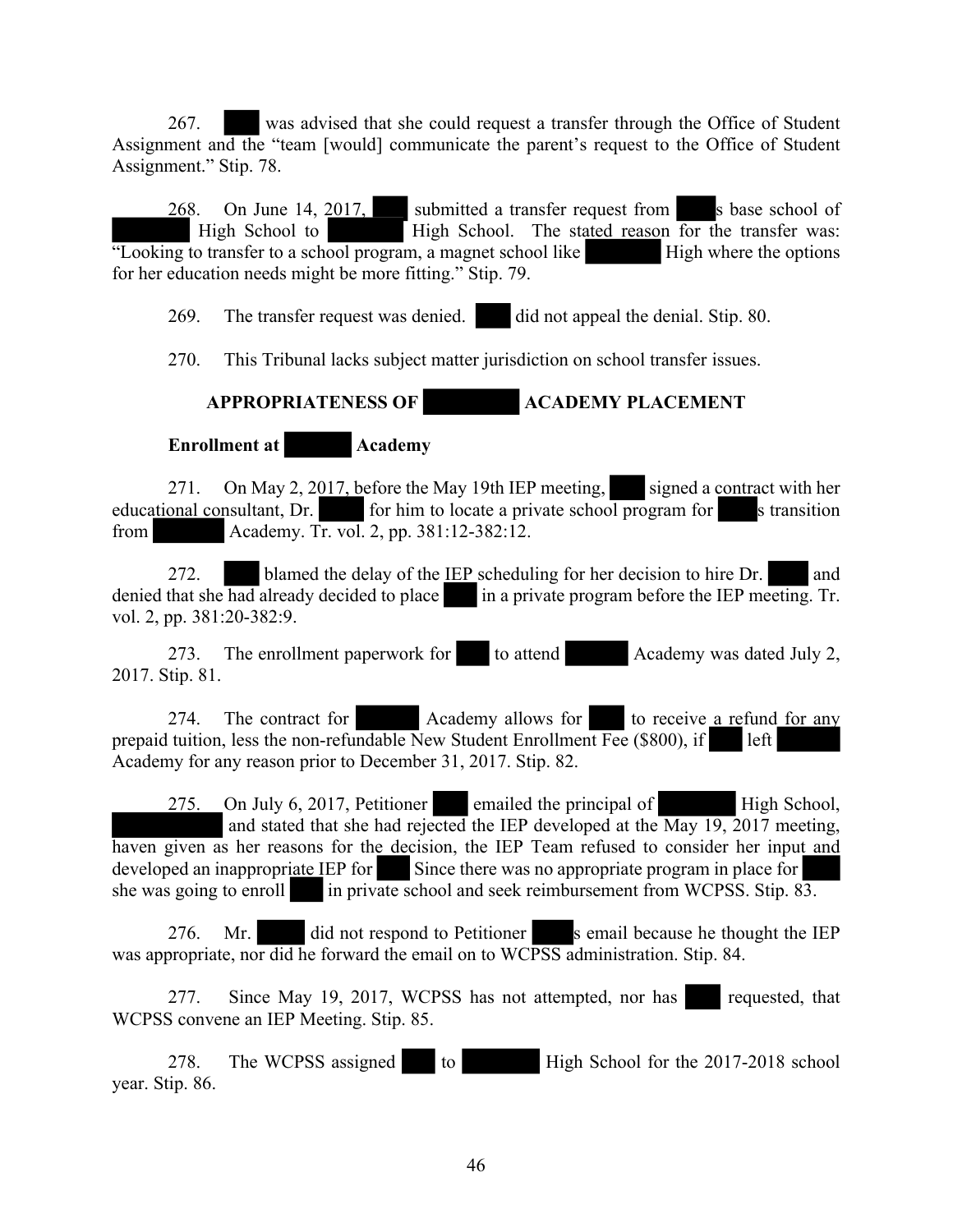

280. Academy is located at , Durham, North Carolina 27707. Stip. 89.

281. was enrolled in Academy on July 3, Pet. Ex. 1; Tr. vol. 2, p. 193:12-14. Notably, her enrollment date (July 3, 2017) precedes the date on which she notified WCPSS that she intended to withdraw and place her in a private school at public expense (July 6, 2017). Stip. Ex. 25. did, however, reject the IEP at the May meeting. Stip. Ex. 4, p. 41. But it was her advocate, Ms. that asked "what about a private school setting?" Stip. Ex. 4, p. 41.

282. primary focus was "flip-flopped" from Academy's focus on stabilization, emotional regulation, and mental health needs. Tr. vol 2, p. 540:24-25 (T. of Pet. Ex. 43, p. 296.

283. focused on a "rigorous academic curriculum with the supports related to social and emotional development integrated within the context of their academic instruction." Tr. vol. 3, p. 541:4-9 (T, of Pet. Ex. 43, p. 296.

284. Upon assessment at the "school team discovered early on that was performing below grade level in math and had significant challenges with written expression [s]he requires support to make sure her assignments are written properly in her agenda…and needs support with breaking multi-step tasks down into sequential steps, maintaining her focus and attention, and attending to all detail of given assignment." Pet. Ex. 43, p. 295.

285. s academics had regressed to the point that she was "below grade level in most of her subjects. She was put in ninth grade instead of tenth and there [were] a few gaps that [were] not being filled in." Tr. vol. 2, p. 327:1-10 (T. of This was inconsistent with the academic reports from Academy which reported she was on grade level in all subjects.

286. **the example is a start of the educational program at Academy and Academy and** her experience working with

- a. Academy has 136 students ranging in age from kindergarten to 12th grade. Tr. vol. 2, p. 316:8-14.
- b. The average class size is approximately 9-10 students per class. *Id*.
- c. provides individualized instructions for students based on information obtained during the "pre-assessment period," held during the first month of the school year and develop individual plans for students that are implemented in late September/early October. Tr. vol. 2, pp. 316:17-318:14.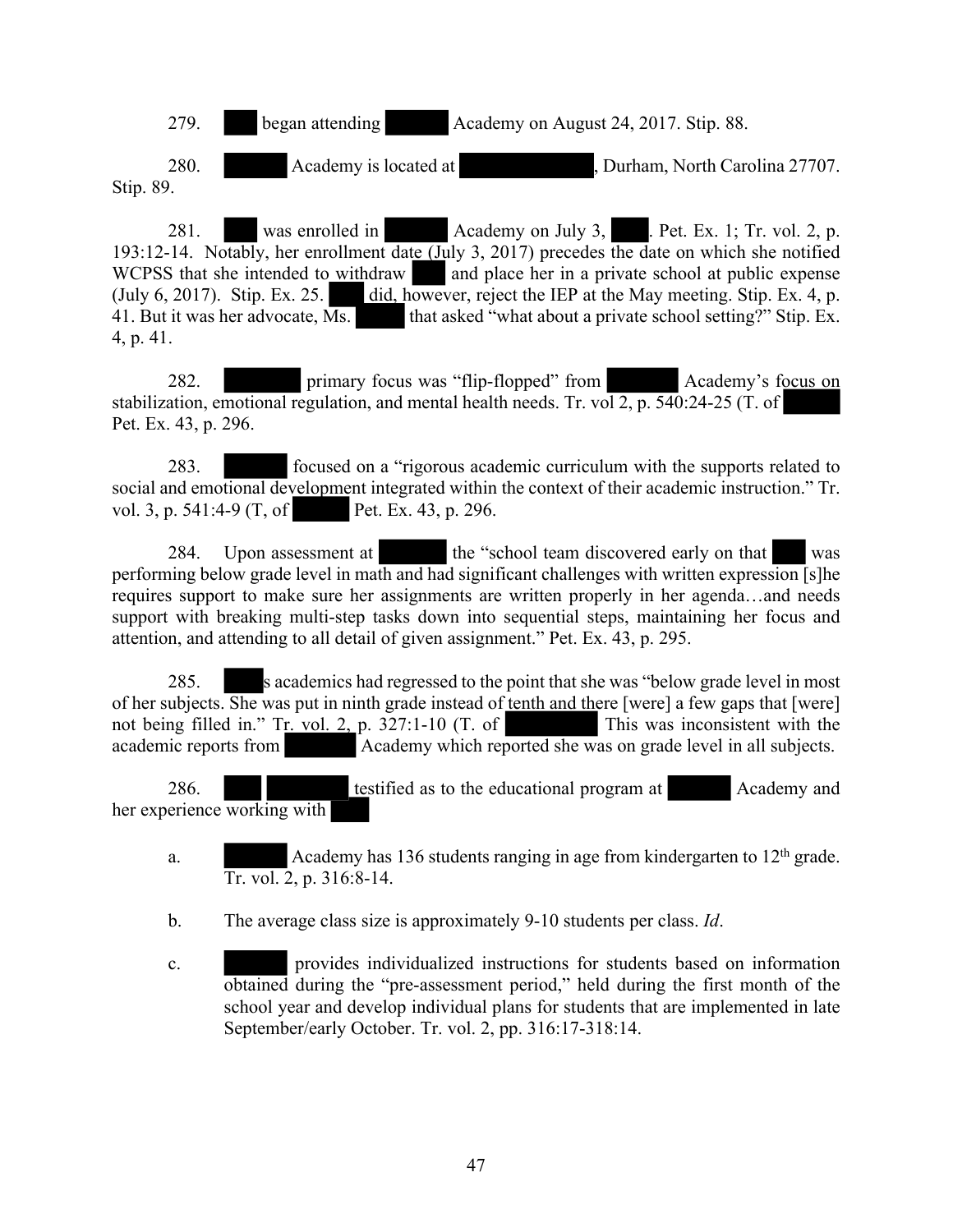287. teachers do not generally hold teaching licenses and none are certified in special education. *See* Tr. vol. 2, p. 350:17-22. There is no special education classroom at Tr. vol. 2, p. 339:6-8.

288. Both Dr. and Ms. visited Academy, toured the school, and spoke with Ms.  $\sqrt{\frac{1}{2}}$  about the educational program. Tr. vol. 5, p. 987:15-23.

289. Academy does not offer direct and systematic social instruction, but rather provides incidental teaching after presents difficulty with her social skills. Tr. vol. 5, p. 988:18-23 (T. of Even Dr. described "social thinking approach" to social skills as one in which s issues and maladaptive behaviors are addressed after they happen. Tr. vol. 3, pp. 544:22-24; Tr. p. 546:3-6, 14-17.

290. Ms. and Dr. descriptions are consistent with Ms. testimony. Ms. stated that "a couple teachers" at are trained in Michelle Garcia Winner's social thinking curriculum. Tr. vol. 2, p. 318:17-20. This curriculum is implemented only in response to social struggles and misbehavior, not in anticipation of social struggles. Tr. vol. 2, pp. 318:24-319:6 (noting that when students do something unexpected, they receive a notice that requires them to reflect on their behavior and how it impacted others); 320:6-321:6 (describing process of student reflection on misbehavior); 351:7-20 (confirming that staff apply the Garcia Winner method after incidents arise); 354:5-9 ("[I]t's true that a lot of our instruction is based on what students present to us as needing, and in that sense it's not preemptive because it's something – sometimes it has to be presented to us first before we can address it.").

291. According to Ms. the school helps students control their impulses to avoid repeating misbehavior by becoming familiar with individual students. Tr. vol. 2, pp. 353:20- 22 (stating that faculty knew to "keep an eye" on and another new student);  $354.8-9$  ("[W]e try to anticipate because we are such a small school"). She did not describe any prospective or proactive methods by which teachers prime students to process social-emotional challenges. Tr. vol. 2, pp. 354:25-355:3 (indicating that exposure to modeling of social skills occurs only by happenstance, as a student happens upon the interaction of other students).

292. This approach does not appropriately target s social-emotional needs or help her develop the skills and strategies she needs to interact appropriately with others. Tr. vol. 5, pp. 964:23-965:8 ( noting that "[y]ou can't teach someone to calm down when they're already upset," and thus, would need to determine ahead of time to identify and develop strategies they can access once they become anxious); 988:18-19 ("They're not addressing her social skills specifically."); Tr. vol. 4, p. 765:14-22 ( stated that needs explicit modeling of social skills because "picking up sort of incidental learning about social relationships she's not necessarily going to get.").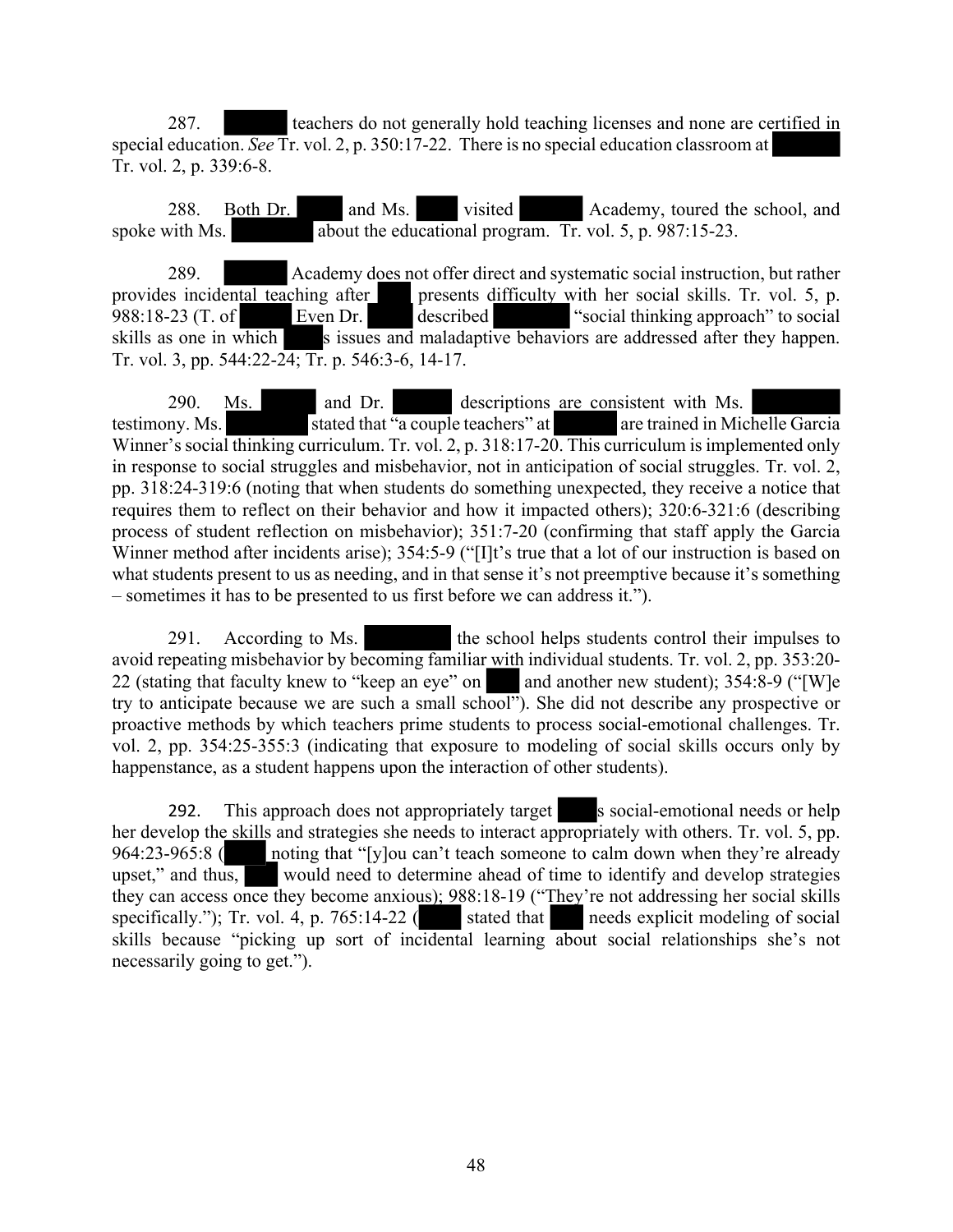293. Dr. opined that was an appropriate transition for to be able to move towards a more academically rigorous program based on her intellectual capabilities, but still receive those integrate supports related to all of her identified needs." Tr. vol. 3, p. 541:10- 14. She defined these integral supports as "small class size 11 or 12 students, climate of acceptance[,] and they focus much, very heavily on teacher-student relationships." Tr. vol. 3, p. 541:15-21.

294. however, does not offer the wraparound support that was instrumental to s success at Academy, or that Petitioners contend were so necessary for success at Wake County Schools. Tr. vol. 3, p. 603:12-15 (T. of

295. According to see all the set of second school services and school services and school services and school administrator, reading was s main strength  $(Tr. vol. 2, p. 323:8-14)$  and her biggest weakness was saying "inappropriate comments out loud. Tr. vol. 2, p. 323:15-21. To stay organized the "biggest thing" we do to help her is to sign a planner every day with a comprehensive list of everything she needs to do and have a conference in October with her mom. Break bigger assignments into smaller chunks. Tr. vol. 3, pp. 324:24-325:21.

296. Ms. described the accommodations provided for s anxiety which affect her academics: she takes breaks whenever she needs to (Tr. vol. 2,  $p.\overline{3}$  25:22-25); retakes tests Tr. vol. 2, p. 326:4-15); and can revise assignments (Tr. vol. 2, p.326:16-21).

297. For her sensory issues, was moved from a louder room to a larger (16 students) but quieter class; the main accommodation for her sensory needs was that her chair faced away from the other students. Tr. vol. 2, p. 328:5-16 (T. of

298. Based on Ms. inconsistent testimony as to the capabilities of a public school, the Undersigned finds her credibility as to the appropriateness of Academy for s educational placement in lieu of the proposed IEP to be severely limited.

299. The Undersigned finds that Petitioners did not present sufficient evidence to support their assertion that Academy is an appropriate educational placement for

300. Further, in light of concerns about the appropriateness of instruction, the lack of appropriately trained and licensed teachers to meet the needs of students with disabilities, and the lack of related services, the Undersigned finds that Academy is not an appropriate educational placement for

# **REASONABLENESS OF PETITIONER S ACTIONS**

301. testified that she had been receptive to the May 2017 IEP. However, the circumstances surrounding her actions prior to the IEP meeting suggest that she had predetermined to place in a private school before the May 19, 2017 IEP meeting.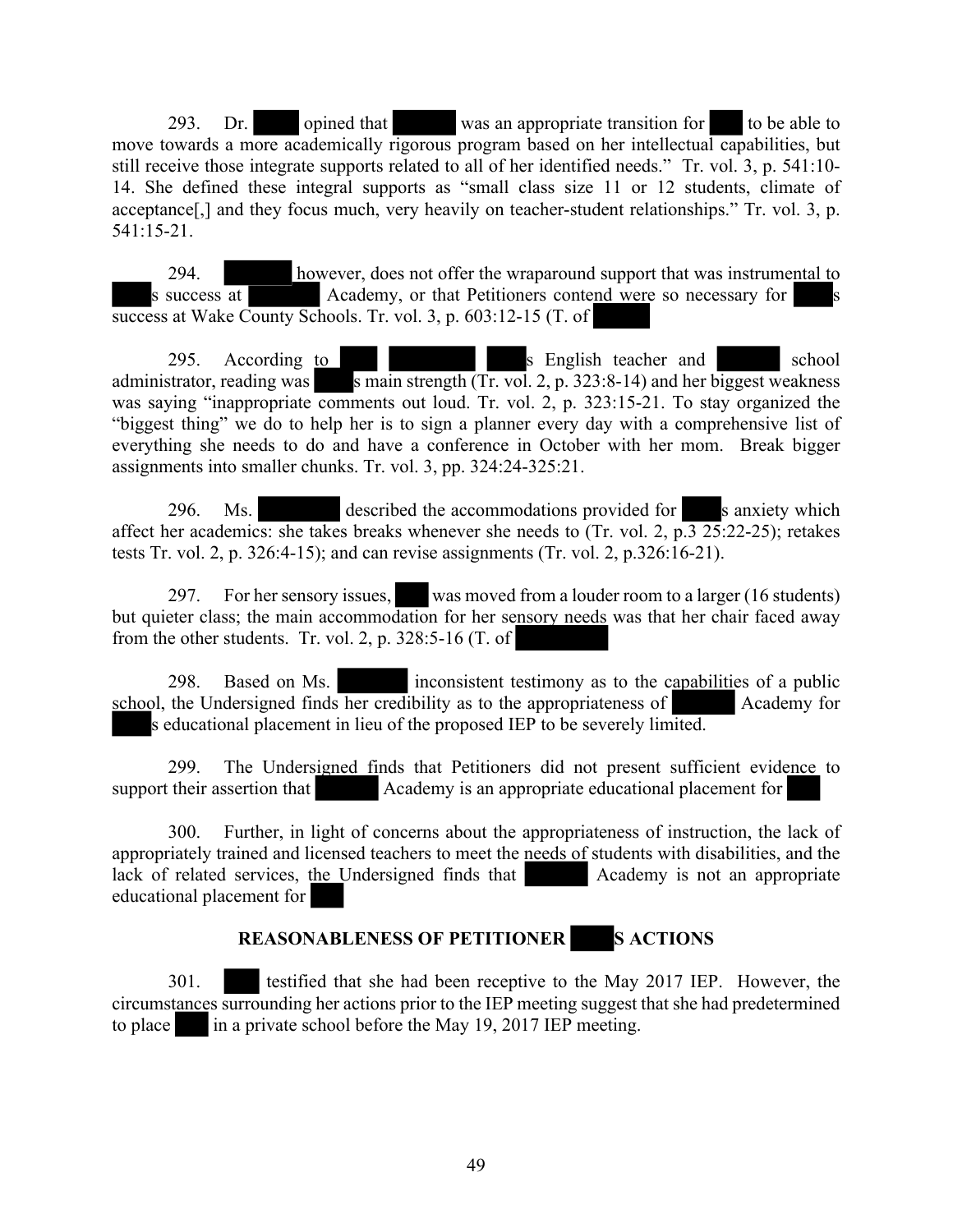302. had an ongoing relationship with a private educational consultant who had helped select Academy for s initial private school placement. asked this consultant to start looking for private schools in February 2017 and paid him \$3,200.00 on May 2, 2017, just 17 days before the May 19 IEP meeting.

303. WCPSS is responsible for providing eligible students a free and appropriate public education, but the parents of those students have a responsibility to participate in good faith. When parents have resources available to them that can assist with proposals for IEP goals and revisions to the IEP, but fail to use them constructively for that purpose, it cast doubt on their reasonableness.

304. Dr. observed the Academy program in March 2017 and could have made specific recommendations on the IEP draft that Petitioners received one month before the IEP meeting. Sadvocate,  $\overline{a}$  former special education teacher, could have assisted a former special education teacher, could have assisted with specific goal recommendations. Dr. educational consultant and psychologist, who was extensively involved in s education at Academy, could have assisted Petitioner with proposals for the IEP.

305. wanted a nurturing environment which emphasized the importance of the student-teacher relationship. accepted the IAP as appropriate. However, when WCPSS used essentially the same document, she rejected it as inappropriate because it failed to include the same wraparound services as those provided at Academy. Dr. admitted that those wraparound services were also not available at

306. complained that WCPSS did not listen to her concerns at the IEP meeting.

307. and her advocate attended the 5½ hour IEP meeting, and neither of them objected to the proposed present levels or goals. They could ask questions, and the IEP team was responsive to their questions. Tr. vol. 4, p. 793: 2-14. If there was a concern, the team addressed it. The IEP team was "not brushing off their concerns." Tr. vol. 4, p. 793:11-17.

308. Acknowledging that class size in the regular education classes was a big concern for the IEP team had an "extensive" discussion about class sizes. Tr. vol. 4, p. 799:5-16; 21- $24 \overline{(T. of)}$  There was no evidence in Dr. report or in any other evidence that could not learn in a larger environment with support. Tr. vol. 4, p. 800:1-8 (T. of

309. The IEP Team took s concerns seriously and discussed the supports available "to make a bigger environment small" for Tr. vol. 4, p.  $808.9-17$ .

310. The IEP Team also had an extensive conversation about the supports and s ability to establish a relationship with the Curriculum Assistance teacher. Tr. vol. 4, pp.  $8\overline{04:24}$ -805:5.

311. Ultimately, despite these assurances from the IEP Team, rejected the IEP, not because it was inappropriate, but rather because she simply "didn't trust that Wake County would provide these services to her child." Tr. vol. 4, p. 805:15-21.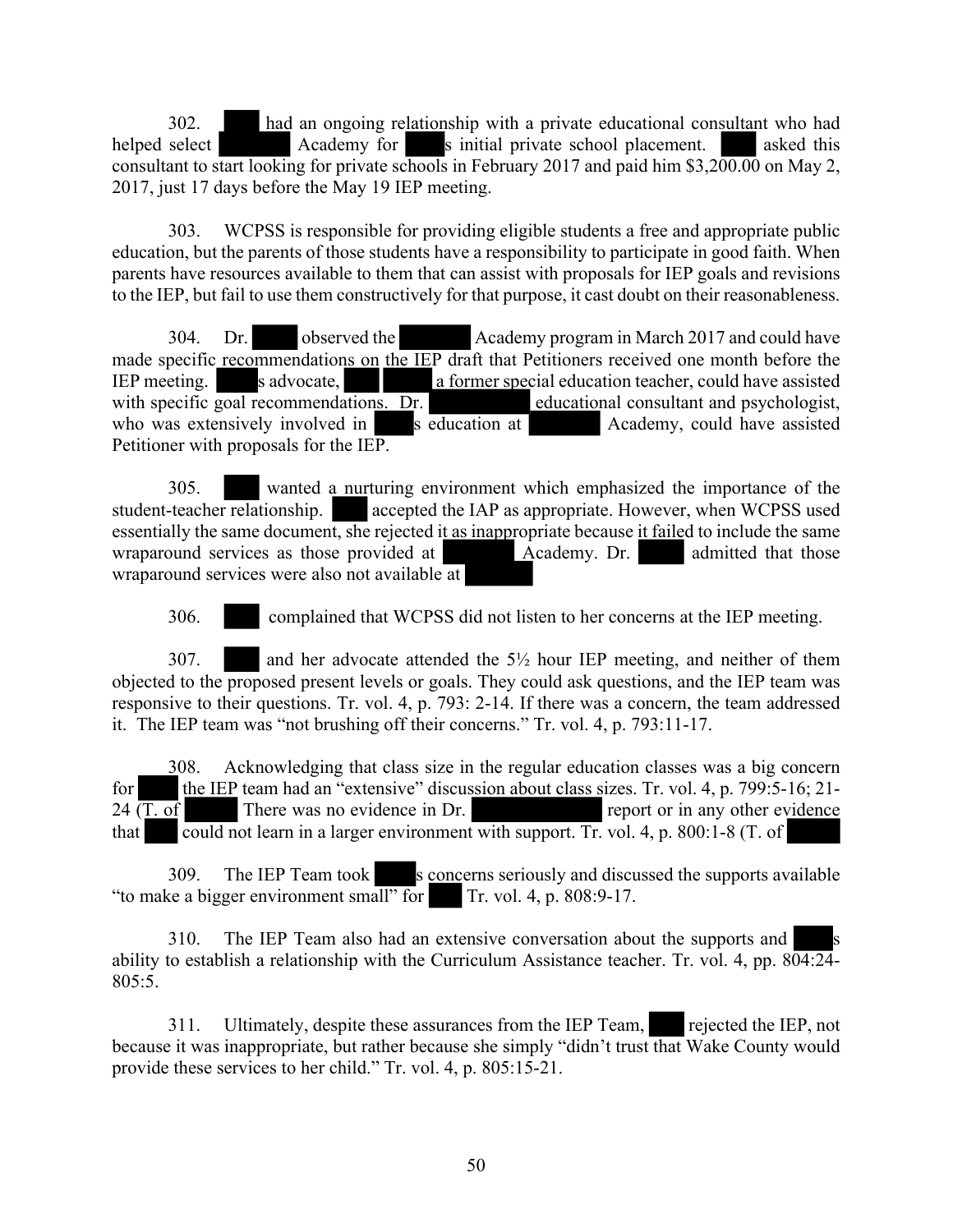Based on the above findings of fact, relevant laws and legal precedent, the Undersigned concludes as follows:

# **CONCLUSIONS OF LAW**

1. To the extent the Findings of Fact contain Conclusions of Law, or that the Conclusions of Law are Findings of Fact, they should be considered without regard to their given labels.

2. This Order incorporates and reaffirms the Conclusions of Law contained in the previous Orders entered in this litigation.

#### **Jurisdictional and Legal Stipulations**

3. The Petitioners, by and through her parent, and Respondent, Wake County Public School System Board of Education, are properly before this Tribunal, and this Tribunal has personal jurisdiction over them. Stip. 1.

4. As the party seeking relief, the burden of proof for this action lies with Petitioners. *See Schaffer ex rel. Schaffer v. Weast*, 546 U.S. 49, 62 (2005). Stip. 2.

5. The Office of Administrative Hearings has jurisdiction over claims relating to the identification, evaluation, educational placement, or provision of a free appropriate public education ("FAPE") pursuant to Chapters 115C and 150B of the North Carolina General Statutes and the Individuals with Disabilities Education Act (IDEA), 20 U.S.C. §1400 et seq. and implementing regulations, 34 C.F.R. Part 300. 20 U.S.C. §1415 and N.C. Gen. Stat. § 115C-109.6(a) control the issues to be reviewed. Stip. 3.

6. The IDEA is the federal statute governing education of students with disabilities. The federal regulations promulgated under the IDEA are codified at 34 C.F.R. Part 300. Stip. 4.

7. The controlling state law for students with disabilities is N.C. Gen. Stat. Chapter 115C, Article 9. Stip. 6.

8. As the party requesting the hearing, the burden of proof lies with Petitioners and the standard of proof is by a preponderance of the evidence. *See Schaffer ex rel. Schaffer v. Weast*, 546 U.S. 49, 62 (2005). Actions of local boards of education are presumed to be correct; for Petitioners to prevail, their evidence must outweigh the evidence in favor of the Board's decisions. *See* N.C.G.S. 115C-44(b).

9. The Petitioners, as the party requesting the hearing, may not raise issues at the hearing that were not raised in the due process petition unless the other party agrees otherwise. 20 U.S.C. § 1415(f)(3)(B); NC 1504-1.12(d). Stip. 7.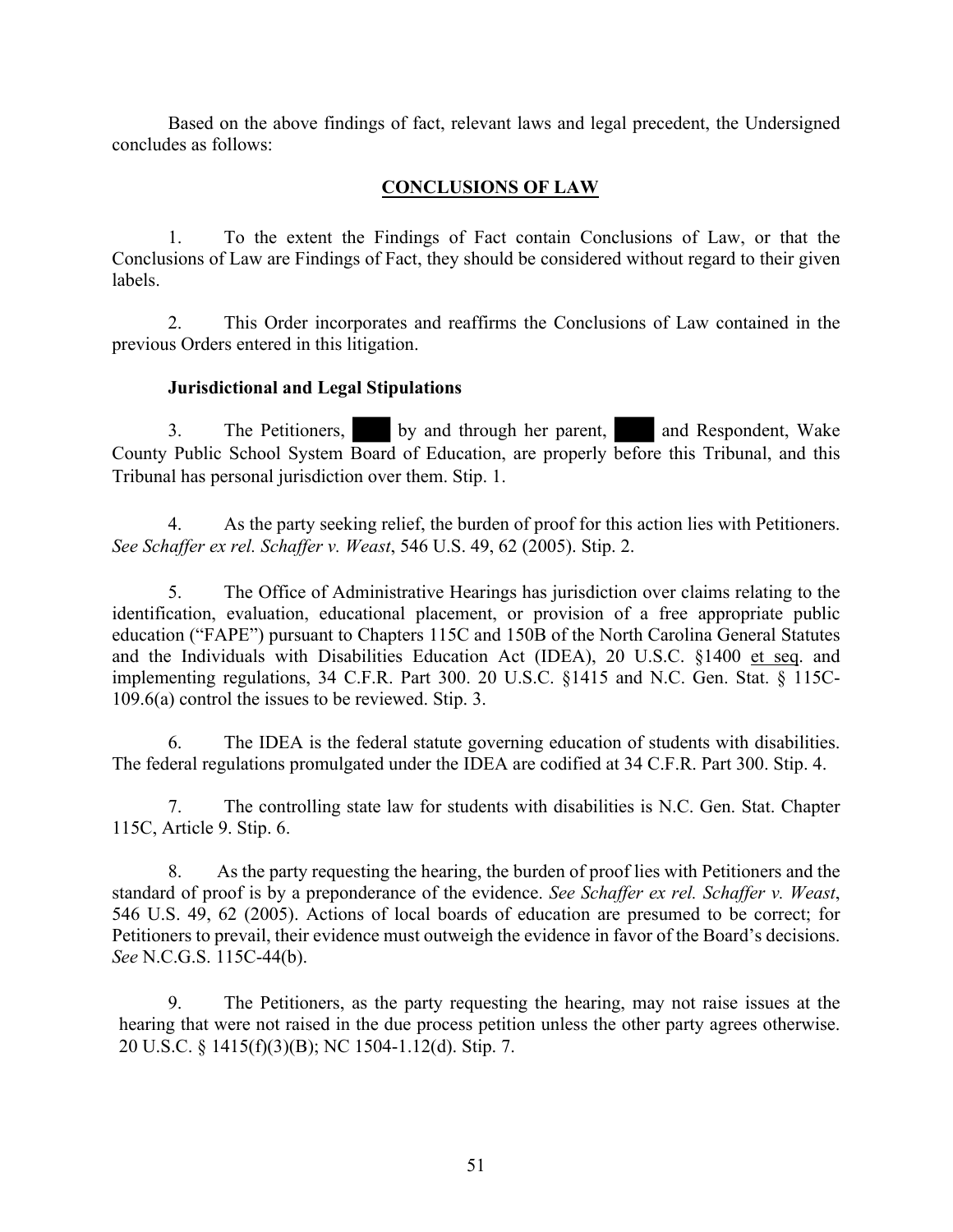10. A school district must offer every student with a disability the opportunity for a free appropriate public education ("FAPE") through an Individualized Education Plan ("IEP") that meets the requirements of the IDEA and state standards. 20 U.S.C. § 1412(a)(1)(A). 20 U.S.C. § 1401(9).

11. The appropriateness of a student's educational program is decided on a case-bycase basis, in light of the individualized consideration of the unique needs of the child. *See Hendrick Hudson Bd. of Educ. v. Rowley*, 458 U.S. 176 (1982).

12. "To meet its substantive obligation under the IDEA, a school must offer an IEP reasonably calculated to enable a child to make progress appropriate in light of the child's circumstances." *Endrew F. ex rel. Joseph F. v. Douglas Cty. Sch. Dist. RE-1*, 137 S. Ct. 988, 999 (2017).

# **IEP Appropriateness**

13. For a reviewing court, "the question is whether the IEP is reasonable, not whether the court regards it as ideal." *Endrew F.*, 137 S.C. at 999. Thus, school districts are not charged with providing the best program, but only a program that is designed to provide the child with an opportunity for a free appropriate public education. *Bd. of Ed. of Hendrick Hudson Central School Dist., Weschester Cty. v. Rowley*, 458 U.S.176, 189-90 (1982).

14. An appropriate IEP must do the following: 1. indicate the student's current level of academic achievement and functional performance; 2. describe how the child's disability affects his involvement and progress in the general education curriculum; 3. state annual goals; 4. provide a method for progress monitoring; and 5. identify special education and related services for the student. *Endrew F.*, 137 S.Ct. at 994 (citing 20 U.S.C. § 1414(d)(1)(A)); *M.M. ex rel. D.M. v. Sch. District of Greenville Cnty.*, 303 F.3d 523, 527 (4th Cir. 2002).

15. Once a school has formulated a procedurally proper IEP, a reviewing court should be reluctant to second-guess the judgment of educational professionals, and neither parents nor courts have a right to compel a school district to employ a specific methodology in educating a student. *See Rowley*, 458 U.S. at 206-08.

16. Instead," courts should defer to educators' determination of IEP appropriateness. *Tice v. Botecourt Cnty. Sch. Bd.*, 908 F.2d 1200, 1207 (4th Cir. 1990) (quoting *Rowley*, 458 U.S. at 201).

# **Present Levels of Academic and Functional Performance**

17. Present levels should include "a statement of the child's present levels of academic achievement and functional performance, including…how the child's disability affects the child's involvement in the general education curriculum." 20 U.S.C.  $\S$  1414(d)(1)(a).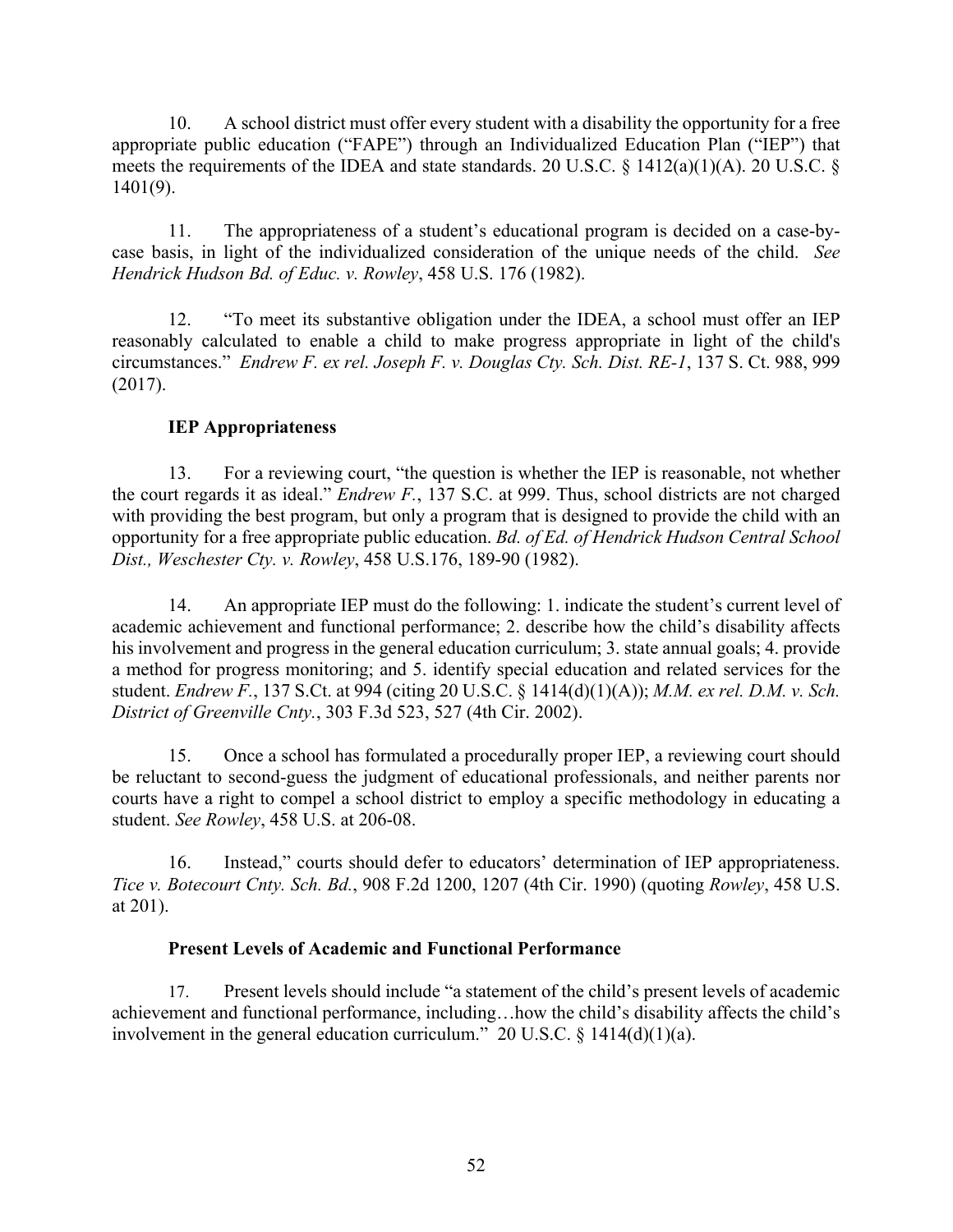18. Courts have repeatedly held that, where the remainder of the IEP is appropriate to address a student's identified needs, the lack of sufficient detail in a present level is harmless and does not rise to the level of a denial of FAPE. *O'Toole v. Olathe Dist. Schools Unified Sch. Dist. No* 233, 144 F.2d 692, 703-04 (10<sup>th</sup> Cir. 1998) (finding that inadequate present levels constituted harmless procedural error, largely because "there is no doubt that [student's] parents and her teachers were fully aware of [student's] present levels of educational performance and discussed them in detail in formulating her IEPs"); *G.S. v. New York City Dep't of Educ*., No. 15-CV-5187 (RA), 2016 WL 5107039, at \*7 (S.D.N.Y. Sept. 19, 2016) (inadequate present levels deemed harmless given "fulsome discussion of [the student's] capabilities" during the IEP meeting and because the shortcomings "neither (1) altered the development of the IEP; nor (2) would affect its future implementation.").

19. The IDEA does not include a specific requirement for "baseline data." *Lathrop R-II Sch. Dist. v. Gray* 611 F.3d 419, 424–25 (8th Cir. 2010) (overturning district court's conclusion "that IEPs must incorporate 'baseline data' to establish a starting point for each objective," noting that the plaintiff had not "cited any case in which any court has read such an implied requirement into the law."); *see also, Nack v. Orange City Sch. Dist*., 454 F.3d 604, 612 (6th Cir.2006) (rejecting argument that student was harmed by IEP's lack of "a baseline to measure [his] future progress" where its short term objectives were "capable of measurement" and the student's test results demonstrated that he received educational benefit).

# **Sufficiency of IEP Goals**

- 20. With respect to IEP goals, the IDEA requires that the IEP include:
	- (II) a statement of measurable annual goals, including academic and functional goals, designed to—
		- (aa) meet the child's needs that result from the child's disability to enable the child to be involved in and make progress in the general education curriculum; and
		- (bb) meet each of the child's other educational needs that result from the child's disability.

20 U.S.C. §  $1414(d)(1)(a)$ .

21. "The goals must be realistic and attainable, yet more than trivial and de minimis." *Bd. of Educ. of Cty. of Kanawha v. Michael M*., 95 F. Supp. 2d 600, 610 (S.D.W.Va. 2000).

#### **Class Size as an IEP Accommodation**

22. A parent or private provider's recommendation that a small class size may help a student with a disability does not render that accommodation necessary for a FAPE. *See Munir v. Pottsville Area Sch. Dist.,* 723 F.3d 423, 434 (3d Cir. 2013) (holding smaller class size was not necessary to ensure student received meaningful educational benefit simply because smaller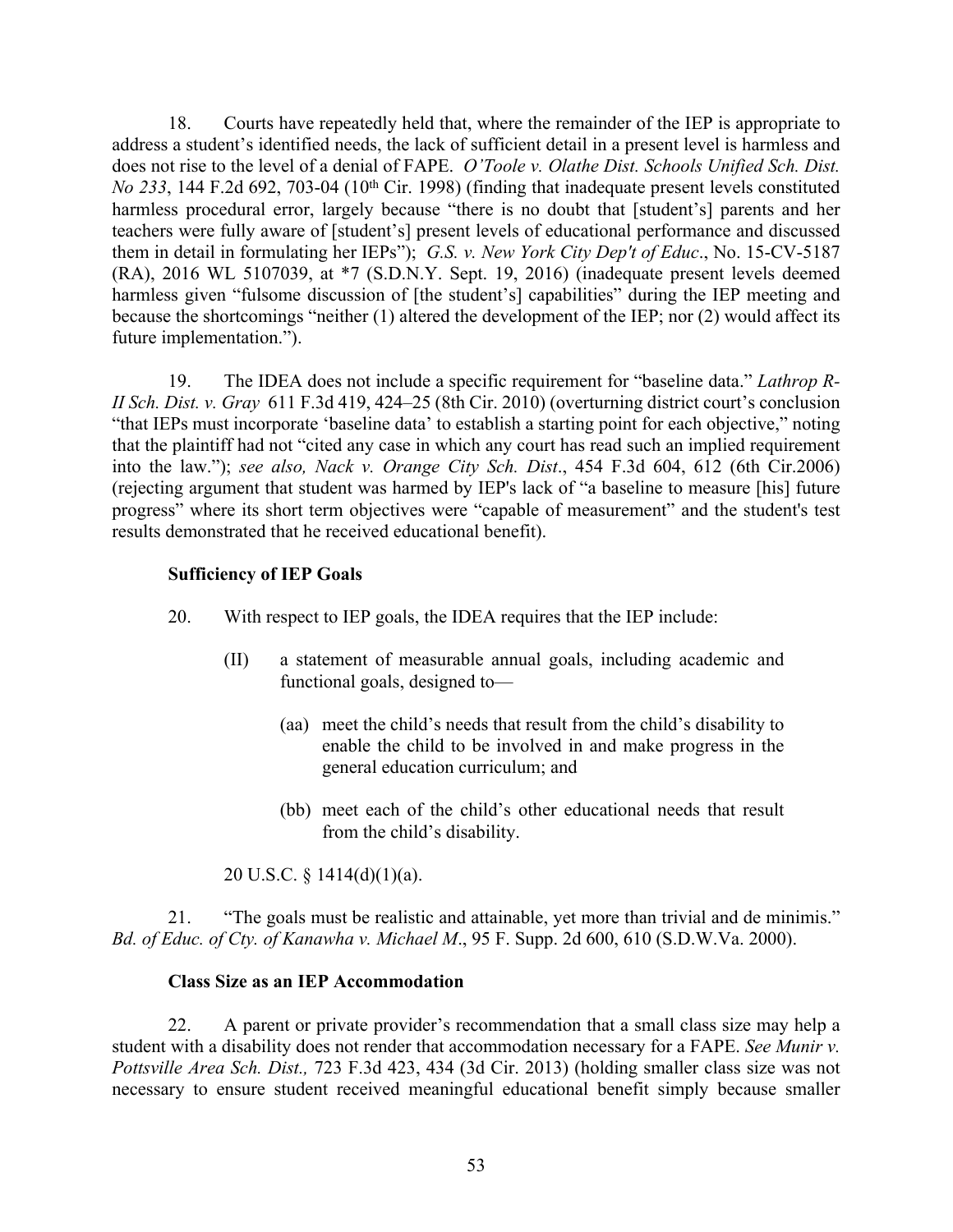classes might have helped student learn more easily); *Dirocco ex re. M.D. v. Board of Educ. of Beacon City School Dist.*, 2013 WL 25959, (S.D.N.Y. Jan. 2, 2013) ("That the size of the integrated classes in which [M.D.] was offered a placement was larger than his parents [and privately hired expert] desired does not mean that the placement was not reasonably calculated to provide educational benefits.") (*quoting M.V. ex re. S.W. v. N.Y.C. Dep't of Educ*., 869 F.Supp.2d 320, 335) (E.D.N.Y. 2012)).

23. To prove that a student requires the accommodation of small class size, a plaintiff must show more than a vague recommendation for small class and low student-teacher ratio. *See J.C. v. Katonah-Lewisboro School Dist.*, 690 Fed.Appx. 53, 54-44 (2d Cir. 2017) (affirming district court's determination that student needed small class as accommodation, based on neurospychologist's specific teacher-ratio recommendation and testimony by another neuropsychologist that a classroom larger than twelve students would be too overwhelming for student to learn); *Tamalpais Union High School District v. D.W.*, 271 F.Supp.3d 1152, 1170 (N.D. Cal. 2017) (rejecting parents' claim that student required classroom with low student-teacher ratio and holding that witness testimony that smaller classes helped student access teacher support did not establish that certain student-teacher ratio was the only method of providing increased teacher support for student). *Gellert v. District of Columbia Public Schools*, 453 F.Supp.2d 18, 25-26 (D.D.C. 2006) (relying heavily on uncontested expert testimony by treating psychologist who observed student in larger classroom settings and testified to student's significant sensory integration issues, struggle to tune out extraneous noises, difficulty transitioning, and resulting *need* – not preference – for a class of ten or fewer students) (emphasis added).

24. Further, evidence of program accommodations and modifications that affect the alleged impact of a specific classroom size may render a plaintiff's concerns about classroom size moot. *See Cabouli v. Chappaqua Cent. School Dist.*, 202 Fed. Appx. 519, 522 (2d Cir. 2006) (school staff testimony about resources and accommodations offered by school program "specifically minimized plaintiff's concerns about class size and student-teacher ratio").

# **Transition Plan**

25. A "transition plan" is not required in an IEP, except in the specific circumstances related to a student's preparations for post-secondary life. 34 CFR 300.320 states:

- (b) Transition services. Beginning not later than the first IEP to be in effect **when the child turns 16,** or younger if determined appropriate by the IEP Team, and updated annually, thereafter, the IEP must include—
	- (1) **Appropriate measurable postsecondary goals** based upon age appropriate transition assessments related to training, education, employment, and, where appropriate, independent living skills; and
	- (2) The transition services (including courses of study) needed to assist the child in reaching those goals.

34 CFR 300.320 (emphasis added).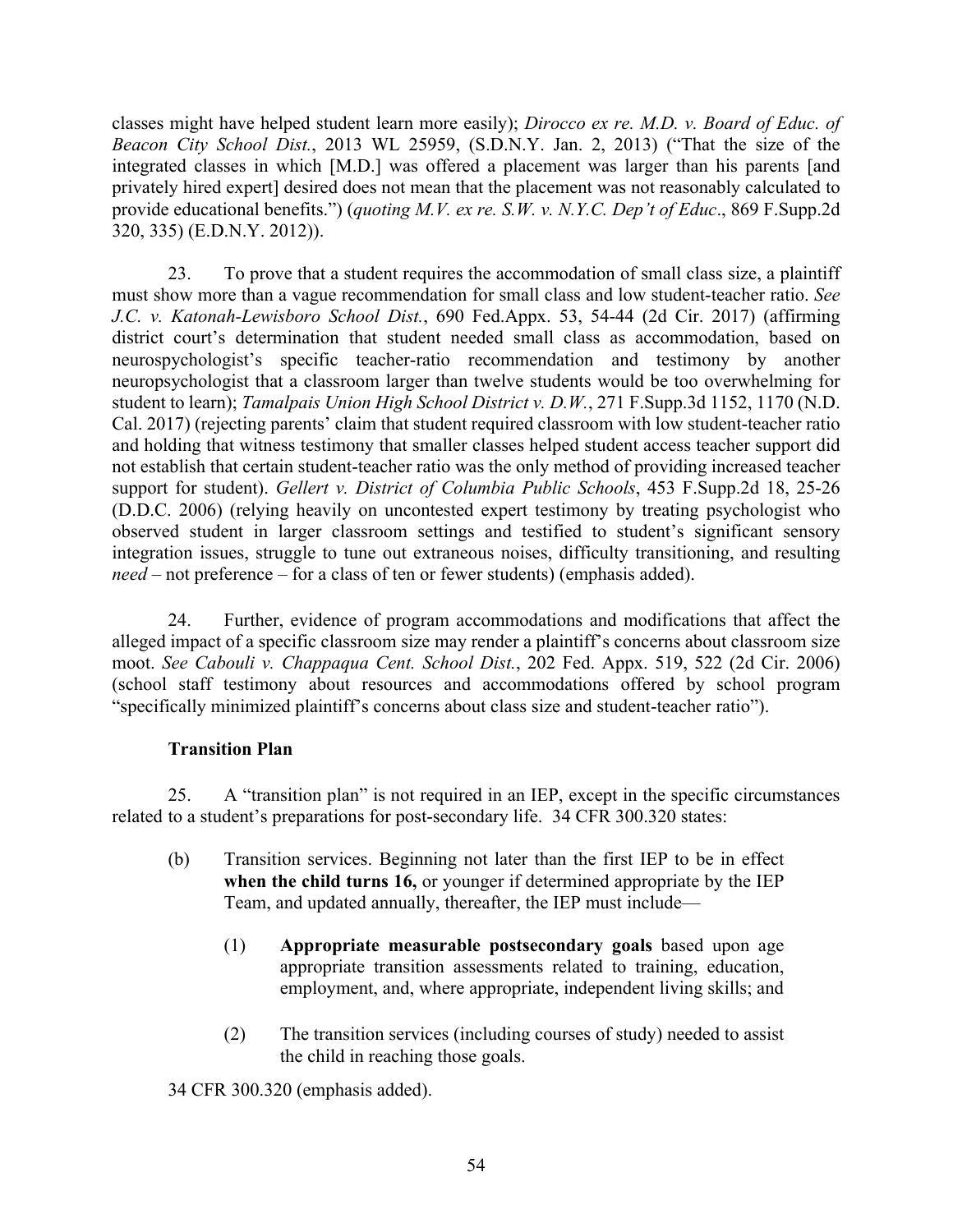- 26. The regulations further define transition services:
- (a) Transition services means a coordinated set of activities for a child with a disability that—
	- (1) Is designed to be within a results-oriented process, that is focused on improving the academic and functional achievement of the child with a disability **to facilitate the child's movement from school to post-school activities,** including postsecondary education, vocational education, integrated employment (including supported employment), continuing and adult education, adult services, independent living, or community participation;

[…]

34 CFR 300.43 (emphasis added).

27. "The IDEA only requires a 'transition plan' for an impending transition from school to post-school (i.e., adult) activities, not for transfers between schools." *Robert B. ex rel. Bruce B. v. W. Chester Area Sch. Dist*., No. CIV.A. 04-CV-2069, 2005 WL 2396968, at \*8 (E.D. Pa. Sept. 27, 2005) (*citing* 34 C.F.R. § 300.29(a)(1)).

28. "[T]here is no requirement in the IDEA for a 'transition plan' when a student moves from one school to another." *E. Z.-L. ex rel. R.L. v. New York City Dep't of Educ*., 763 F. Supp. 2d 584, 598 (S.D.N.Y. 2011), *aff'd sub nom., R.E. v. New York City Dep't of Educ*., 694 F.3d 167 (2d Cir. 2012). *See also B.B. ex rel. J.B. v. Hawaii, Dep't of Educ*., 483 F. Supp. 2d 1042, 1056 (D. Haw. 2006) ("This Court has previously held that while the IDEA requires an IEP to have a statement of needed transition services in some circumstances, the statutory provision of the IDEA specifically addressing transition services does not mandate such services when a transition from private to public school takes place.").

29. Even when a student's unique needs suggest that a transition plan should be provided, reviewing tribunals and courts have been reluctant to find a substantive denial of FAPE on that basis. *See Lee's Summit R-VII School District*, 110 LRP 9423 (Mo. SEA 2010) ("While a plan is technically not mandated under IDEA in these circumstances, we recognize a formal transition plan would have provided a great deal of comfort for the Parents …. Our job, however, is not to write into IDEA what might be beneficial – that determination is for legislators[.]"); *In re: Student with a Disability*, 110 LRP 49313 (NY SEA 2010) (noting that "although transition services were not identified on the student's IEP, the hearing record shows that the proposed school would have been responsive in addressing any transition needs related to the student's enrollment at the public school").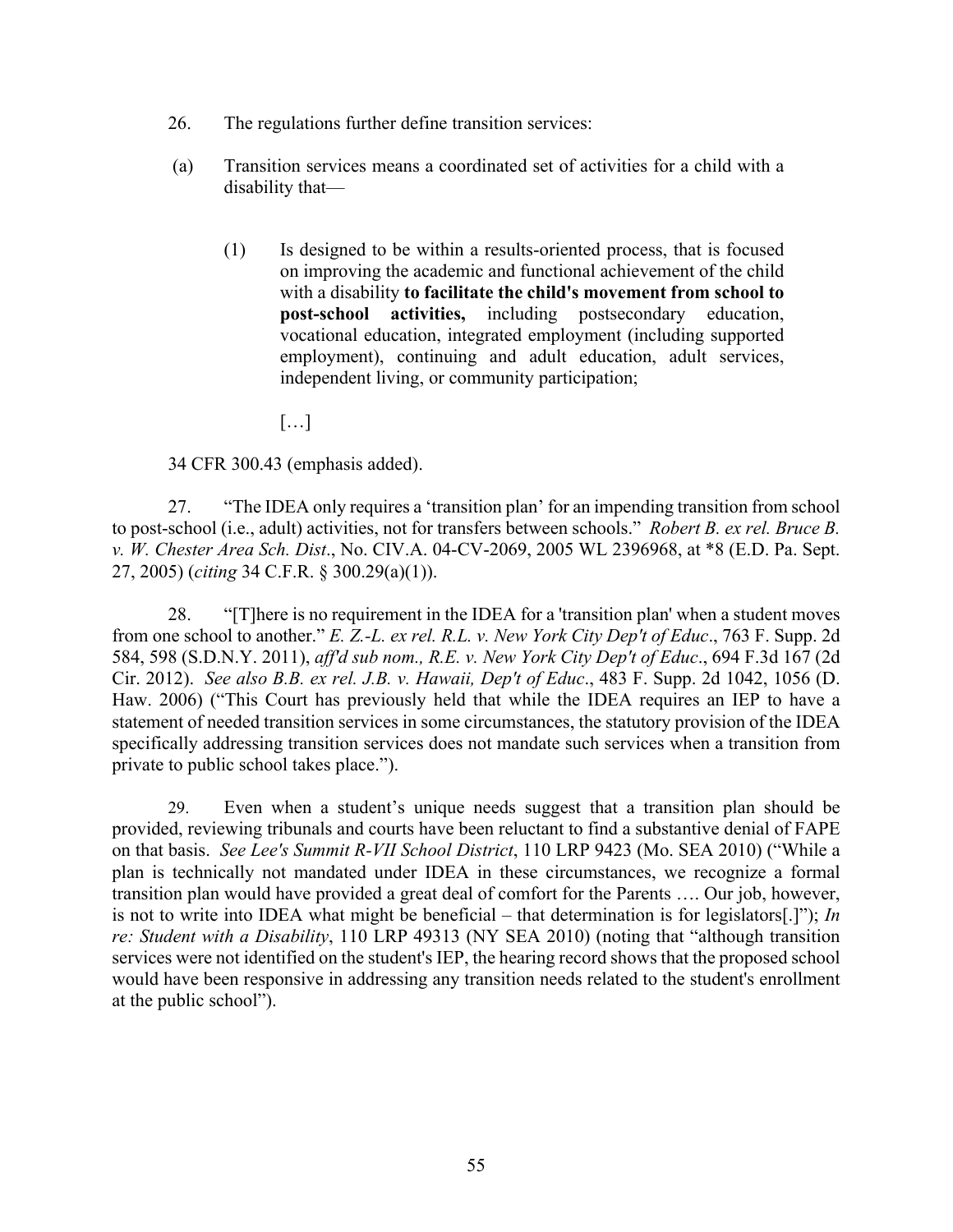30. A parent's decision to decline an offered IEP and enroll a child in private school without providing the school system an opportunity to implement its proposed IEP may render the lack of a transition plan moot. *Park Hill Sch. Dist. v. Dass*, 655 F.3d 762, 766 (8<sup>th</sup> Cir. 2011).

#### **Predetermination of Placement**

31. The IDEA requires that parents have meaningful participation in the development of their child's IEP. Meaningful participation occurs where a parent has the opportunity to ask questions, express their opinions, and explain disagreement with components of the IEP. *Endrew F. ex rel. Joseph F. v. Douglas Cty. Sch. Dist. RE-1*, 137 S. Ct. 988, 1001 (2017) (during the IEP process, parents and staff should have the opportunity to "fully air their respective opinions."); *N.L. ex rel. Mrs. C. v. Knox County Schools*, 315 F.3d 688, 695 (rejecting predetermination claim where student's mother did not participate in pre-meeting among educational experts but had "opportunity to ask questions and voice disagreements at the formal IEP Team meeting").

32. An IEP team's decision not to adopt a parent's particular recommendation does not amount to predetermination. *v. Clifton Bd. of Educ.*, 587 Fed. Appx. 17, \*21 (3rd Cir. Oct. 8, 2014) (unpublished) ([A]lthough the plaintiffs posit that the [school officials] might have been more receptive to their concerns about the District's autism program if those concerns had been supported by the [a District consultant's report], the fact that the District's proposed IEP did not adopt plaintiffs' suggestions does not mean that they were deprived of meaningful participation in the decision-making process regarding [the student].").

33. "[S]chool officials must come to the IEP table with an open mind. But this does not mean they should come with a blank mind." *Doyle v. Arlington Cnty. Sch. Bd.*, 806 F. Supp. 1253, 1262 (E.D.Va. 1992), *aff'd* 39 F.3d 1176 (4th Cir. 1994).

34. Preparation for an IEP meeting does not constitute predetermination. "[S]chool evaluators may prepare reports and come with pre-formed opinions regarding the best course of action for the child as long as they are willing to listen to the parents and parents have the opportunity to make objections and suggestions." *M.C.E. v. Bd. of Ed. of Frederick Cnty*., No. CIV.A. RDB-09-3365, 2011 WL 2709196, at \*9 (D. Md. 2011) (unpublished) (quoting *Nack v. Orange City Sch. Dist*., 454 F.3d 604 (6th Cir. 2006)).

35. Schools should give thought to development of a student's IEP prior to the IEP meeting. "[W]hile a school system must not finalize its placement decision before an IEP meeting, it can, and should, have given some thought to that placement." *Doyle,* 806 F.Supp. at 1262.

# **Professional Judgment and Deference to Educators**

36. The professional judgment of teachers and other school staff is a critical factor in evaluating an IEP. "Local educators deserve latitude in determining the individualized education program most appropriate for a disabled child. The IDEA does not deprive these educators of the right to apply their professional judgment." *Hartmann v. Loudoun Cnty. Bd. of Ed.,* 118 F.3d 996, 1001. *See also Rowley,* 458 U.S. at 207 (stating that "courts must be careful to avoid imposing their view of preferable educational methods upon the States"). The "IDEA requires great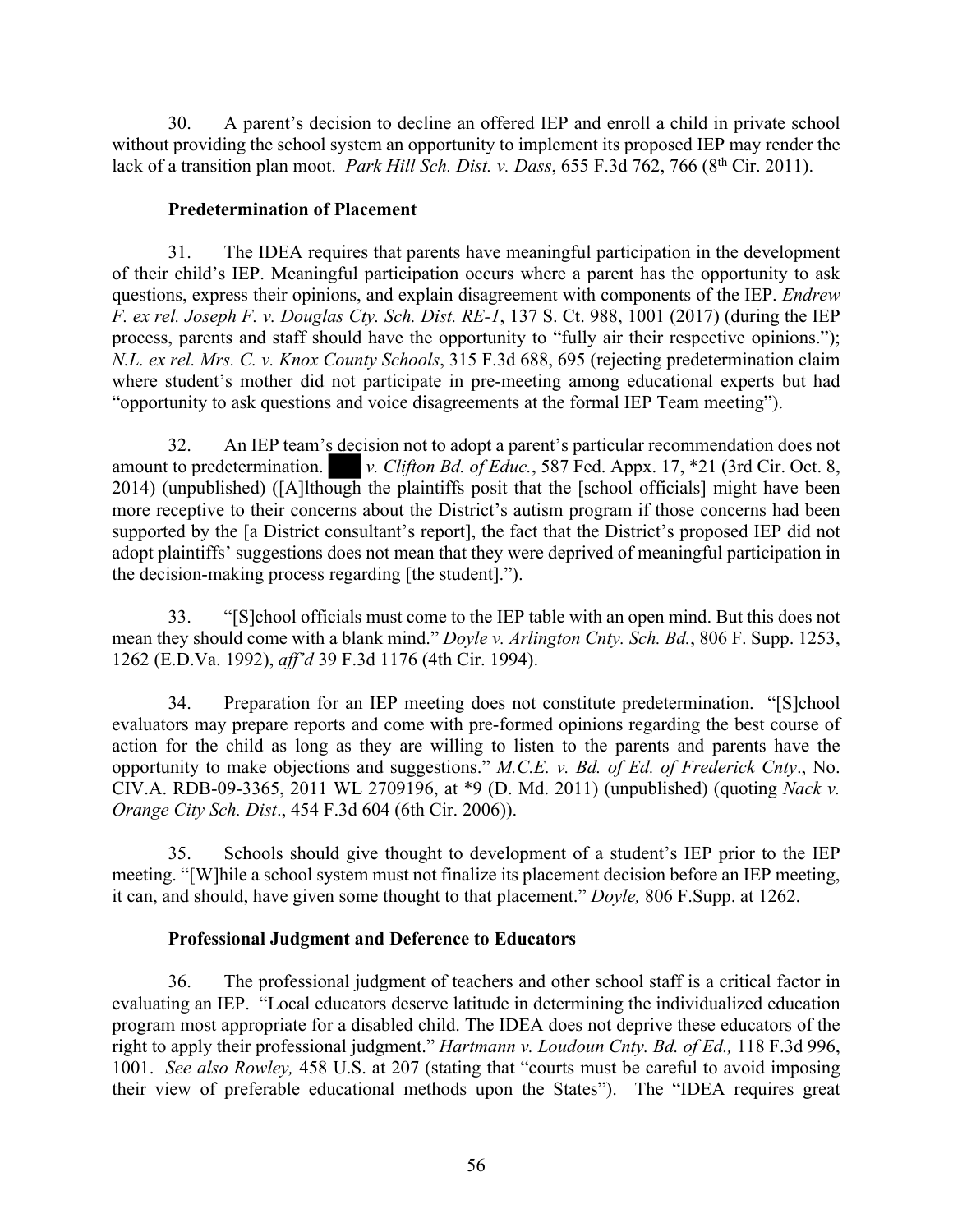deference to the views of the school system rather than those of even the most well-meaning parents." *Lawson*, 354 F.3d at 328.

37. As long as educators "offer a cogent and responsive explanation" for their decisions at some point during the administrative process, deference is due to their professional judgment. *See Endrew F*., 137 S. Ct. at 1002.

38. In the North Carolina Office of Administrative Hearings, the administrative law judge must decide the case based upon the preponderance of the evidence, giving due regard to the "demonstrated knowledge and expertise of the agency with respect to facts and inferences within the specialized knowledge of the agency." N.C.G.S. § 150B-34(a).

#### **Appropriateness of Private School Placement**

39. Petitioners are entitled to reimbursement for their private program only if they are able to show both that the public school system's program denied a FAPE, and that the private program they chose was appropriate. *School Co. of the Town of Burlington, Mass. v. Dep't of Educ. of the Commonwealth of Mass.*, 471 U.S. 359, 370 (1985).

40. Although a private school's program is not scrutinized under the statutory requirements of FAPE, parents seeking reimbursement still must show that the private program provided an education otherwise proper under the IDEA. *Florence Cty. Sch. Dist. Four v. Carter by and through Carter*, 510 U.S. 7, 12-13 (1993). A private program is proper under the IDEA where it is "reasonably calculated to enable the child to receive educational benefits." *M.S. ex rel. Simchick v. Fairfax Cty. Sch. Bd.*, 553 F. 3d 315, 324 (4th Cir. 2009).

41. Several factors bear on a court's determination as to appropriateness of a private placement under the IDEA, including whether the private program provides the special education services needed by the student, and whether the student progressed behaviorally and/or educationally in the private program. *Berger v. Medina City Sch. Dist.*, 348 F.3d 512, 523 (6th Cir. 2003) (private placement where student enjoyed smaller class size and higher grades deemed inappropriate because none of the special education services needed were provided); *Sumter Cty. Sch. Dist. 17 v. Heffernan ex rel. TH*, 642 F.3d 478, 488 (4th Cir. 2011) (private placement deemed appropriate under IDEA where autistic student progressed educationally and behaviorally, was learning more, and was no longer engaging in problematic self-stimulating behaviors that occurred in public school).

42. Further, reviewing courts must also consider the qualifications of teachers at the private placement and pedagogical methods. *W.C. ex rel. Sue C. v. Cobb Cty. School Dist.*, 407 F.Supp.2d 1351, 1363 (N.D.Ga. 2005) (private placement found inappropriate where student's teachers lacked certification and education methods were untested, unvalidated, and contrary to the program at the student's home, state-funded school).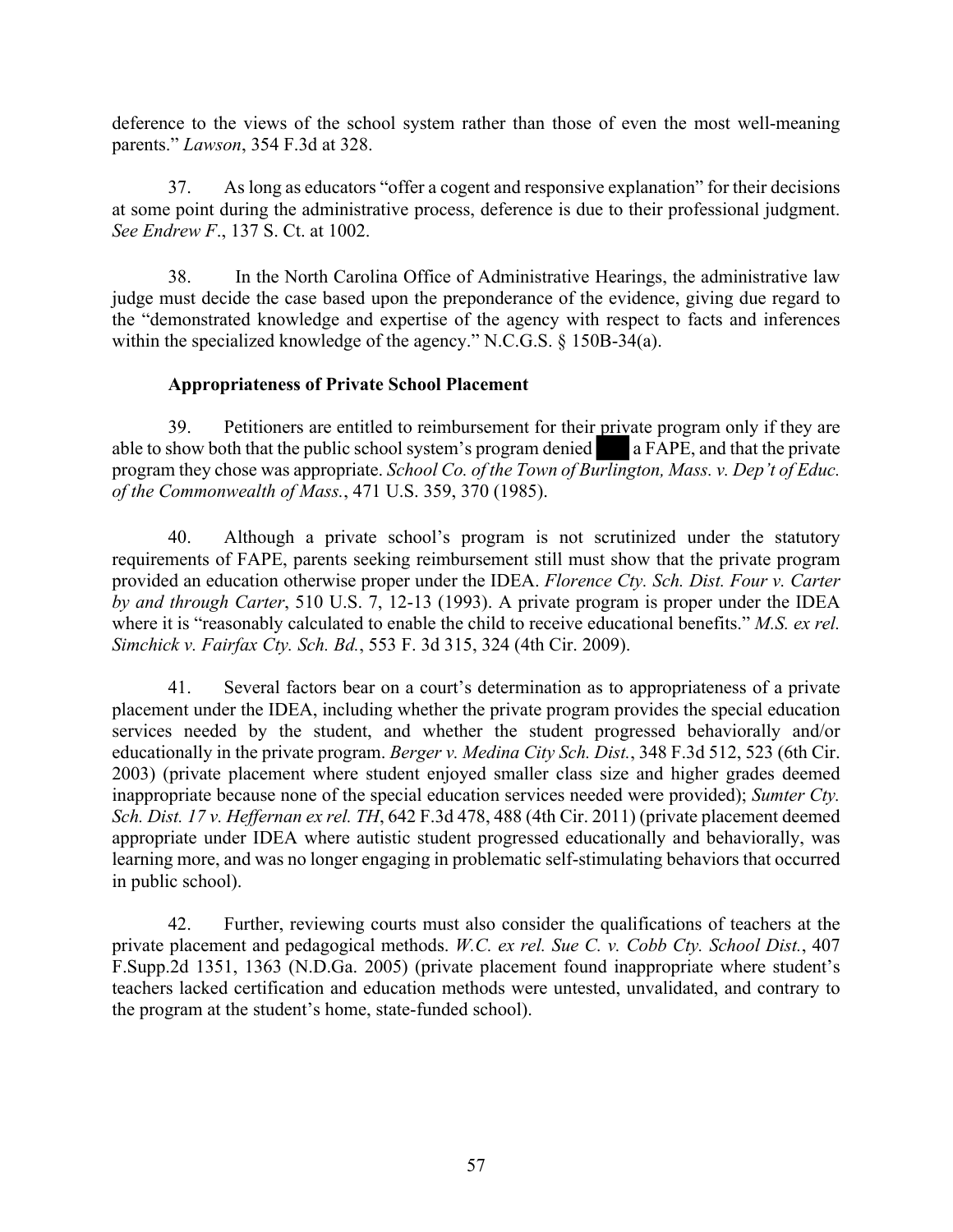43. "[P]rogress does not itself demonstrate that a private placement was appropriate. Indeed, even where there is evidence of success, courts should not disturb a state's denial of IDEA reimbursement where, as here, the chief benefits of the chosen school are the kind of educational and environmental advantages and amenities that might be preferred by parents of any child, disabled or not. A unilateral private placement is only appropriate if it provides education instruction specifically designed to meet the unique needs of a handicapped child." *Gagliardo v. Arlington Cent. Sch. Dist*., 489 F.3d 105, 115 (2d Cir. 2007) (quotations marks and citations omitted) (emphasis added); *see also W.C. ex. rel Sue C.*, 407 F. Supp. 2d at 1363 ("Whatever behavioral or educational progress a parent may feel her child is achieving at a private placement, however, is not enough to justify requiring the state to reimburse his tuition.").

#### **Reasonableness of Parent's Actions**

44. The IDEA provides various scenarios where a reimbursement claim may be reduced or denied. 34 C.F.R. § 300.148(d). First, "[a]t the most recent IEP Team meeting that the parents attended prior to removal of the child from the public school, the parents did not inform the IEP Team that they were rejecting the placement proposed by the public agency to provide FAPE to their child, including stating their concerns and their intent to enroll their child in a private school at public expense." 34 C.F.R. § 300.148 $(d)(1)(i)$ . Second, "[a]t least ten (10) business days . . . prior to the removal of the child from the public school, the parents did not give written notice to the public agency of the information described in paragraph  $d(1)(i)$  of this section." 34 C.F.R. § 300.148(d)(1)(ii). Third, where, "prior to the parents' removal of the child from the public school, the public agency informed the parents . . . of its intent to evaluate the child . . . , but the parents did not make the child available for the evaluation." 34 C.F.R. § 300.148(d)(2). Finally, a reimbursement claim may be reduced or denied "[u]pon a judicial finding of unreasonableness with respect to actions taken by the parents."  $34$  C.F.R. § 300.148(d)(3).

#### **ISSUES FOR DECISION**

**Issue 1: Whether the May 19, 2017 IEP was substantively appropriate for based on the present levels of academic and functional performance, the functional and academic goals, exclusion of the accommodation of a cap on the number of students in the regular education classes, the service delivery in the IEP, and the exclusion of a transition plan to support s transition from a private therapeutic boarding school to a public high school.**

#### **IEP Present Levels and Goals Were Appropriate**

45. Based on Findings 1-150, Conclusions 10-19, 36-38, and other evidence in the record, the present levels of performance in the proposed May 2017 IEP were appropriate. While they certainly could have included additional information, they included the statutorily required information, and there was sufficient information to allow for the writing of appropriate IEP goals. The team was entitled to rely on information from the residential placement in which had been served for the prior fourteen months. Further, there was ample opportunity for revision to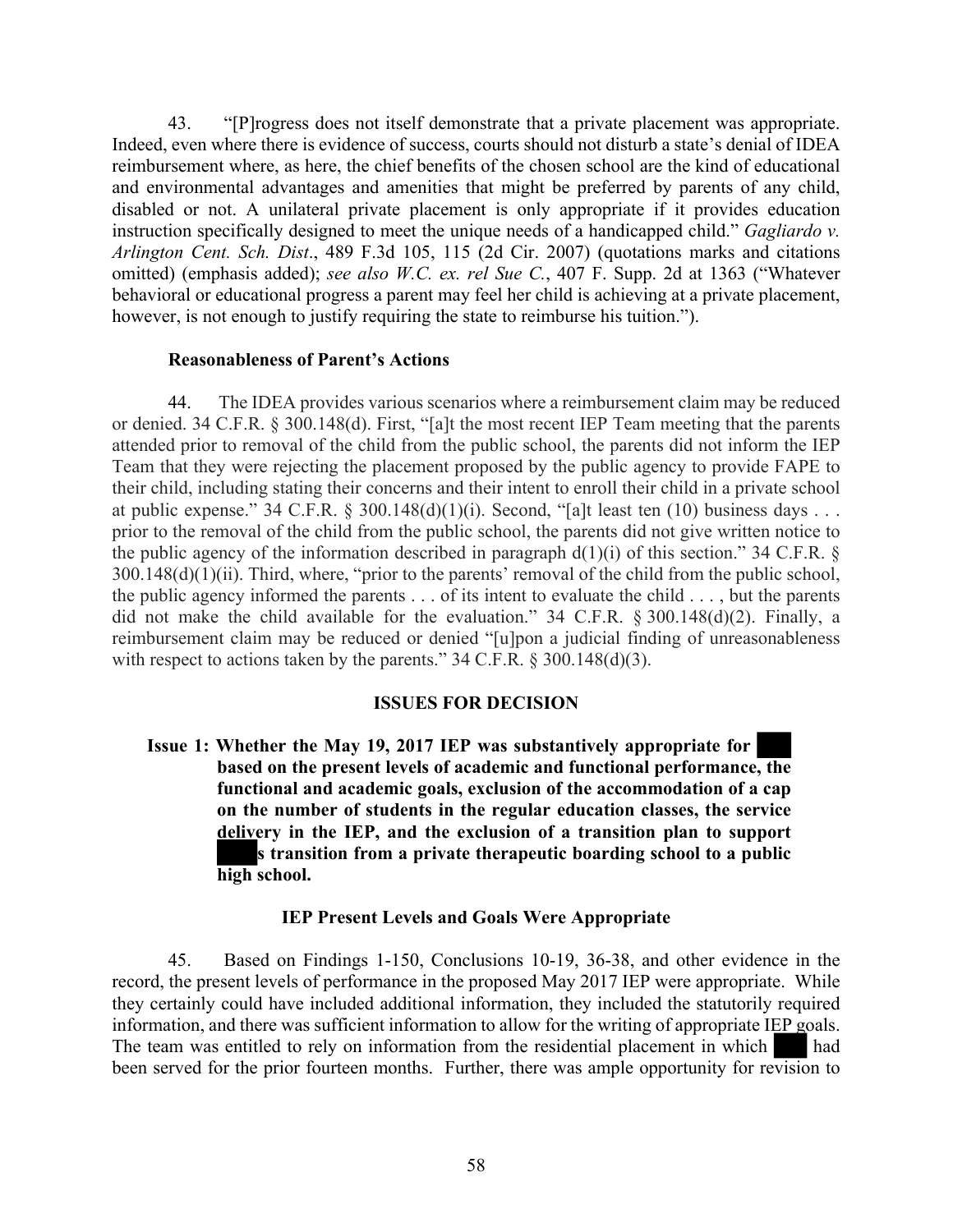the present levels, and neither the parent, her advocate, nor the representative from the residential placement proposed changes or offered additional information.

46. In addition, and in the alternative, any deficiencies in the present level were harmless in light of the appropriateness of the remainder of the IEP, the knowledge of the team that developed the IEP, and the parent's participation in the development of the IEP.

47. Based on Findings 1-159, Conclusions 10-21, 36-38, and other evidence in the record, the goals in the proposed May 2017 IEP were appropriate. There is no question that social skills, emotional regulation, and organizational skills are s primary deficits. The goals targeted identified areas of need that witnesses for both parties described, and did so in a measurable way that was reasonably calculated to allow to make progress in light of her circumstances.

#### **Class Size Cap Was Not a Required Accommodation**

48. Based on Findings 1-148, 196-237, Conclusions 22-24, 36-38, and other evidence in the record, the team's refusal of a class size cap as an accommodation in the IEP was appropriate. There was insufficient evidence to show that could not make progress in the general education curriculum without a class size cap, and Petitioners did not offer any consistent evidence of what such a cap might be. Further, the IEP team carefully considered s and Academy's input regarding smaller classes and proposed instruction, accommodations, and a service delivery model that addressed s underlying needs without the need for a class size cap. There is more than one way to address needs like those exhibited by and the school staff's decision, in light of cogent and responsive explanations thereof, is entitled to deference.

# **Service Delivery Was Appropriate**

49. Based on Findings 1-148, 160-179, Conclusions 11-24, 36-37, and other evidence in the record, the proposed service delivery in the May 2017 IEP was appropriate in both amount and location. The proposed times of service delivery were uncontested and are facially reasonable in light of the evidence. Locating those services in the special education classroom was reasonable in light of the significance of s deficits in social/emotional and organizational skills, her resistance to supports that made her stick out among her peers as, for example, embedded intensive social skills instruction would, and the importance of providing a safe space and trusted adult which she could access at need. Particularly, in light of seturn from an extremely restrictive placement, the provision of some specialized instruction in a pull-out setting in order to maximize the time she could successfully participate in the general education classroom was appropriate.

# **A Transition Plan Was Not Legally Required**

50. Based on Conclusions 25-30, 36-38, there is no legal requirement for a transition plan for a student of s age. Based on Findings 1-148, 251-260, and other evidence in the record, even if such a legal requirement could be implied, the services and supports described in the IEP were sufficient such that a formal transition plan was not required for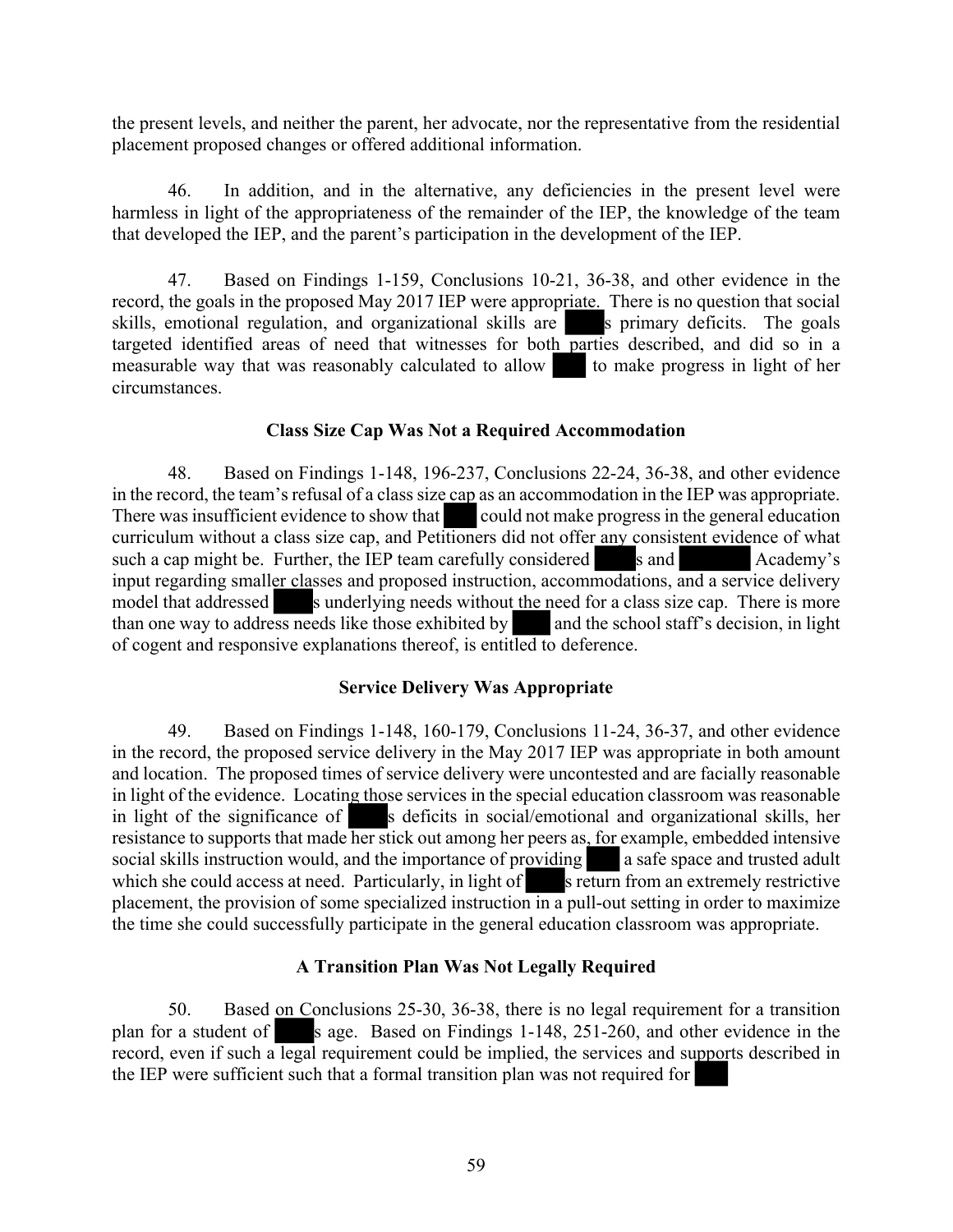51. In addition and in the alternative, in light of the amount of time between the development of the IEP and s possible return to WCPSS, there was ample opportunity for the team to discuss any necessary transition supports, and thus, the lack of a transition plan, even if required, must be considered harmless.

# **The May 2017 IEP Provided a FAPE**

52. Based on the above Findings and Conclusions and other evidence in the record, the Undersigned concludes that the proposed IEP was reasonably calculated to support making appropriate progress in light of her circumstances, and therefore offered her a free and appropriate public education. Petitioners have failed to meet their evidentiary burden to show otherwise.

# **Issue 2: Whether Respondent violated the procedural requirement of the IDEA s** placement in the resource setting.

# **Placement Was Not Predetermined**

53. Based on Findings 1-148, 160-195, Conclusions 31-38, and other evidence in the record, Petitioners did not establish by a preponderance of the evidence that s placement in the resource setting was predetermined.

54. Moreover, based on the above-referenced Findings of Fact, the weight of the evidence supports the Board's position that was afforded a myriad of opportunities to provide input and feedback on every aspect of s IEP, including the proposed placement in the resource setting.

55. With respect to predetermination, the central issue is whether the team was willing to consider other proposals. In the absence of such proposals being made prior to or during the IEP meeting, an IEP team has no opportunity to show its willingness to consider other proposals, and cannot be faulted for adopting the proposal it initially brought to the table.

# **Issue 3: If Respondent denied a free and appropriate public education, whether the unilateral private placement selected by the parent, Academy, was appropriate and the equities favored private tuition and transportation reimbursement to Petitioners.**

56. Because the Undersigned concludes that the Board did not deny **a** FAPE, a decision on this issue is not required.

57. Nonetheless, to the extent conclusions on this issue may be necessary to support review of the final decision, the Undersigned will make certain provisional conclusions on this issue.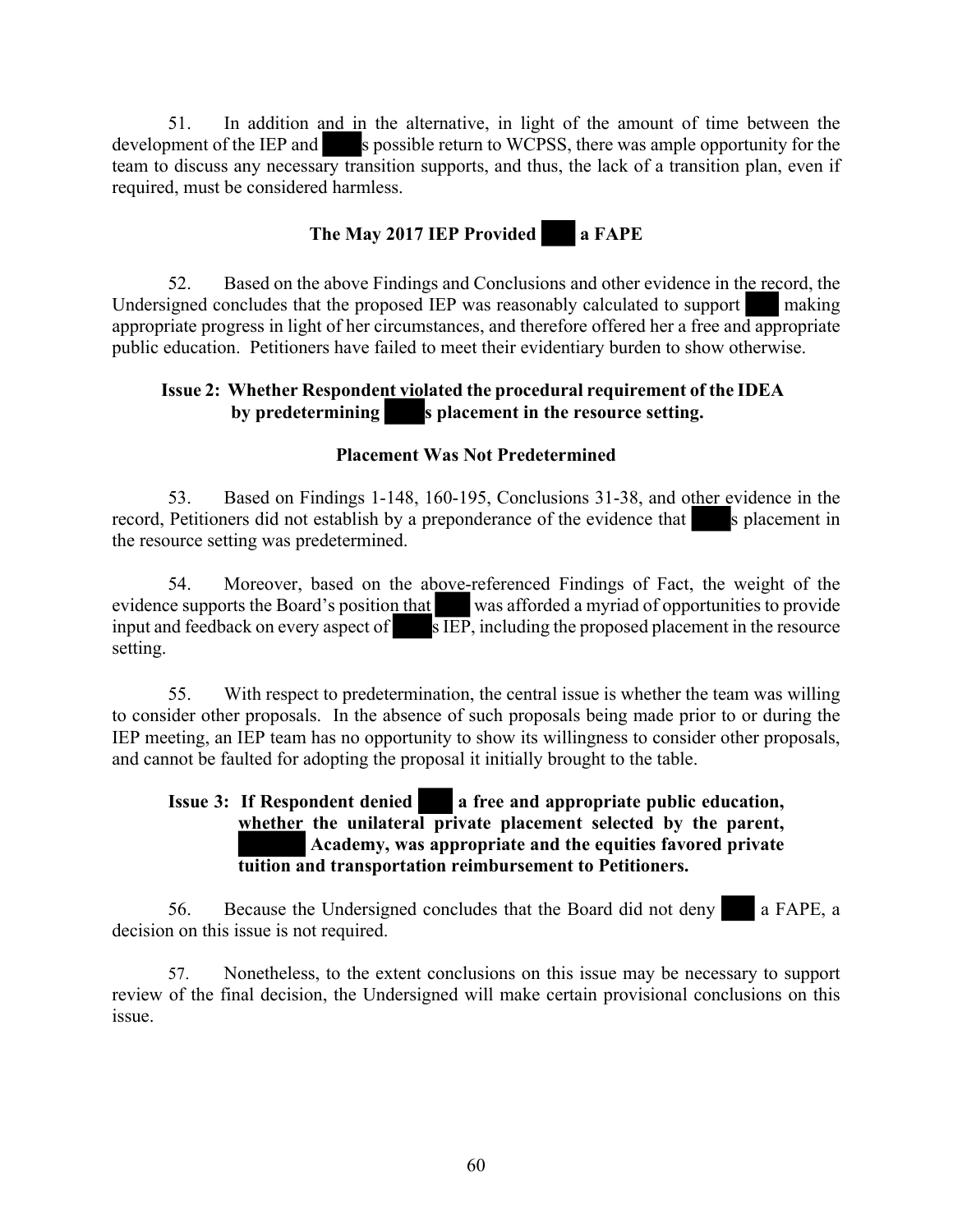#### **Private School Program Was Not Appropriate**

58. Based on Findings 1-148, 271-300, Conclusions 36-43, and other evidence in the record, the program at Academy did not support all of sidentified needs. had substantial identified deficits in social/emotional skills and organizational skills, and offered no intentional, structured plan or program to support those needs, and lacked appropriately trained and licensed staff to comprehensively address those needs. Nor did Petitioners provide evidence of progress in these areas of needs during s time at

59. Based on the above Conclusions of Law and related Findings of Fact, Petitioners have not met their burden of establishing that Academy is an appropriate placement for

#### **Reasonableness of Parent's Actions**

60. The Undersigned questions the sufficiency of the Petitioner's notice at the IEP meeting that she intended to place in a private program and seek reimbursement. Although Petitioner rejected the IEP at the  $\overline{\text{May}}$  2017 IEP Meeting, it was her advocate who raised the question about private schools. Petitioner enrolled  $\overline{\text{in}}$  in question about private schools. Petitioner enrolled notification to the Principal of High School of Petitioners' intent to seek tuition reimbursement from the WCPSS.

61. Even if the parent's 10-day notice was sufficient, Petitioner appeared to have predetermined placement in a private program before the May 19, 2017 IEP meeting.

62. In February 2017, Petitioner instructed her educational consultant to begin researching private schools for s transitional placement.

63. Petitioners are not ultimately responsible for developing an appropriate IEP. The IEP Team and parent(s) are supposed to be equal participants in the development of the IEP.

64. complained that she was not afforded that opportunity, but s actions indicate she did not intend to sincerely participate, and instead seemed to have predetermined herself that would transition to another private school placement.

65. In this case, had an expert witness, independent evaluator, educational consultant/psychologist, and former special education teacher, as well as other resources at Academy available to assist with the development of present levels and goals. With these resources at hand, and the draft IEP available a month in advance of the IEP meeting, its seems disingenuous for the Petitioners to claim that was treated as an equal participant.

66. Based on Findings of Fact 210-270, 301-311 and Conclusion of Law 44, had Petitioners prevailed in their case, the Undersigned would have been inclined to reduce private tuition reimbursement. 34 C.F.R. § 300.148(d)(3).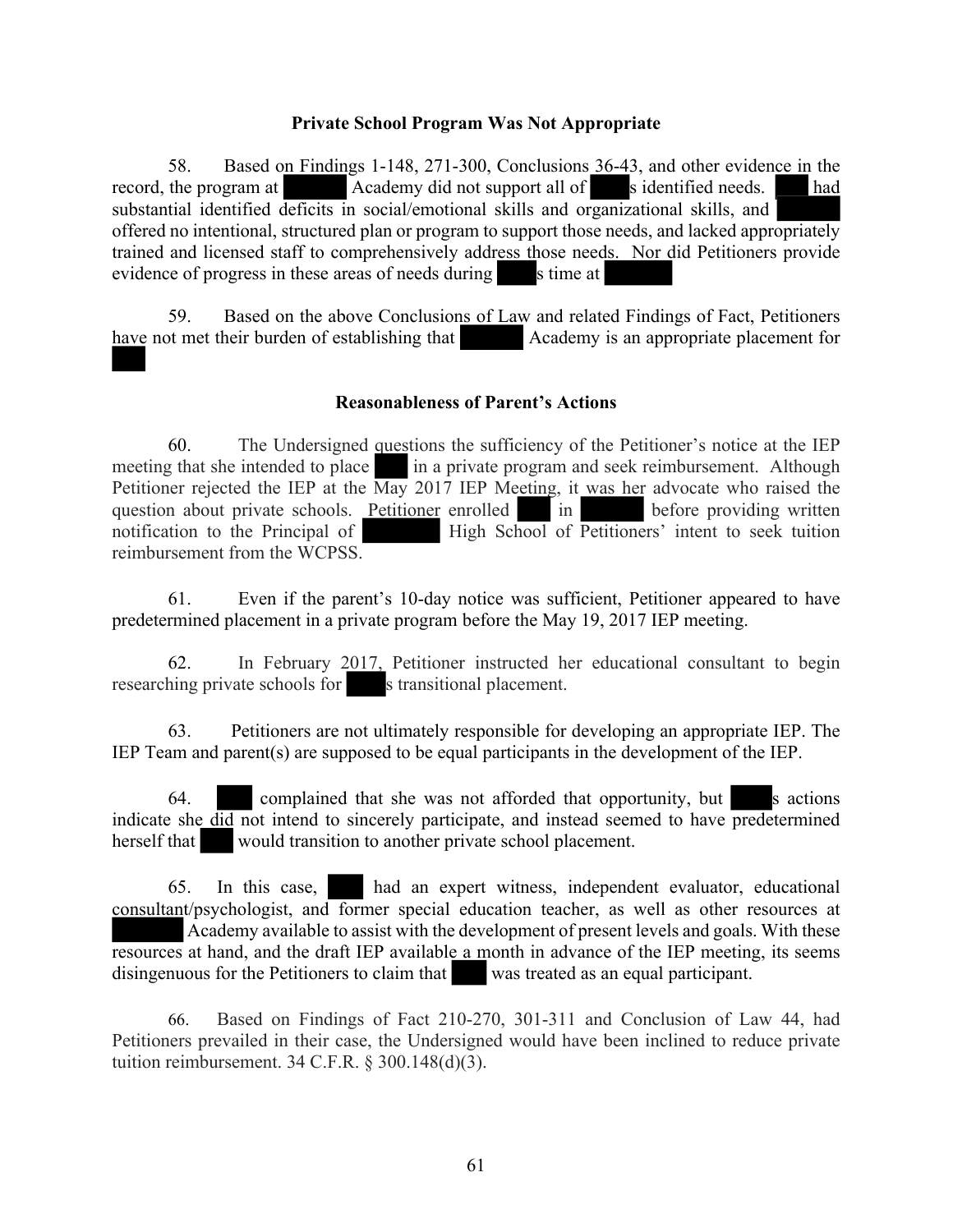#### **Other Issues**

67. To the extent that this Order does not expressly rule on any other claims raised in the Petition, in the Rule 41(b) Order, or this Final Decision, the Undersigned concludes that Petitioners did not meet their evidentiary burden to establish any right to relief on those claims.

#### **FINAL DECISION**

1. Petitioners had the burden of proof on all issues pending in this matter.

2. Petitioners failed to meet their burden to prove that Respondent failed to offer a free appropriate public education through the May 19, 2017 IEP.

3. Based on the foregoing Findings of Fact and Conclusions of Law, it is hereby **ORDERED** that all of Petitioners' claims are **DISMISSED WITH PREJUDICE.**

#### **NOTICE OF APPEAL RIGHTS**

In accordance with the Individuals with Disabilities Education Act and North Carolina's Education of Children with Disabilities laws, the parties have appeal rights regarding this Final **Decision** 

Under North Carolina's Education of Children with Disabilities laws (N.C.G.S. §§ 115C-106.1 et seq.) and particularly N.C.G.S. §§ 115C-109.9, "any party aggrieved by the findings and decision of a hearing officer under G.S. 115C-109.6 or G.S. 115C-109.8 may **appeal the findings and decision within 30 days after receipt of notice of the decision by filing a written notice of appeal with the person designated by the State Board** under G.S. 115C-107.2(b)(9) to receive notices. The State Board, through the Exceptional Children Division, shall appoint a Review Officer from a pool of review officers approved by the State Board of Education. The Review Officer shall conduct an impartial review of the findings and decision appealed under this section."

Inquiries regarding further notices, time lines, and other particulars should be directed to the Exceptional Children Division of the North Carolina Department of Public Instruction, Raleigh, North Carolina prior to the required close of the appeal filing period.

#### **IT IS SO ORDERED.**

This the 31st day of July, 2018.

tocas t

Stacey Bice Bawtinhimer Administrative Law Judge